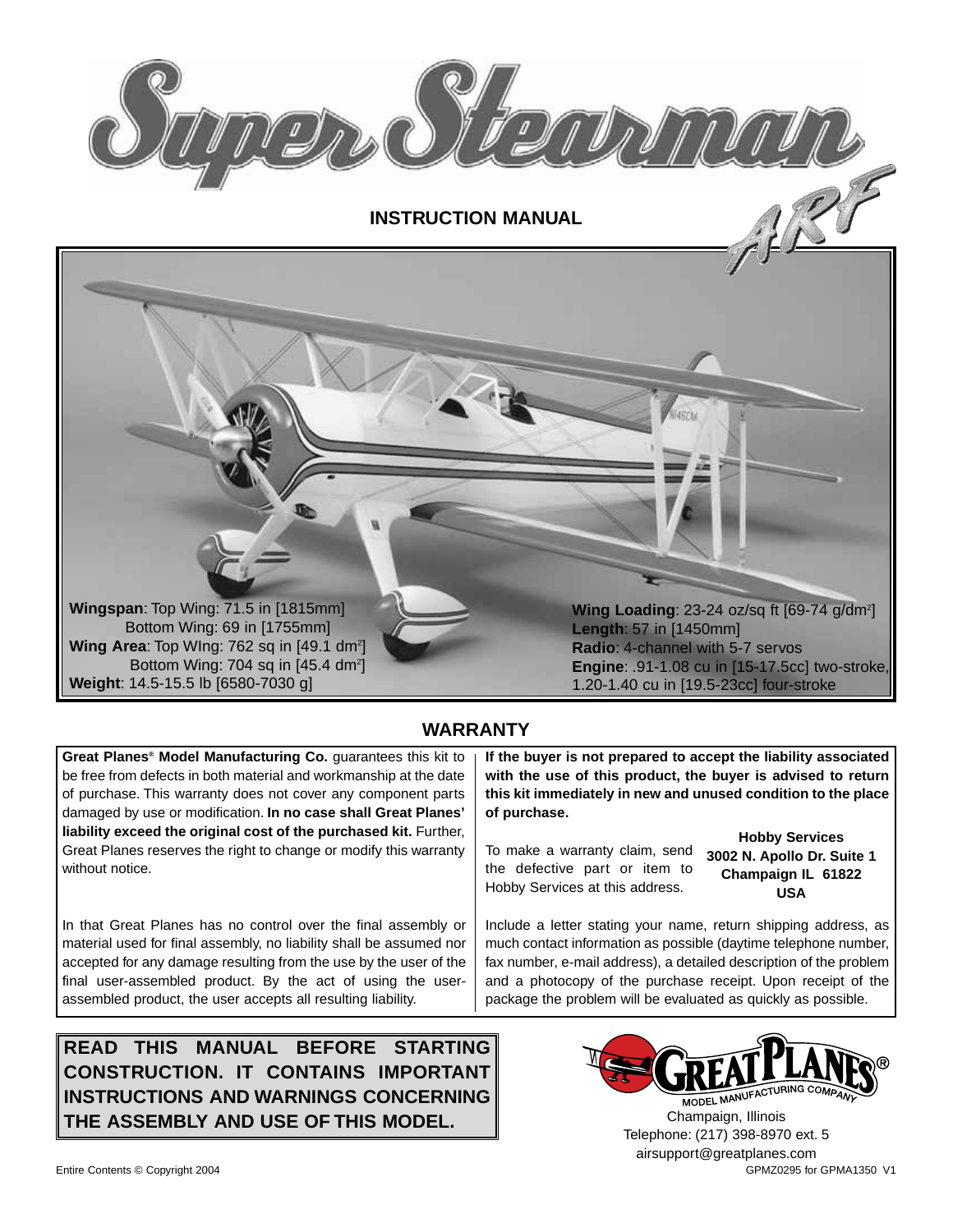# **TABLE OF CONTENTS INTRODUCTION**

| SAFETY PRECAUTIONS 2                         |  |
|----------------------------------------------|--|
| ADDITIONAL ITEMS REQUIRED 3                  |  |
| Hardware and Accessories3                    |  |
| Optional Supplies and Tools 4                |  |
| <b>IMPORTANT BUILDING NOTES4</b>             |  |
|                                              |  |
| ORDERING REPLACEMENT PARTS  6                |  |
|                                              |  |
|                                              |  |
|                                              |  |
|                                              |  |
| Install the Aileron Servos & Pushrods 9      |  |
| <b>BUILD THE FUSELAGE</b> 11                 |  |
| Preparations11                               |  |
| Install the Stab, Elevator, Fin & Rudder. 12 |  |
| Attach the Wing & Cabanes  14                |  |
| Install the Aileron Connection Rod 17        |  |
|                                              |  |
| Install the Engine & Throttle Servo 20       |  |
| Install the Cowl & Dummy Engine22            |  |
|                                              |  |
| Assemble the Nose Weight Box 25              |  |
| Install the Wheels & Wheel Pants 26          |  |
|                                              |  |
| Install the Radio System28                   |  |
|                                              |  |
|                                              |  |
| GET THE MODEL READY TO FLY 35                |  |
| Check the Control Directions 35              |  |
|                                              |  |
|                                              |  |
| Balance the Model Laterally 36               |  |
|                                              |  |
|                                              |  |
|                                              |  |
|                                              |  |
|                                              |  |
|                                              |  |
| <b>ENGINE SAFETY PRECAUTIONS</b> 37          |  |
| AMA SAFETY CODE 38                           |  |
|                                              |  |
|                                              |  |
|                                              |  |
|                                              |  |
|                                              |  |
|                                              |  |
|                                              |  |
|                                              |  |

The Stearman has a long and colorful history in both military and civilian use. The Great Planes® Super Stearman ARF represents the best performing version of the civilian modifications made.You will thoroughly enjoy the wide range of capabilities of this plane as well as its good looks. We think you will be pleased with the attention to detail and its flight characteristics. For the latest technical updates or manual corrections to the Super Stearman visit the Great Planes web site at www.greatplanes.com. Open the "Airplanes" link, then select the Super Stearman ARF. If there is new technical information or changes to this model a "tech notice" box will appear in the upper left corner of the page.

# **IMAA**

The Great Planes Super Stearman is an excellent sportscale model and is eligible to fly in IMAA events. The IMAA (International Miniature Aircraft Association) is an organization that promotes non-competitive flying of giantscale models. If you plan to attend an IMAA event, obtain a copy of the **IMAA Safety Code** by contacting the IMAA at the address or telephone number below, or by logging on to their web site at:

**www.fly-imaa.org/imaa/sanction.html. IMAA 205 S. Hilldale Road Salina, KS 67401 (913) 823-5569**

## **PROTECT YOUR MODEL,YOURSELF & OTHERS...FOLLOW THESE IMPORTANT SAFETY PRECAUTIONS**

1. Your Super Stearman should not be considered a toy, but rather a sophisticated, working model that functions very much like a full-size airplane. Because of its performance capabilities, the Super Stearman, if not assembled and operated correctly, could possibly cause injury to yourself or spectators and damage to property.

2. You must assemble the model **according to the instructions**. Do not alter or modify the model, as doing so may result in an unsafe or unflyable model. In a few cases the instructions may differ slightly from the photos. In those instances the written instructions should be considered as correct.

3. You must take time to **build straight, true** and **strong**.

4. You must use an R/C radio system that is in first-class condition, and a correctly sized engine and components (fuel tank, wheels, etc.) throughout the building process.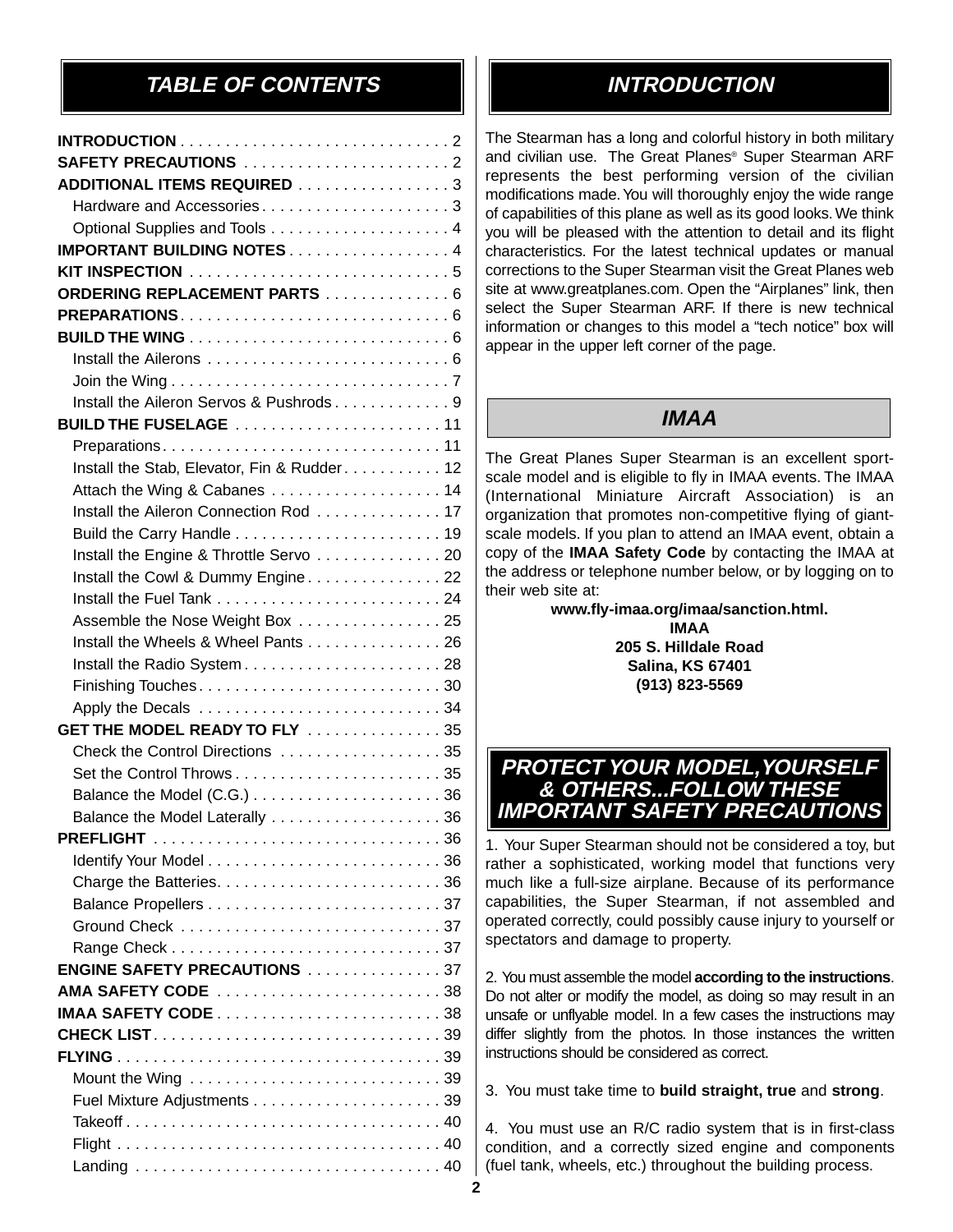5. You must correctly install all R/C and other components so that the model operates correctly on the ground and in the air.

6. You must check the operation of the model before **every** flight to insure that all equipment is operating and that the model has remained structurally sound. Be sure to check clevises or other connectors often and replace them if they show any signs of wear or fatigue.

7. If you are not already an experienced R/C pilot, you should fly the model only with the help of a competent, experienced R/C pilot.

8. While this kit has been flight tested to exceed normal use, if the plane will be used for extremely high stress flying, such as racing, the modeler is responsible for taking steps to reinforce the high stress points.

9. **WARNING:** The cowl, wheel pants and wing struts included in this kit are made of fiberglass, the fibers of which may cause eye, skin and respiratory tract irritation. Never blow into a part (wheel pant, cowl) to remove fiberglass dust, as the dust will blow back into your eyes. Always wear safety goggles, a particle mask and rubber gloves when grinding, drilling and sanding fiberglass parts. Vacuum the parts and the work area thoroughly after working with fiberglass parts.

**NOTE:** We, as the kit manufacturer, provide you with a top quality kit and great instructions, but ultimately the quality of your finished model depends on how **you** build it; therefore, we cannot in any way guarantee the performance of your completed model, and no representations are expressed or implied as to the performance or safety of your completed model.

#### **Remember:Take your time and follow the instructions to end up with a well-built model that is straight and true.**

If you have not flown this type of model before, we recommend that you get the assistance of an experienced pilot in your R/C club for your first flights. If you're not a member of a club, your local hobby shop has information about clubs in your area whose membership includes experienced pilots.

In addition to joining an R/C club, we strongly recommend you join the AMA (Academy of Model Aeronautics). AMA membership is required to fly at AMA sanctioned clubs. There are over 2,500 AMA chartered clubs across the country. Among other benefits, the AMA provides insurance to its members who fly at sanctioned sites and events. Additionally, training programs and instructors are available at AMA club sites to help you get started the right way. Contact the AMA at the address or toll-free phone number below:

#### **Academy of Model Aeronautics**

5151 East Memorial Drive Muncie, IN 47302-9252 Tele. (800) 435-9262 Fax (765) 741-0057 Or via the Internet at: http://www.modelaircraft.org

# **ADDITIONAL ITEMS REQUIRED**

# **Hardware and Accessories**

This is the list of hardware and accessories required to finish the Super Stearman. Order numbers are provided in parentheses.

**Engine** (refer to the engine size requirements on the cover of the manual)

#### **4-Channel radio**

- (1) standard servo (throttle)
- (4) servos with minimum of 54 oz/in torque (2-ailerons, 1-elevator, 1-rudder)
- (2) 12" [300mm] servo extensions (for aileron servos, HCAM2711 for Futaba®)
- (1) Y-harness (for aileron servos, HCAM2751 for Futaba)
- (1) minimum 1,000mAh receiver battery

**Propeller** and spare propellers (refer to your engine manufacturer's recommendations)

2' [600mm] large, silicone fuel tubing (GPMQ4133)

**Optional**: If building the Super Stearman with four aileron servos, in addition to the items previously mentioned you will also need two more aileron servos, two more servo extensions and one more Y-harness.

# **Adhesives and Building Supplies**

In addition to common household tools and hobby tools, this is the "short list" of the most important items required to build the Super Stearman. **Great Planes Pro**™ CA and Epoxy glue are recommended.

- ❏ R/C foam rubber (1/4" [6mm] HCAQ1000, or 1/2" [13mm] - HCAQ1050)
- ❏ 1 oz. [30g] Thin Pro CA (GPMR6002)
- ❏ 1 oz. [30g] Medium Pro CA+ (GPMR6008)
- ❏ Pro 30-minute epoxy (GPMR6047)
- ❏ Pro 6-minute epoxy (GPMR6045)
- ❏ Drill bits: 1/16" [1.6mm], 5/64" [2mm], 3/32" [2.4mm], 1/8" [3.2mm], #29 or 9/64" [3.6mm], 3/16" [4.8mm],
- ❏ 3 pkgs Stick-on segmented lead weights (GPMQ4485)
- ❏ #1 Hobby knife (HCAR0105)
- ❏ #11 blades (5-pack, HCAR0211)
- ❏ Small T-pins (100, HCAR5100)
- ❏ R/C-56 canopy glue (JOZR5007)
- ❏ CA applicator tips (HCAR3780)
- ❏ Denatured Alcohol (for epoxy cleanup)
- ❏ Flat Black Fuelproof Paint (for cockpit)
- ❏ 8-32 Tap (GPMR8103)
- ❏ 8-32 Tap Handle (GPMR8120)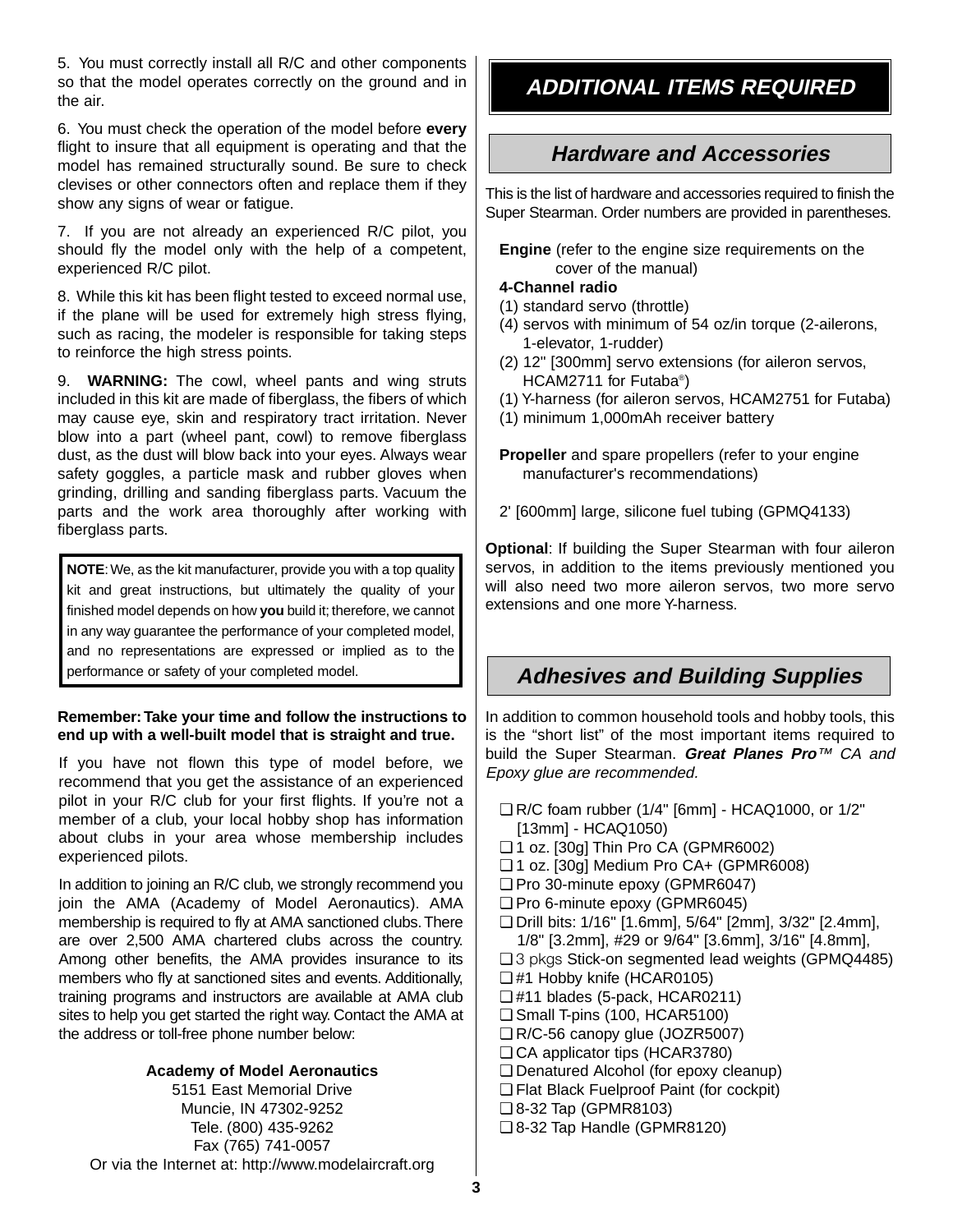# **Optional Supplies and Tools**

Here is a list of optional tools mentioned in the manual that will help you build the Super Stearman

❏ 2 oz. [57g] spray CA activator (GPMR6035)

- or -

- ❏ 4 oz. [113g] aerosol CA activator (GPMR634)
- ❏ Epoxy brushes (6, GPMR8060)
- ❏ Mixing sticks (50, GPMR8055)
- ❏ Mixing cups (GPMR8056)
- ❏ Builder's Triangle Set (HCAR0480)
- ❏ Curved-tip canopy scissors for trimming plastic parts (HCAR0667)
- ❏ Pliers with wire cutter (HCAR0630)
- ❏ Robart Super Stand II (ROBP1402)
- ❏ Hobbico® Duster™ can of compressed air (HCAR5500)
- ❏ Masking tape (TOPR8018)
- ❏ Microballoons (TOPR1090)
- ❏ Threadlocker thread locking cement (GPMR6060)
- ❏ Denatured alcohol (for epoxy clean up)
- ❏ Rotary tool such as Dremel™
- ❏ Rotary tool reinforced cut-off wheel (GPMR8200)
- ❏ Servo horn drill (HCAR0698)
- ❏ Dead Center™ Engine Mount Hole Locator (GPMR8130)
- ❏ AccuThrow™ Deflection Gauge (GPMR2405)
- ❏ CG Machine™ (GPMR2400)
- ❏ Precision Magnetic Prop Balancer™ (TOPQ5700)
- ❏ Fuel filler valve for glow fuel (GPMQ4160)

## **Important Building Notes**

There are two types of screws used in this kit:

**Sheet metal screws** are designated by a number and a length.

For example #6 x 3/4" [19mm]



This is a number six screw that is 3/4" [19mm] long.

**Machine screws** are designated by a number, **threads per inch**, and a length.





This is a number four screw that is 3/4" [19mm] long with forty threads per inch.

**• When you see the term** *test fit* in the instructions, it means that you should first position the part on the assembly **without using any glue**, then slightly modify or custom fit the part as necessary for the best fit.

- **Whenever the term glue** is written you should rely upon your experience to decide what type of glue to use. When a specific type of adhesive works best for that step, the instructions will make a recommendation.
- · Whenever just **epoxy** is specified you may use **either** 30- minute (or 45-minute) epoxy **or** 6-minute epoxy. When 30-minute epoxy is specified it is **highly** recommended that you use only 30-minute (or 45-minute) epoxy, because you will need the working time and/or the additional strength.
- · **Photos** and **sketches** are placed **before** the step they refer to. Frequently you can study photos in following steps to get another view of the same parts.
- steps to get another view of the same parts.<br>■ The Super Stearman is factory-covered with Top Flite<br>MonoKote film. Should repairs ever be required, MonoKote can be patched with additional MonoKote purchased separately. MonoKote is packaged in six-foot rolls, but some hobby shops also sell it by the foot. If only a small piece of MonoKote is needed for a minor patch, perhaps a fellow modeler would give you some. MonoKote is applied with a model airplane covering iron, but in an emergency a regular iron could be used. A roll of MonoKote includes full instructions for application. Following are the colors used on this model and order numbers for six foot rolls.

| White        | TOPQ0204        |
|--------------|-----------------|
| <b>Black</b> | <b>TOPQ0208</b> |
| True Red     | TOPQ0227        |

■ The stabilizer and wing incidences and engine thrust<br>angles have been factory-built into this model. However, some technically minded modelers may wish to check these measurements anyway. To view this information visit the web site at www.greatplanes.com and click on "Technical Data." Due to manufacturing tolerances which will have little or no effect on the way your model will fly, please expect slight deviations between your model and the published values.

## **Metric Conversions**

1" = 25.4mm (conversion factor)

| $1/64" = .4mm$   | $1" = 25.4$ mm   |
|------------------|------------------|
| $1/32" = .8mm$   | $2" = 50.8$ mm   |
| $1/16" = 1.6$ mm | $3" = 76.2$ mm   |
| $3/32" = 2.4$ mm | $6" = 152.4$ mm  |
| $1/8" = 3.2$ mm  | $12" = 304.8$ mm |
| $5/32" = 4mm$    | $15" = 381$ mm   |
| $3/16" = 4.8$ mm | $18" = 457.2$ mm |
| $1/4" = 6.4$ mm  | $21" = 533.4$ mm |
| $3/8" = 9.5$ mm  | $24" = 609.6$ mm |
| $1/2" = 12.7$ mm | $30" = 762$ mm   |
| $5/8" = 15.9$ mm | $36" = 914.4$ mm |
| $3/4" = 19mm$    |                  |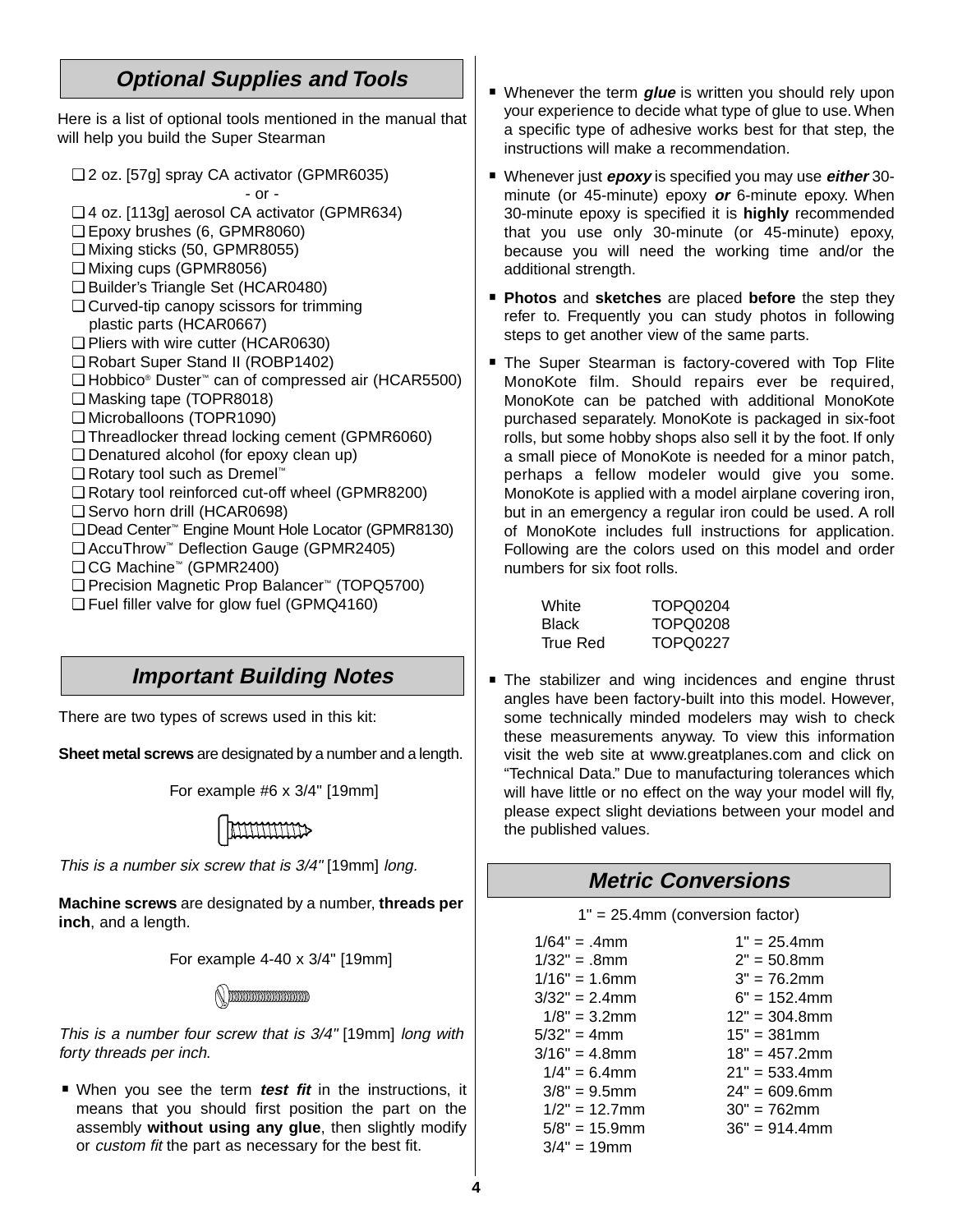#### **KIT INSPECTION**

Parts Layout

Before starting to build, take an inventory of this kit to make sure it is complete, and inspect the parts to make sure they are of acceptable quality. If any parts are missing or are not of acceptable quality, or if you need assistance with assembly, contact **Product Support**. When reporting defective or missing parts, use the part names exactly as they are written in the Kit Contents list on this page.

**Great Planes Product Support 3002 N Apollo Drive, Suite 1 Champaign, IL 61822**

**Telephone: (217) 398-8970, ext. 5 Fax: (217) 398-7721 E-mail: airsupport@greatplanes.com**



#### **PARTS PHOTOGRAPHED**

| 1. Fuselage |
|-------------|
|-------------|

- 2. Cowl
- 3. Fin & Rudder
- 4. Stab & Elevator
- 5. Top, Left Wing & Aileron
- 6. Top, Right Wing & Aileron
- 7. Bottom, Left Wing & Aileron
- 8. Bottom, Right Wing & Aileron
- 9. Fuel Tank
- 10. Engine Mount
- 11. Spinner
- 12. Wheel Pants
- 13. Landing Gear
- 14. Cowl Ring
- 15. Wheels
- 16. Turtle Deck
- 17. Windshields
- 18. Cockpit Coaming
- 19. Tail Wheel Assembly
- 20. Cabanes
- 21. Struts

#### **PARTS NOT PHOTOGRAPHED**

 $\bigcap_{i=1}^{n}$ 

| ww                                                 |  |
|----------------------------------------------------|--|
| 4-40 Threaded Metal Clevis 4                       |  |
| 3/16 x 2"Axle 2                                    |  |
| BrassEZConnector 1                                 |  |
| 4-40 Blind Nuts 20                                 |  |
|                                                    |  |
| 8-32 Blind Nuts 9                                  |  |
| 5/16-24 Axle Nut 2                                 |  |
| 1/4-20 Blind Nut 2                                 |  |
| 4-40 Nylon Lock Nuts 8                             |  |
| Large Nylon Control Horn 7                         |  |
| Small Nylon Control Horn 4                         |  |
| 1/4-20 Nylon Bolt 2                                |  |
| Nylon Clevis 7                                     |  |
| Nylon Retainer 1                                   |  |
| $2"$ x 9" Hinge material $\ldots \ldots \ldots$ .1 |  |
| Faslink 7                                          |  |
| Clevis Retainer 11                                 |  |
| #4 x 1/2" SMS 4                                    |  |
| 6-32 x1/4" SHCS 6                                  |  |
| 4-40 x 1/8" Set Screw 1                            |  |
| 4-40x 1/4"SHCS 1                                   |  |
| #2 x 3/8" SMS 28                                   |  |
|                                                    |  |

| <b>Example 12</b> Oty           |
|---------------------------------|
| 8-32 x 3/4" SHCS 5              |
| 4-40 x 1/2" SHCS 16             |
| 4-40 x 1/2" Phillips Head M/S 8 |
| #2 x 3/8" WoodScrew 8           |
| 8-32 x 1-1/4" SHCS 4            |
| 8-32 x 1"SHCS 4                 |
| #2 x 1/2" SMS 4                 |
| #4 x 1" MS 4                    |
| 3/32" Wheel Collar 1            |
| 5/32" Wheel Collar 2            |
| 3/16" Wheel Collar 4            |
| 1-1/4" Tail Wheel 1             |
| .074 x 17-1/2"" Pushrod Wire  1 |
| .074 x 36" Pushrod Wire 3       |
| .074 x 6" Pushrod Wire 4        |
| #4 Lock Washers 16              |
| #4 Flat Washer 24               |
| #2 FlatWasher 10                |
| #8 Lock Washers 8               |
| #8 FlatWasher 8                 |
| 4-40 x 3/4" SHCS 4              |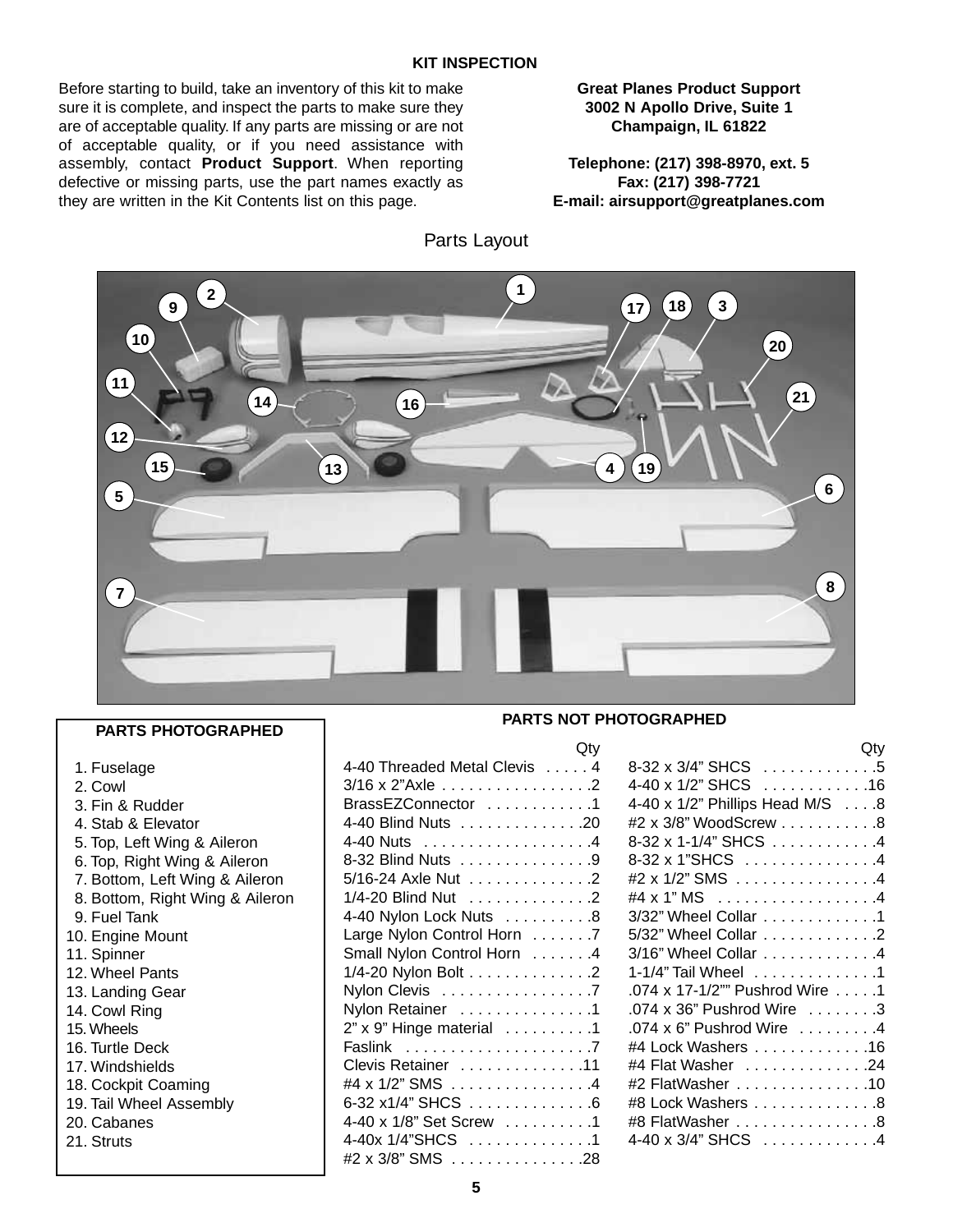# **Ordering Replacement Parts**

Replacement parts for the Great Planes Super Stearman ARF are available using the order numbers in the Replacement Parts List that follows. The fastest, most economical service can be provided by your hobby dealer or mail-order company. Parts may also be ordered directly from Hobby Services, but full retail prices and shipping and handling charges will apply. Illinois and Nevada residents will also be charged sales tax.

To locate a hobby dealer, visit the Hobbico web site at www.hobbico.com. Choose "Where to Buy" at the bottom of the menu on the left side of the page. Follow the instructions provided on the page to locate a U.S., Canadian or International dealer. If a hobby shop is not available, replacement parts may also be ordered from Tower Hobbies at www.towerhobbies.com, or by calling toll free (800) 637-6050, or from Hobby Services by calling (217) 398-0007, or via facsimile at (217) 398-7721. If ordering via fax, include a Visa or MasterCard number and expiration date for payment.

Mail parts orders and payments by personal check to:

Hobby Services 3002 N Apollo Drive, Suite 1 Champaign IL 61822

Be certain to specify the order number exactly as listed in the Replacement Parts List. Payment by credit card or personal check only; no C.O.D.

If additional assistance is required for any reason, contact the appropriate Product Support by e-mail or by telephone at (217) 398-8970.

productsupport@greatplanes.com

#### **REPLACEMENT PARTS LIST**

| Order Number Description How to purchase      |  |
|-----------------------------------------------|--|
| GPMA2460 Bottom Wing Set. Hobby Supplier      |  |
| GPMA2461 Top Wing Set Hobby Supplier          |  |
| GPMA2462 Fuselage Kit Hobby Supplier          |  |
| GPMA2463 Tail Surface Set. Hobby Supplier     |  |
| GPMA2464 Landing Gear Hobby Supplier          |  |
| GPMA2465 Cowl Set. Hobby Supplier             |  |
| GPMA2466 Wheel Pant Set. Hobby Supplier       |  |
| GPMA2467 Cabane Set. Hobby Supplier           |  |
| GPMA2468 Strut Set Hobby Supplier             |  |
| GPMA2469 Spinner Hobby Supplier               |  |
| GPMA2470 "Dummy" Radial Eng. . Hobby Supplier |  |
| GPMA2471 Decal Sheet Hobby Supplier           |  |
| GPMA2472 Windscreen Set Hobby Supplier        |  |
| GPMA2473 Metal Brackets Hobby Supplier        |  |
| GPMZ0293 Instruction Manual. Hobby Supplier   |  |
| Missing pieces. Product Support               |  |
| Instruction manual Product Support            |  |
| Full-size plans. Not available                |  |

## **Important Information about Working with Fiberglass**

If you have never worked with fiberglass there are a few basic things you should be aware of.

1. When you are cutting into fiberglass, be sure you are cutting the correct place. Unlike wood, you are not able to go back and easily fix a mistake.

2. Whenever you are gluing a part to the inside of fiberglass it is important to roughen the inside surface of the fiberglass with 220-grit sandpaper, then wipe the area with alcohol. The molding process leaves a waxy residue that can prevent a good bond between the glue and the parts being glued.

3. If you do not have a high-speed motor tool such as a Dremel™ tool you should consider purchasing one or borrowing one from a fellow modeler. This combined with a fiberglass cut-off wheel is going to be extremely helpful in the assembly process.

**WARNING:** The cowl, wheel pants and fuselage included in this kit are made of fiberglass, the fibers of which may cause eye, skin and respiratory tract irritation. Never blow into a part to remove fiberglass dust, as the dust will blow back into your eyes. Always wear safety goggles, a particle mask and rubber gloves when grinding, drilling and sanding fiberglass parts. Vacuum the parts and the work area thoroughly after working with fiberglass parts.

# **PREPARATIONS**

❏ 1. If you have not done so already, remove the major parts of the kit from the box and inspect for damage. If any parts are damaged or missing, contact Product Support at the address or telephone number listed in the "Kit Inspection" section on page 5.



❏ 2. Carefully remove the tape and separate the ailerons from the wing and the elevators from the stab. If necessary, use a covering iron with a covering sock on high heat to tighten the covering. Apply pressure over sheeted areas to **thoroughly** bond the covering to the wood.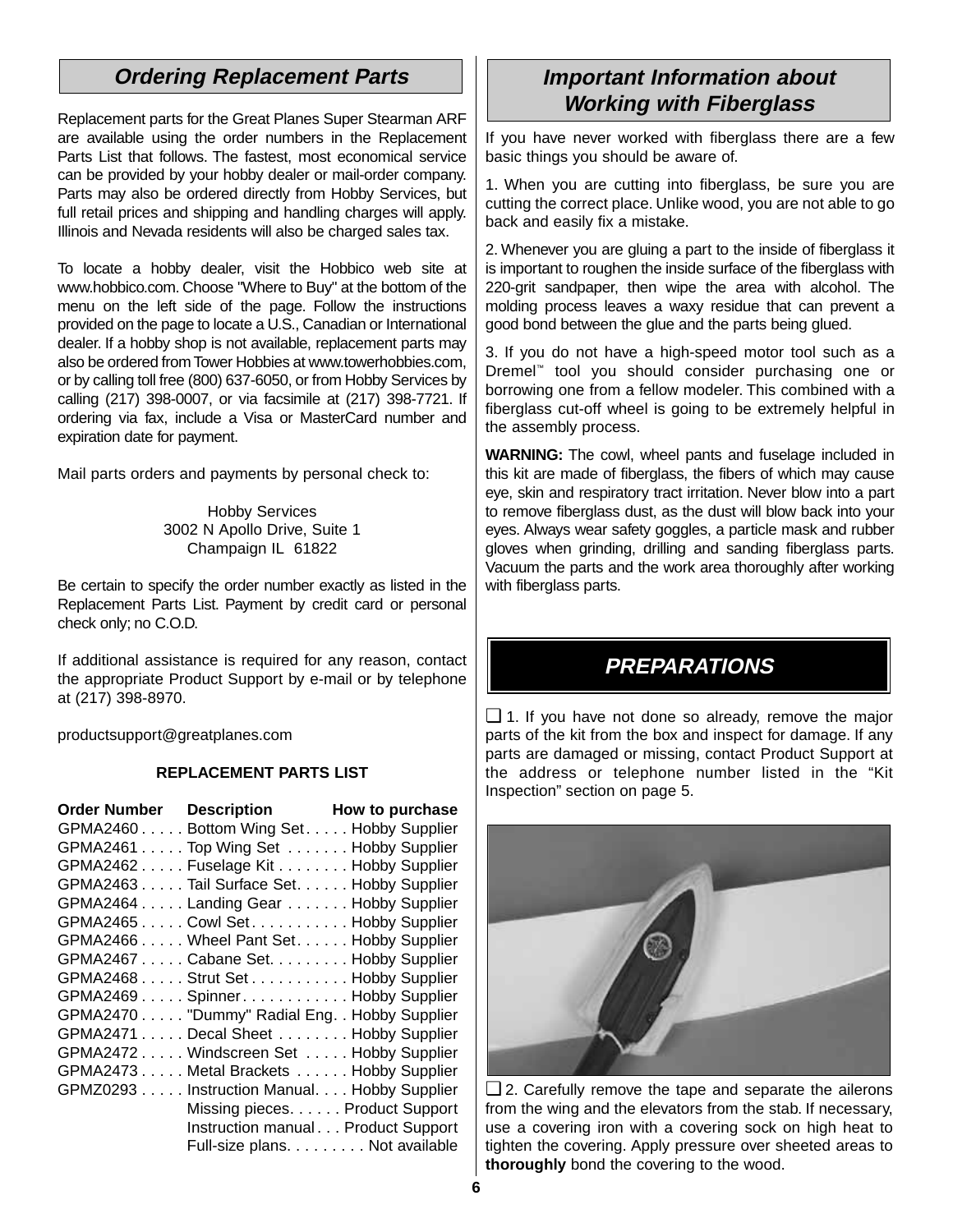# **BUILD THE WING**

# **Install the Ailerons**

**Do the right wing first so your work matches the photos the first time through.You can do one wing at a time, or work on them together.**



❏ ❏ 1. Drill a 3/32" [2.4mm] hole, 1/2" [13mm] deep in the center of each hinge slot to allow the CA to "wick" in. Followup with a #11 blade to clean out the slots.

**Hint:** If you have one, use a high-speed rotary tool to drill the holes.



❏ ❏ 2. Use a sharp #11 blade to cut a strip of covering from the hinge slots in the wing and aileron.





❏ ❏ 4. Test fit the **ailerons** to the **wing** with the hinges. If the hinges don't remain centered, stick a pin through the middle of the hinge to hold it in position.

❏ ❏ 5. Remove any pins you may have inserted into the hinges. Adjust the aileron so there is a small gap between the LE of the aileron and the wing. The gap should be small, just enough to see light through or to slip a piece of paper through.



❏ ❏ 6. Apply six drops of thin CA to the top and bottom of each hinge. Do not use CA accelerator. After the CA has fully cured, test the hinges by pulling on the aileron.

❏ 7. Repeat steps 1- 6 for the left wing panel.

 $\Box$  8. Follow the same procedure for installing the ailerons on the top wing panels. Install the ailerons to the top wing panel with three hinges in each aileron.

## **Join the Wing**

Before installing the aileron servos you must make a decision on whether you will use two or four servos to drive the four ailerons. A separate servo bay is located in each wing panel for a four-servo installation. Should you choose to use the two-servo installation an aileron connecting rod goes between the top and bottom ailerons. The use of a connecting rod between the top and bottom wing is "scale" for a Stearman. If you choose to use the four servos you will not be able to use the aileron connecting rod due to the differential that is created between the top and bottom aileron. You will not have any noticeable performance difference with either option. If you do use two servos you will need to make sure they are at least 54 oz-in servos. Using four servos allows you to use less powerful servos (and most likely less expensive servos) but they will need to be at least 30 oz-in servos.

The following steps are required whether you install two or four servos.



 $\Box$  1. Cut away the covering from the servo bay in the bottom of the right bottom wing panel. Turn the wing over and cut the covering from the hole in the top of the wing at the wing root.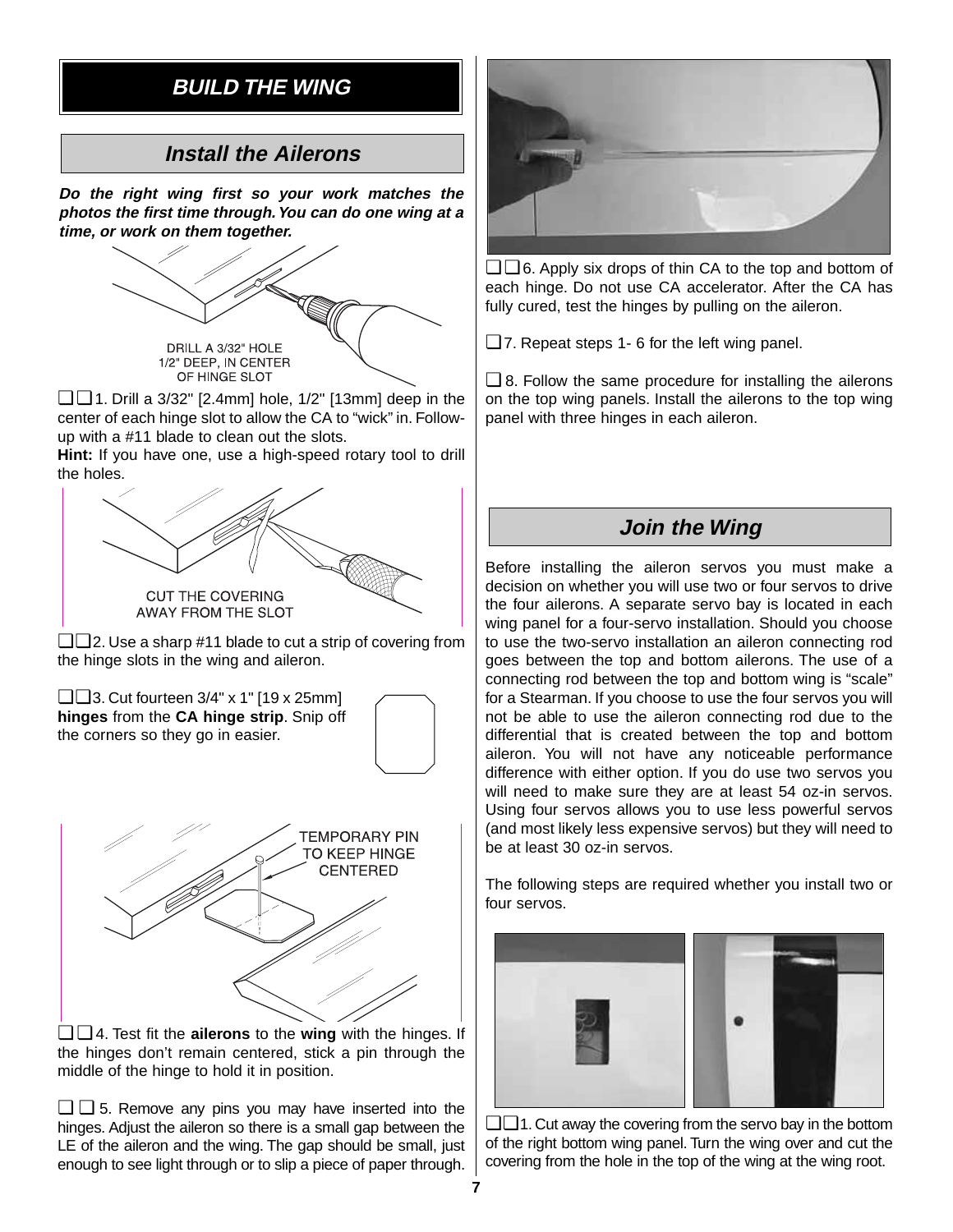

❏ ❏ 2. A string is taped inside the servo bay. Carefully remove the string from the servo bay and tape it to the outside of the wing to prevent it from dropping back into the wing. The other end of the string is taped to the root rib. Remove the tape, thread the string through the small holes you cut the covering from on the bottom of the wing and tape the string to the wing.

❏ 3. Repeat steps 1 and 2 for the left bottom wing.

If you are installing servos in the top wing, proceed with steps 4 and 5. If not, skip ahead to step 6.





cut away the covering from the servo opening on the bottom of the wing and the covering from the hole at the root of the wing. Remove the tape from the root rib, thread the string through the hole and tape the string to the wing. Tape the string in the servo bay to the wing, too.

❏ 5. Repeat step 4 for the left wing.



❏ 6. Locate three 1/8" [3mm] straight **plywood wing joiners** and three 1/8" [3mm] plywood wing joiners that are angled. Using 6-minute epoxy, glue the straight ones together to form one 3/8" [10mm] joiner and glue the three angled ones together forming the 3/8" [10mm] angled wing joiner.

 $\Box$  7. After the glue has cured, test fit the angled joiner into the bottom wing panels and the straight joiner into the top wing panels. Sand the joiners as needed to get a good fit.



❏ 8. When you are satisfied with the fit of the joiners, glue the angled joiner into the bottom wing panels with 30-minute epoxy. Be sure that the top of the joiner is towards the top of the wing. When gluing the wing panels together be sure to get glue into the joiner pockets in the wing. This can be done by applying the glue into the pocket with a small stick. Apply glue to the pocket, the joiner and the root rib of the wing.



Before the glue cures, set one wing half flat on your bench. Insert the  $1/2$ "  $x1/2$ "  $x 3$ " [13  $x 13 x 75$ mm] balsa block under the trailing edge of the wing that sits flat on the workbench. Block up the wing tip of the other wing half with the 2-1/16" x 2-1/16" x 2-1/16" [52 x 52 x 52mm] balsa block included in the kit. Put small weights on the wing half that is flat on the bench to keep it lying flat and leave the block under the wing tip of the other wing half while the glue cures.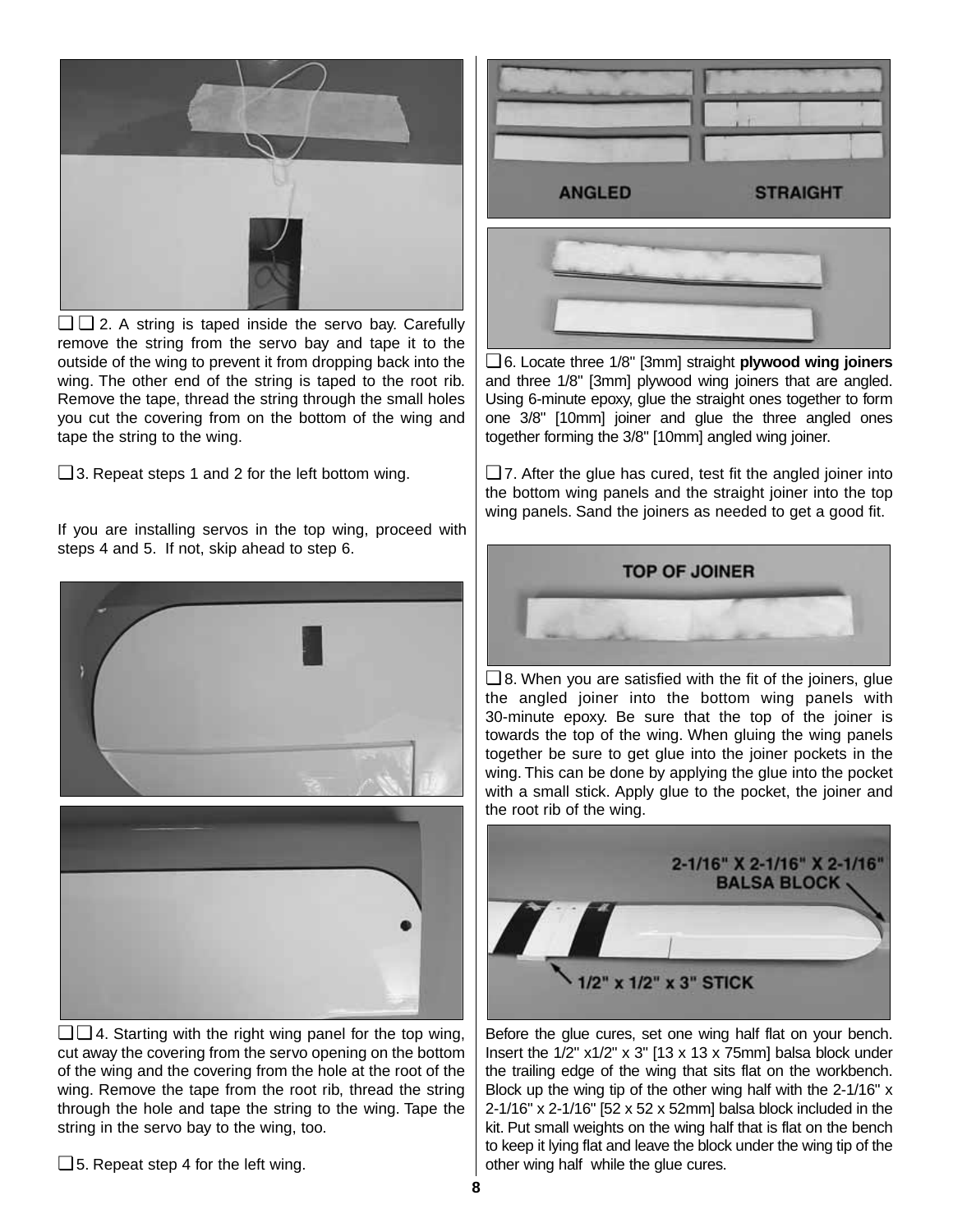$\Box$  9. Hold the wing together with masking tape while the glue is curing. Excess epoxy can be cleaned away with denatured alcohol and a paper towel.

❏ 10. Glue the top wing together using the straight wing joiner and following the same gluing procedure used on the bottom wing. **Note**: There is no dihedral on the top wing. After gluing the wing together be sure it remains flat on the workbench while the glue cures.

# **Install the Aileron Servos & Pushrods**

❏ ❏1. On the lower wing, install a 12" [305mm] servo extension onto the servo lead. Secure the extension to the lead with tape, a piece of shrink tube or some other method to keep them from coming unplugged.



❏ ❏ 2. Tie the string to the servo extension. At the root of the wing the other end of the string is taped. Pull the string and the servo lead through the wing. Untie the string from the lead and insert the lead through the small hole you cut the covering from. Tape the lead to the wing to prevent it from falling back into the wing.



❏ ❏ 3. Install the servo into the servo opening. Drill through the servo mounting holes with a 1/16" [1.6mm] drill bit. Remove the servo from the servo opening. Install and then remove a servo mounting screw into each of the holes you have drilled. Apply a drop of thin CA into the holes to harden the threads. Once the glue has cured install the servo into the servo opening using the hardware included with your servo. Center the servo, then install a servo arm as shown. The arm should be pointing towards the wingtip.





**CORRECT INCORRECT** 

❏ ❏ 4. Place a nylon clevis in line with the last hole in the servo arm. When positioned properly the control horn will rest on a hardwood plate in the aileron. Mark the location of the mounting holes onto the aileron. Drill a 1/16" [1.6mm] hole on the marks, drilling through the plywood plate but not through the top of the aileron. Insert and remove a #2 x3/8" [10mm] screw into each of the holes. Apply a couple drops of thin CA into the holes to harden the threads. Once the glue has cured attach the horn to the aileron with two #2 x 3/8" [10mm] screws.





 $\Box$  5. Thread a nylon clevis onto a .074 x 6" [152mm] threaded wire 20 turns. Slide a silicone clevis retainer onto the clevis. Install the clevis into the second hole from the end of the control horn, then slide the silicone retainer over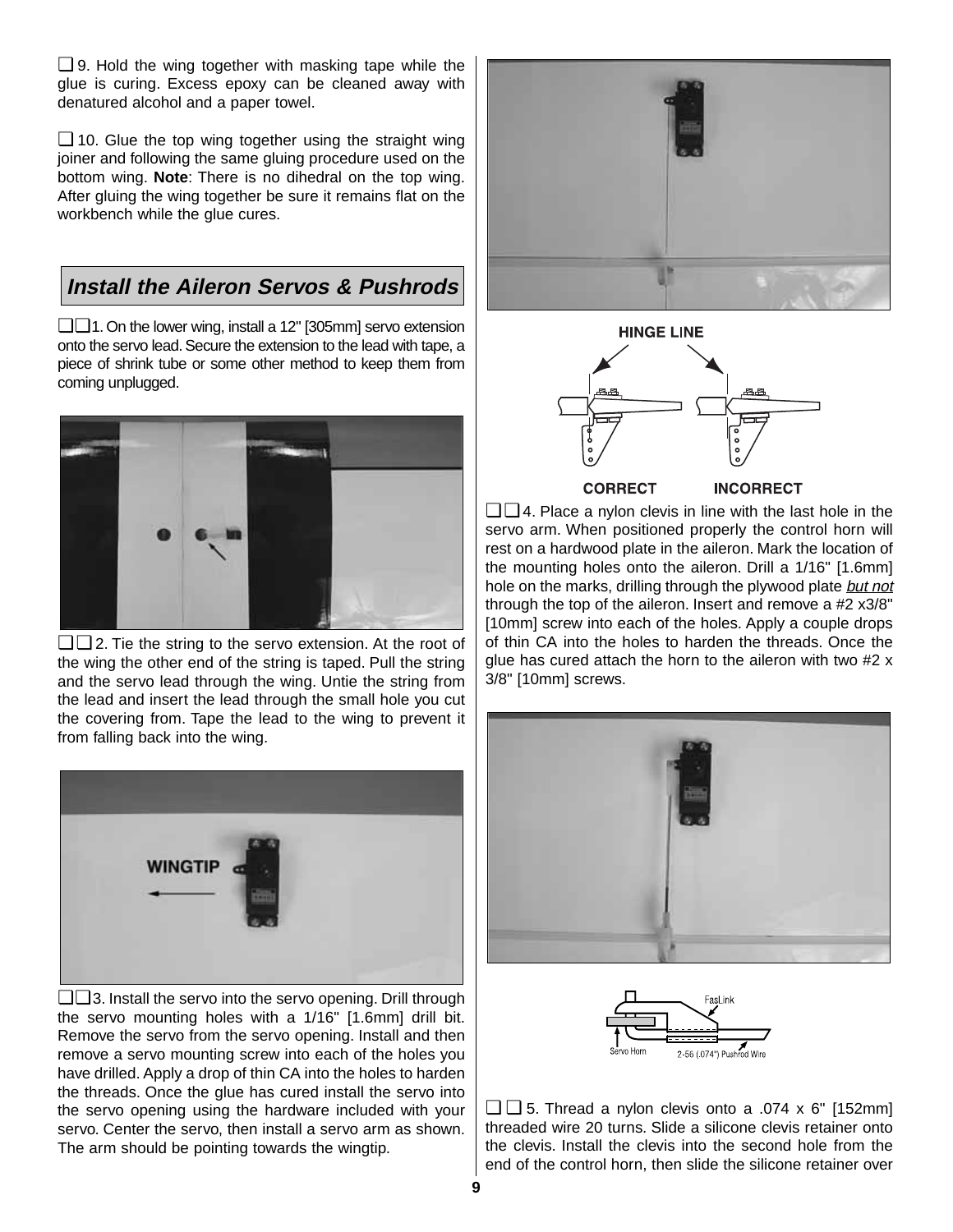the clevis. Drill a 5/64" [2mm] hole in the outer hole of the servo arm. Center the servo and the aileron. With a fine-tip marker, mark the wire where it aligns with the outer hole of the servo arm. Make a 90 degree bend on the mark. Cut the wire so the wire is 3/8" [10mm] in length after the bend. Insert the wire into the servo arm and lock it in place with a nylon Faslink.

❏ 6. Repeat steps 1-5 for the left wing panel.

If you are installing servos in the top wing, repeat steps 1-6 for the top wing. If not, skip ahead to Step 12. Steps 7- 11 are only if you are installing servos in the top wing.

❏ 7. A "Y" harness is required to connect the servos in the upper wing to the receiver. Plug the two servo leads in the top wing into a "Y" harness compatible with your radio system. To provide a plug into the receiver we have used a slightly modified Ernst Charge Receptacle (ERN3124 for Futaba) and a 12" [305mm] servo extension.



❏ 8. Cut the charge receptacle in half just above the locking fingers.



❏ 9. Put a couple of small drops of medium CA on the sides of the female end of the servo extension. Then slide the servo extension into the charge receptacle.



❏ 10. Near one of the cabanes, cut a hole in the top of the fuselage just large enough for the servo extension and the  $|$  edge on both the top and bottom of the wing.

charge receptacle to fit into. Drill a 1/16" [16mm] hole into the fuselage through each of the mounting holes in the charge receptacle. Thread and remove the screws from the charge receptacle into the holes you drilled. Apply thin CA into the holes to harden the threads. Glue the charge receptacle to the fuselage with R/C 56 canopy glue. Install the mounting screws in the charge receptacle, into the holes you have drilled.

Later, when you are installing the radio system, this servo extension will be plugged into the proper channel of your receiver. When preparing the airplane to fly you will be able to plug the upper wing servos into the receptacle, completing the the connection from the upper wing to the receiver.

![](_page_9_Picture_12.jpeg)

❏ 11. On the bottom wing, cut the covering away from the holes in the leading edge of the wing for the nylon **wing dowels**. Glue them in place with 6-minute epoxy. Wipe any excess epoxy away with denatured alcohol. When properly positioned the wing dowels should extend approximately 3/8" [10mm] beyond the leading edge of the wing.

![](_page_9_Picture_14.jpeg)

❏ 12. Cut the covering from the holes on the plywood **wing bolt plate**.

![](_page_9_Picture_16.jpeg)

❏ 13. Cut the covering from the holes at the wing trailing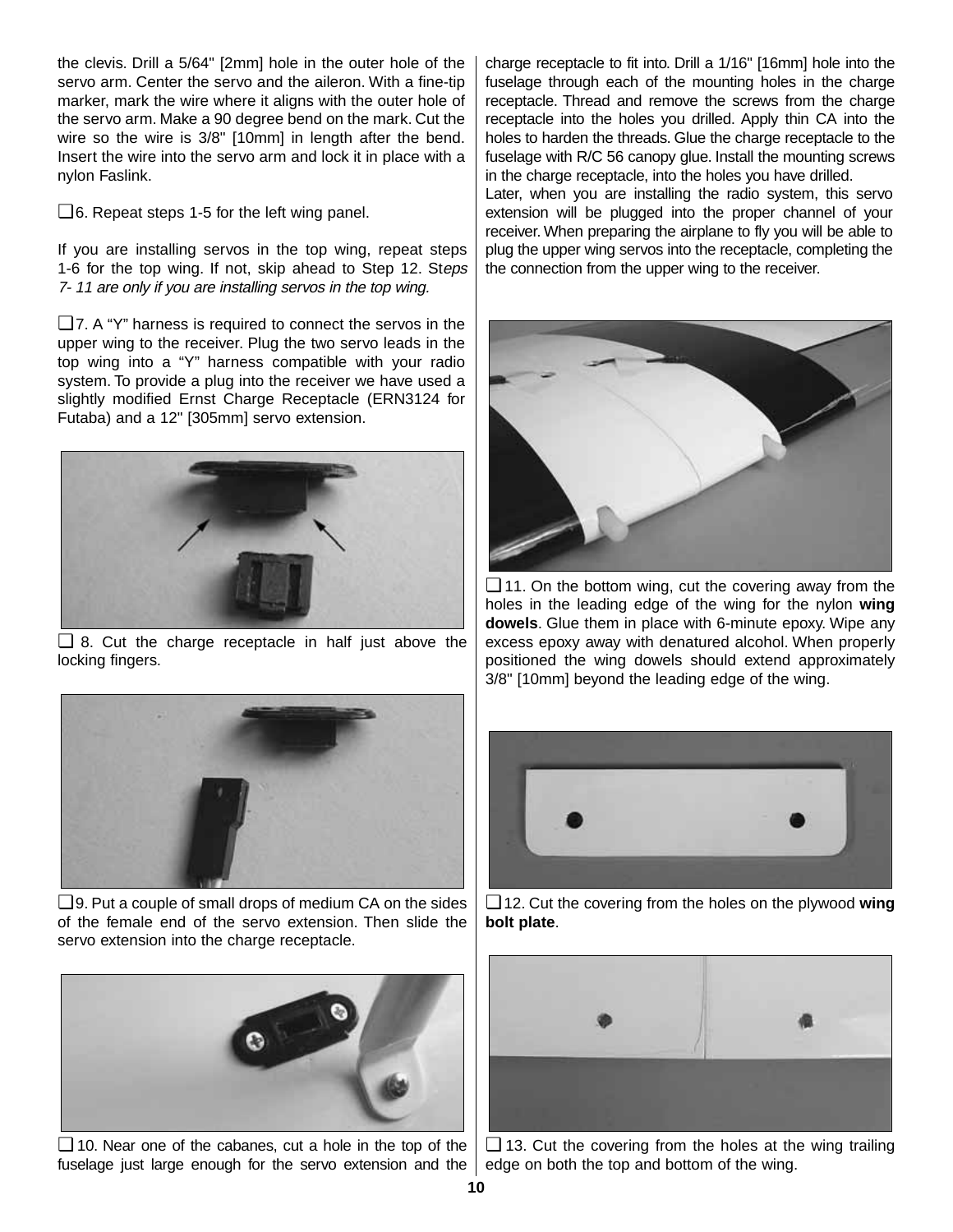![](_page_10_Picture_0.jpeg)

❏ 14. Place the wing bolt plate in position over the holes in the bottom wing. Use the nylon wing bolts to help you align the holes in the plate with the holes in the wing. Trace the outline of the plate onto the covering with a felt-tip pen. Use a sharp #11 blade or the expert tip that follows to cut the covering inside the lines you have drawn. Use caution not to cut through the surface of the wing skin. Remove the covering.

![](_page_10_Picture_2.jpeg)

**HOW TO CUT COVERING FROM BALSA.**

![](_page_10_Picture_4.jpeg)

Use a soldering iron to cut the covering. The tip of the soldering iron doesn't have to be sharp, but a fine tip does work best. Allow the iron to heat fully. Use a straightedge to guide the soldering iron at a rate that will just melt the covering and not burn into the wood. The hotter the soldering iron, the faster it must travel to melt a fine cut. Peel off the covering.

![](_page_10_Picture_6.jpeg)

❏ 15. Glue the wing bolt plate to the wing using epoxy. Use small clamps to hold the wing bolt plate in position while the glue cures.

# **BUILD THE FUSELAGE**

# **Preparations**

![](_page_10_Picture_10.jpeg)

❏ 1. Remove the belly pan from the bottom of the fuselage. Install the landing gear to the fuselage with five 8-32 x 3/4" [19mm] socket head cap screws. Apply a drop of thread locker to each bolt before installing them.

 $\Box$  2. Glue the belly pan back in place with a few dabs of silicone glue. Using silicone will allow you to remove the belly pan easily should you ever have to get access to the landing gear bolts.

We will come back and do the installation of the wheels and wheel pants later. Having the landing gear installed at this time will make it easier to handle the fuselage on the workbench.

![](_page_10_Picture_14.jpeg)

❏ 3. Cut the covering from the fuselage where the horizontal stabilizer fits into the fuselage.

![](_page_10_Picture_16.jpeg)

❏ 4. Cut the covering and the wood block from the back of the horizontal stabilizer saddle.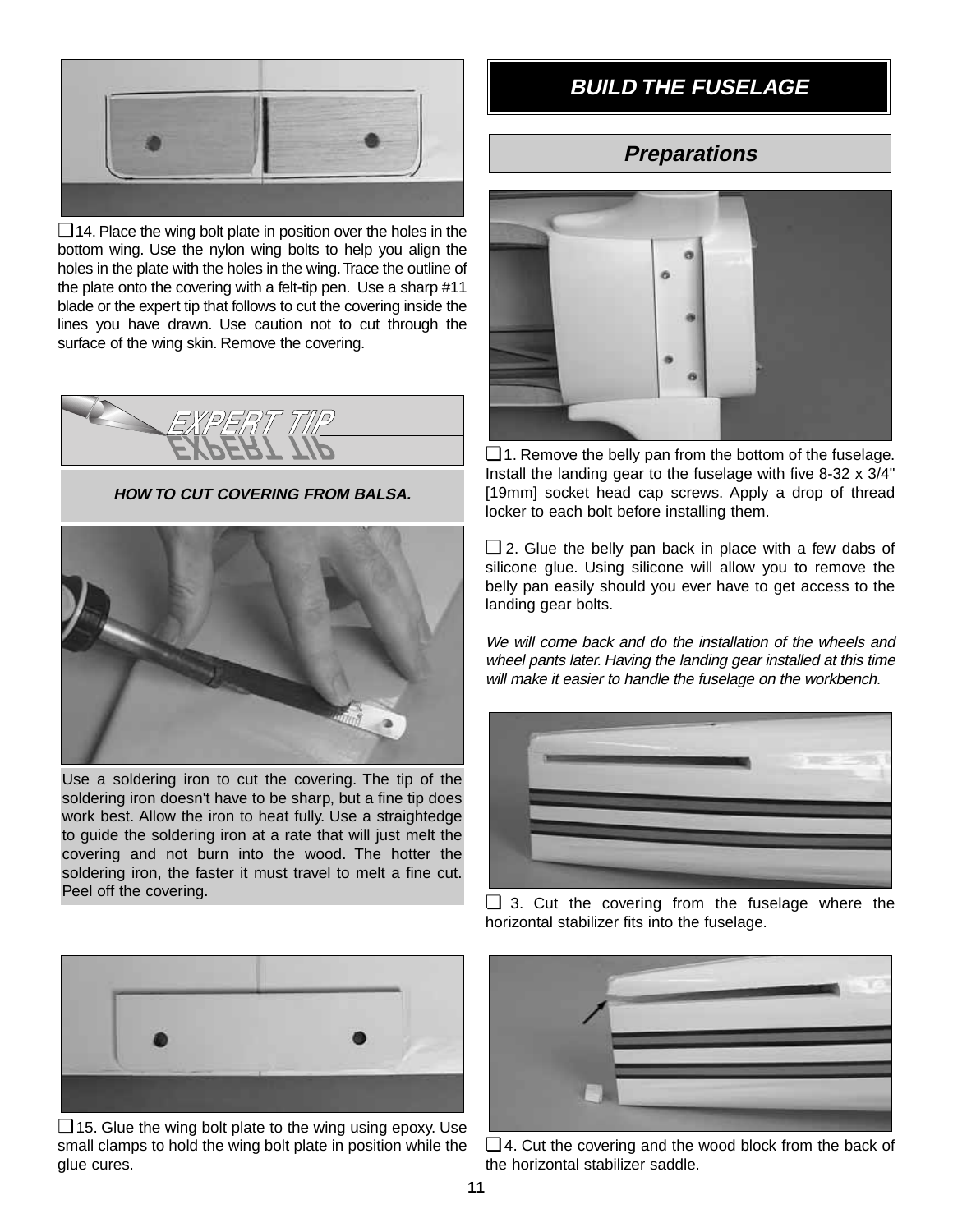# **Install the Stab, Elevator, Fin & Rudder**

![](_page_11_Picture_1.jpeg)

❏ 1.Temporarily attach the lower wing to the fuselage with the 1/4-20 nylon bolts. Slide the **horizontal stabilizer** into the slot in the fuselage. Stand back and look at the stab in relation to the wing.The stab should be parallel with the wing. If not, sand the stab saddle until the stab and wing are aligned.

![](_page_11_Figure_3.jpeg)

❏ 4. Cut the covering on the top and bottom of the stab inside the line you have drawn. Use the same technique for removing the covering from the wing.

![](_page_11_Figure_5.jpeg)

❏ 2. Measure the distance from the tip of the stab to the tip of each wing. Adjust the position of the stab until they are equal.

![](_page_11_Picture_7.jpeg)

❏ 3. Using a felt-tip pen, mark the outline of the fuselage on the top and the bottom of the stab.

![](_page_11_Picture_9.jpeg)

❏5.Glue the stab in place with 30-minute epoxy.Excess epoxy can be cleaned away with a paper towel and denatured alcohol. After the stab is positioned and all excess epoxy has been cleaned away, temporarily install the **vertical fin** part of the way into the slot. Just put it into place enough to verify that you have not pushed the wood fuselage fairings too close together and that the slot in the stab is aligned with the opening for the fin. Remove the fin and allow the glue to cure. If any glue has gotten on the fin, remove it with denatured alcohol.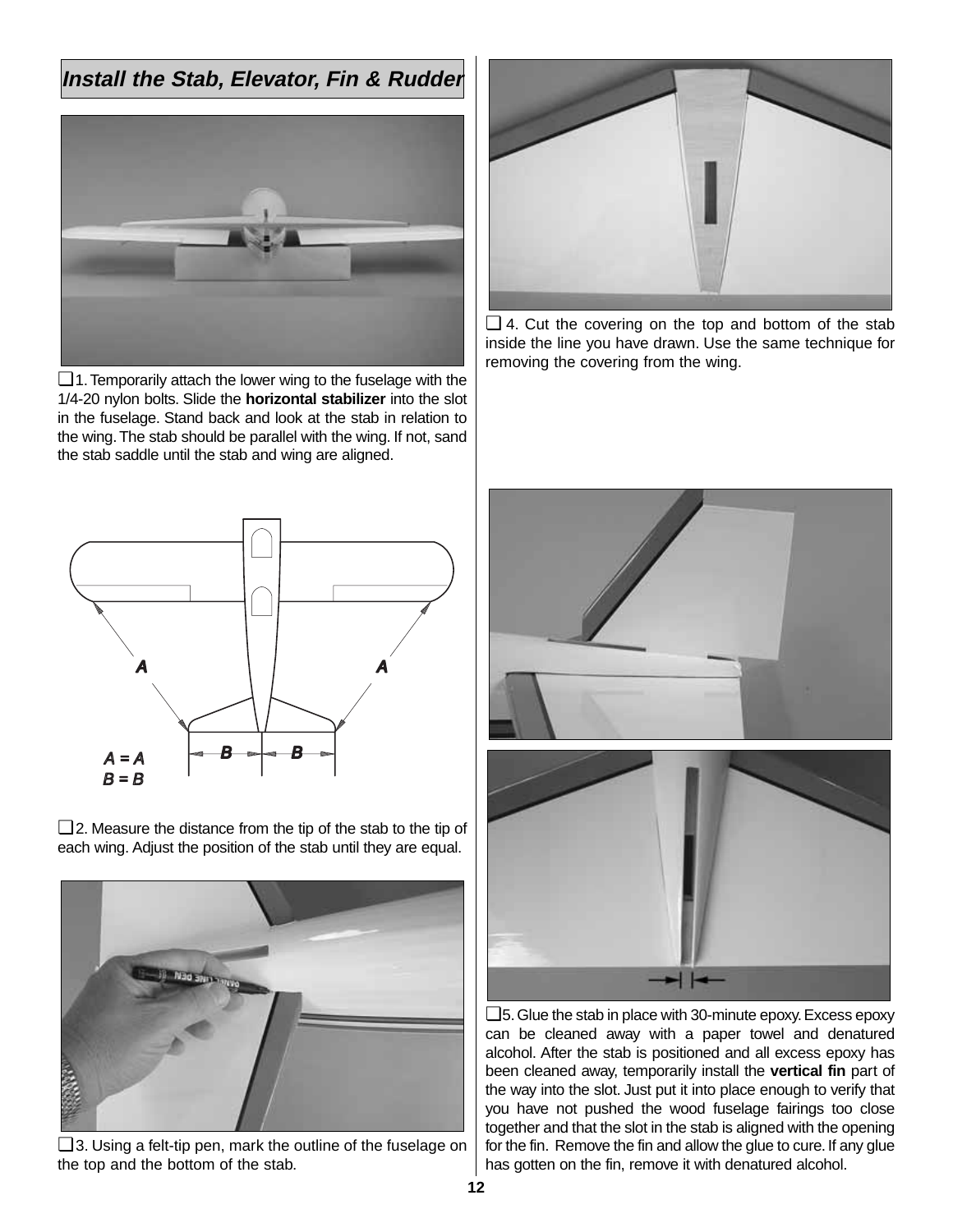![](_page_12_Picture_0.jpeg)

❏ 6. Remove the bottom wing from the fuselage. Temporarily install the fin into the slot in the top of the fuselage. Using a fine-point felt-tip pen, mark the outline of the fuselage onto the fin. Cut the covering from the fin using the same method used earlier.

![](_page_12_Picture_2.jpeg)

❏ 7. Test fit the fin into the fuselage. Check to be sure the fin is perpendicular to the stab. If it is not, sand the side of the fin to make minor adjustments. Once you are satisfied with the fit, glue the fin to the fuselage with epoxy.

 $\Box$  8. Using the same installation method used previously, install three hinges into each elevator half. Then install the elevators into the stab. Glue the hinges using thin CA.

**Did you know?**...Built as a private venture by the Stearman Aircraft Company of Wichita (bought by Boeing in 1934), this two-seat biplane was of mixed construction. The wings were of wood with fabric covering while the fuselage had a tough, welded steel framework, also fabric covered. In 1936, the Army tentatively bought 26 airframes from Boeing (the Model 75), which the Army named the PT-13. With war on the horizon, this trickle of acquisition soon turned into a torrent; 3519 were delivered in 1940 alone.

**Did you know?**...The Stearman gained a reputation as a rugged airplane and a good teacher. Officially named the Boeing Model 75, the plane was (and still is) persistently known as the "Stearman" by many who flew them. It was called the "PT" by the Army, "N2S" by the Navy and "Kaydet" by Canadian forces. By whatever name, more than 10,000 were built by the end of 1945 and at least 1,000 are still flying today worldwide.

![](_page_12_Picture_7.jpeg)

❏9. Locate the **tail wheel wire.**Test fit it into the two slots in the back of the fuselage. Use your hobby knife to clean out the slots if it is too tight. Once satisfied with the fit, remove the wire from the slots. Apply a couple of drops of oil to the wire where it passes through the nylon bearings. This will prevent glue from getting onto the wire. Apply epoxy to the nylon tabs and then install the tail wheel wire into the fuselage.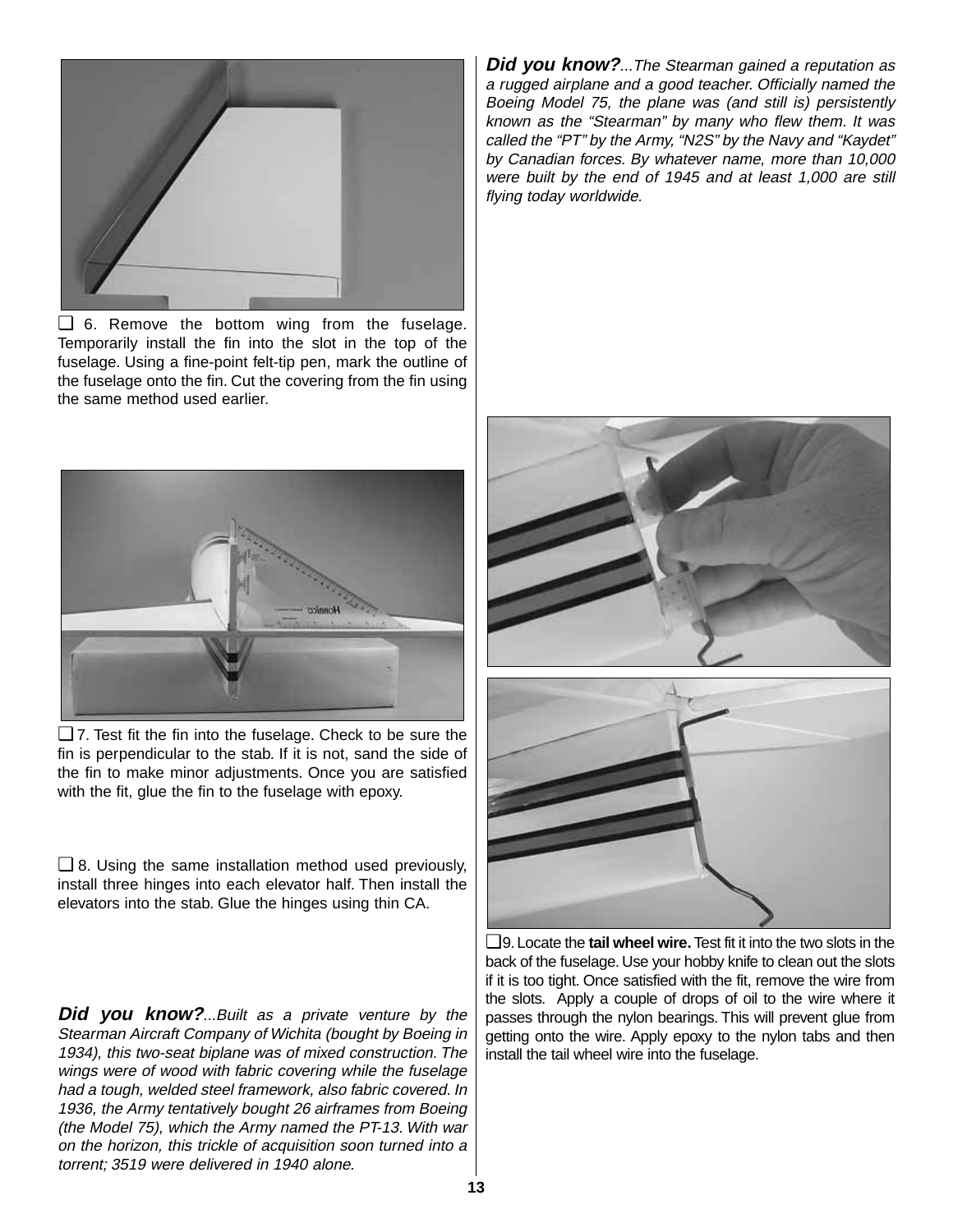![](_page_13_Picture_0.jpeg)

❏ 10. Cut the covering from the front of the balsa **triangle tail block**.Cut the covering from the back of the fuselage where the block will be glued to the fuselage. Test fit the block over the landing gear wire. Make adjustments to the slot in the block as needed. Glue the block to the fuselage. Be careful not to get glue on the wire.

![](_page_13_Picture_2.jpeg)

❏ 11. Cut the covering from the hole on the leading edge, bottom of the rudder. Test fit the hinges into the rudder and then fit the rudder to the fin and fuselage. Make any adjustments that may be needed to the slot in the rudder. When you are satisfied everything fits well, put a small amount of epoxy into the hole in the rudder, install the hinges in the rudder and install the rudder to the fin.

![](_page_13_Picture_4.jpeg)

❏ 12. Glue the hinges to the fin and rudder with thin CA.

**Did you know?**...After World War II, many Stearmans were fitted with Pratt & Whitney 450 h.p. engines and utilized as crop dusters. These more powerful Stearmans are also commonly known as the "Super Stearman" and used for wing-walking or aerobatic routines at air shows.

## **Attach the Wing and Cabanes**

 $\Box$  1. Attach the lower wing to the fuselage with the 1/4-20 nylon bolts.

![](_page_13_Picture_9.jpeg)

❏ ❏ 2. Locate eight metal **cabane mounting brackets**. The photograph identifies the correct bracket for the top and bottom wing. Set the four brackets for the top wing to the side. We will be installing the brackets on the bottom wing first.

**Do the right wing first so your work matches the photos the first time through.**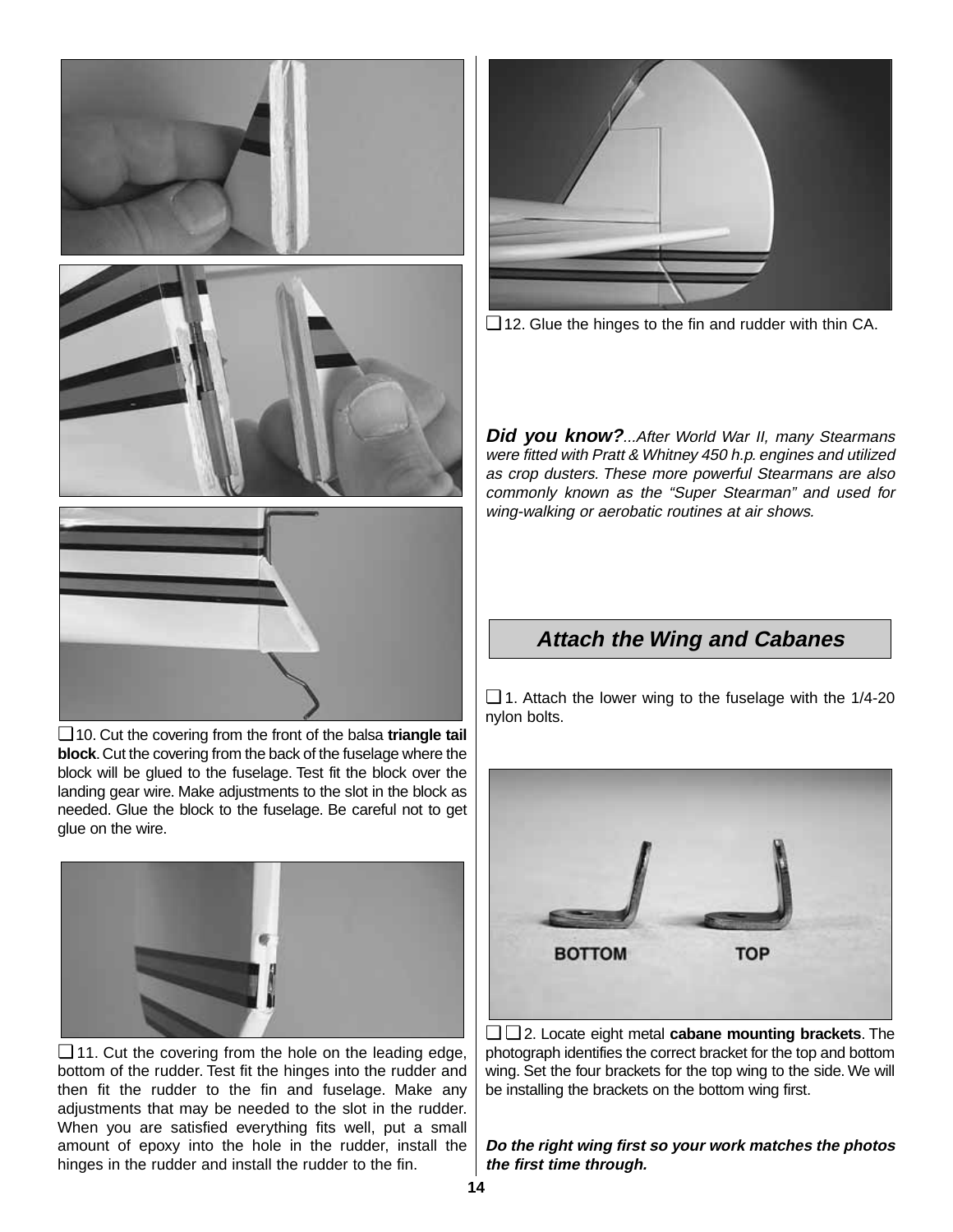![](_page_14_Picture_0.jpeg)

❏ ❏ 3. Look closely on the top of the bottom wing and you will find a small pin hole locating the blind nuts for the cabane mounting bolts. Cut the covering from each of the holes. **Note:** 4-40 blind nuts have been installed in the wing for all of the cabane mounting bolts. All of the blind nuts are glued into the wing and have a small wood plate backing them up. It is possible that a blind nut could have a bit of glue in the threads. In most cases the installation of the bolt should free the glue. If not, run a 4-40 tap through the threads to clear the glue.

![](_page_14_Picture_2.jpeg)

❏ ❏ 5. Position the "N" strut to the bracket. Located on the strut is a piece of masking tape with an arrow that indicates the top, front of the strut.

![](_page_14_Picture_4.jpeg)

![](_page_14_Picture_5.jpeg)

❏ ❏ 4. Mount the bottom wing cabane brackets in each of the holes in the right wing panel with a 4-40 x 1/2" [13mm] socket head cap screw and a #4 lock washer. Do not fully tighten the bracket to the wing yet.

![](_page_14_Picture_7.jpeg)

❏ ❏ 6. Attach the strut to the bracket as shown with a 4-40 x 1/2" [13mm] phillips head screw, a #4 washer and a 4-40 nylon lock nut.

❏ 7. If you have not been doing the bracket installation on both the right and left wing, go back and repeat steps 3-6 for the left wing panel.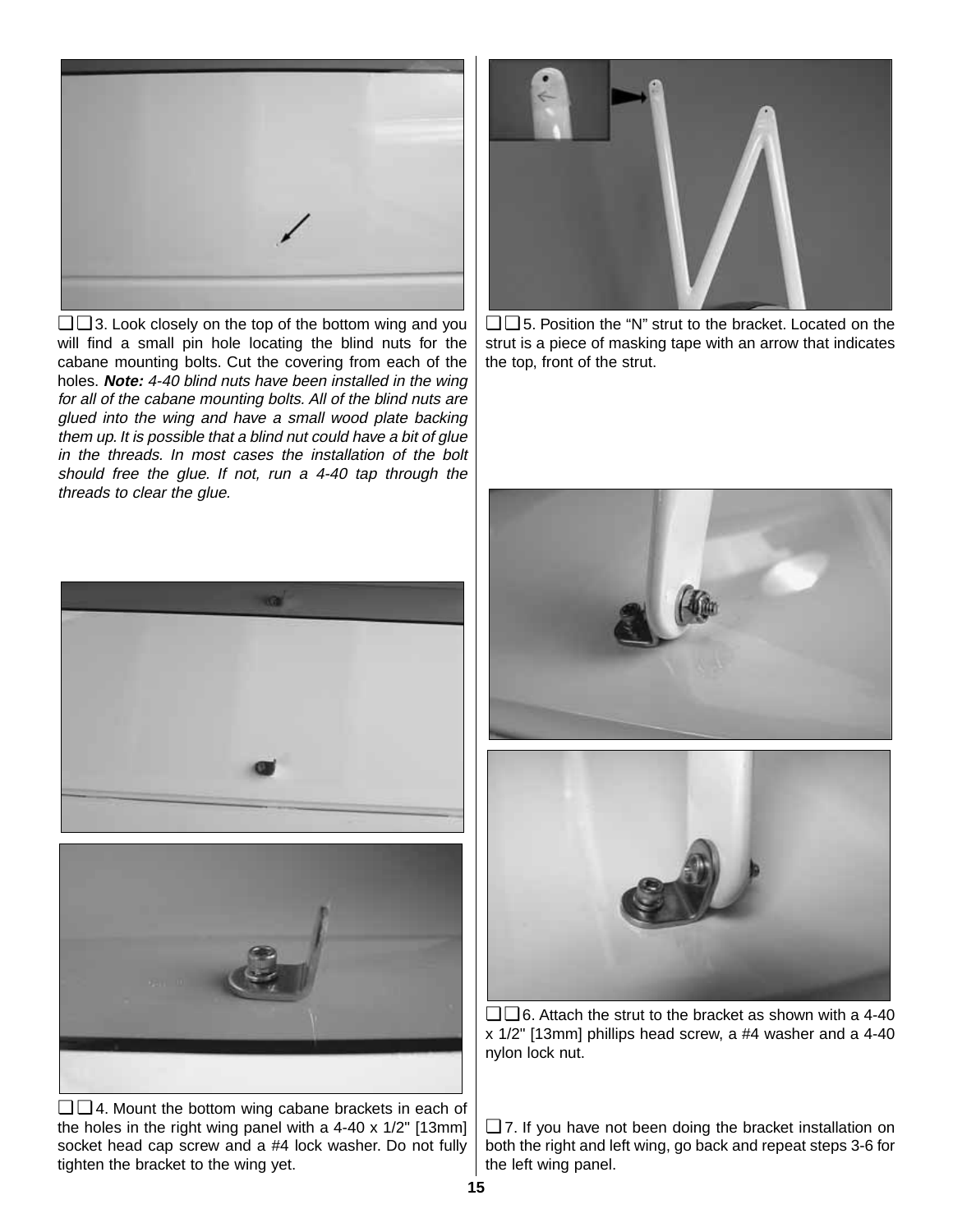![](_page_15_Picture_0.jpeg)

❏ 8. Locate the pin holes and cut the covering from the blind nuts in the bottom of the top wing. Four are located in the center of the wing and two are located at each end of the wing.

![](_page_15_Picture_2.jpeg)

![](_page_15_Picture_3.jpeg)

❏ 9. Install the center cabanes with 4-40 x 1/2" [13mm] socket head cap screws and #4 lock washers. Be sure you mount the cabanes as shown.

 $\Box$  10. Install the four remaining brackets in the blind nuts at the ends of the wing.

❏ 11. Place the top wing onto the "N" struts. Attach the top wing to the "N" struts with 4-40 x 1/2" [13mm] phillips head screws, #4 washers and 4-40 nylon lock nuts the same way you installed the strut to the lower brackets.

![](_page_15_Picture_7.jpeg)

❏ 12. Set the fuselage on the firewall. Look at the relation of the top wing to the bottom wing. Be sure the top wing is parallel with bottom wing. Adjust the top wing as needed. Then carefully set the fuselage back on the landing gear.

 $\Box$  13. Without disturbing the top wing, push a T-pin into the fuselage through each of the cabane mounting holes. Push the pin hard to verify that the mounting holes are positioned over the hardwood rails. If you do not find hardwood and only hit balsa wood, check to see if you have mounted the center cabanes properly. If you have the center cabanes backwards they will not align over the hardwood rails.

❏ 14. Drill a 5/64" [2mm] hole through each of the four mounting holes in the center cabanes. When you drill these holes you **must** be drilling into the hardwood rails located in the fuselage.

![](_page_15_Picture_11.jpeg)

 $\Box$  15. Install and then remove a #4 x 1/2" sheet metal screw into each of the four holes. Apply a couple drops of thin CA into each of the holes to harden the threads. After the glue has cured permanently install the screws into the fuselage.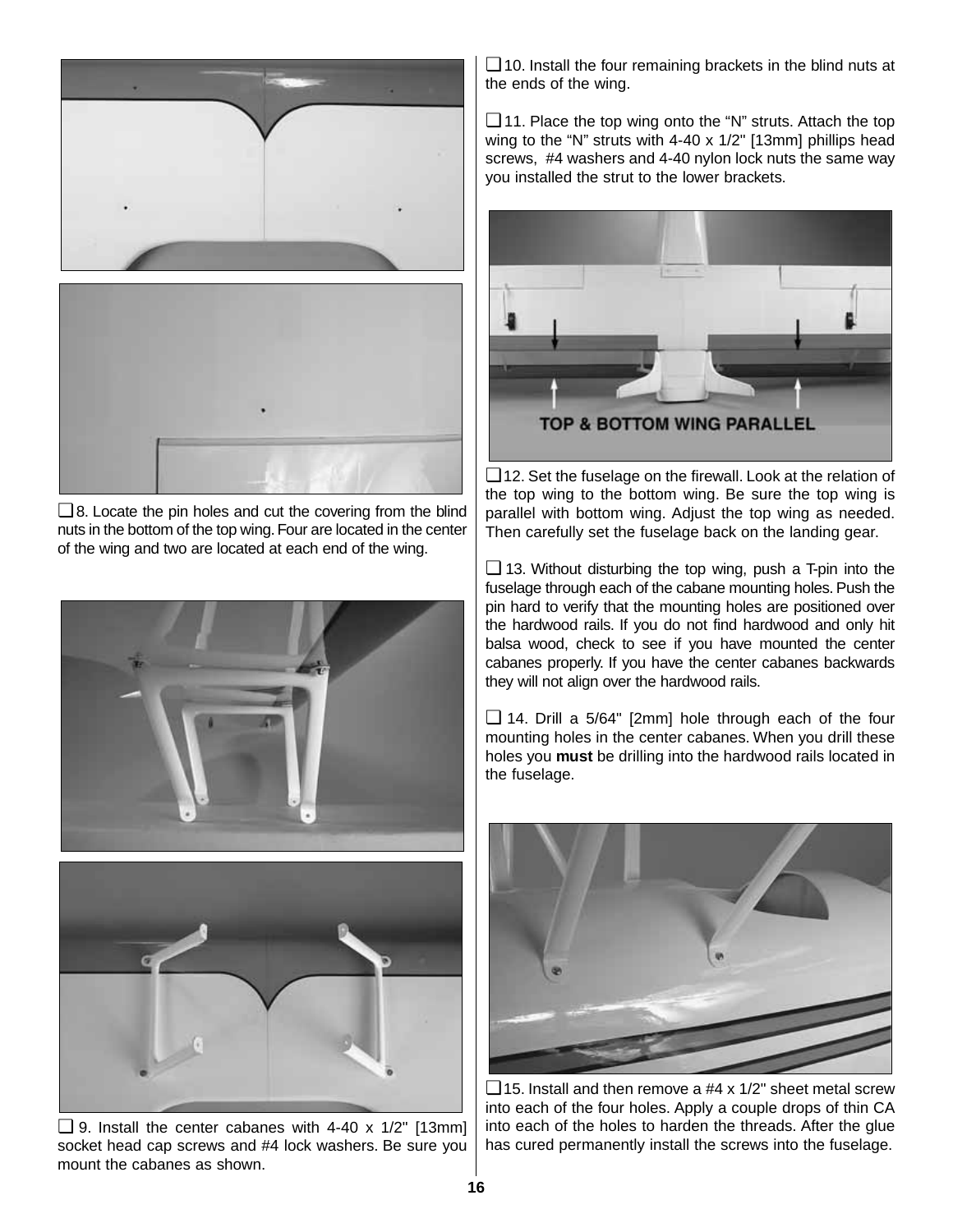# **Install the Aileron Connecting Rod**

If you have decided to install four servos in the wings instead of two, skip the 12 steps in this section and proceed to, "Build the Carry Handle".

![](_page_16_Picture_2.jpeg)

![](_page_16_Picture_3.jpeg)

❏ ❏ 1. Locate two small nylon control horns. Cut them as shown.

![](_page_16_Picture_5.jpeg)

❏ ❏ 2. On the bottom wing, on top of the aileron is a large plywood plate. Outline this plate with a felt-tip marker (this can be wiped away later with denatured alcohol) or outline it with masking tape.

![](_page_16_Picture_7.jpeg)

❏ ❏ 3. On the top wing, on the bottom of the aileron is a large plywood plate. Outline this plate with a felt-tip marker (this can be wiped away later with denatured alcohol) or outline it with masking tape.

![](_page_16_Picture_9.jpeg)

 $\Box$  4. Measure from the inside edge of the plate out 1-1/2" [38mm] and draw a line. Measure from the trailing edge of the aileron in 1-3/8" [35mm] and draw another line.

![](_page_16_Picture_11.jpeg)

❏ ❏ 5. Position one of the cut control horns so the holes in the control horn are positioned over the intersection of the two lines you have drawn. Note that the holes face the trailing edge of the aileron. Mark the hole locations and drill a 1/16" [1.6mm] hole through each of the marks. Be sure to drill only through the plywood plate. Insert and remove a #2 x 3/8" [10mm] sheet metal screw into each of the holes. Apply a couple of drops of thin CA into the holes to harden the threads. After the glue cures, mount the control horn with the screws.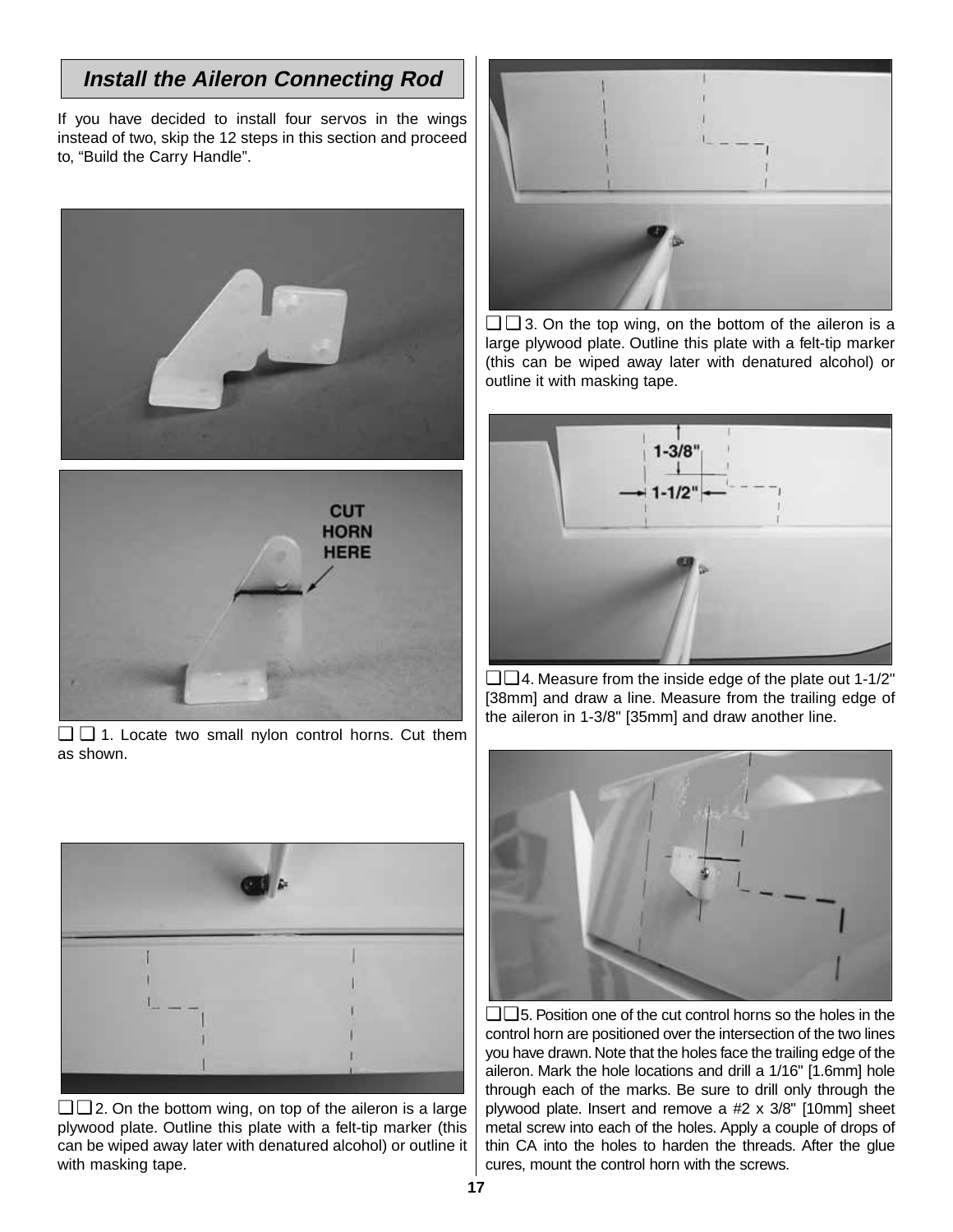![](_page_17_Picture_0.jpeg)

❏ ❏ 6. Locate the **aileron connecting rod**. Cut the excess rubber coating to expose all of the threads.

![](_page_17_Picture_2.jpeg)

❏ ❏ 7. Install a 4-40 nut, 4-40 metal clevis and a silicone clevis keeper on both ends of the connecting rod.

![](_page_17_Picture_4.jpeg)

❏ ❏ 8. Install one end of the connecting rod to the outer hole of the control horn on the aileron of the top wing.

![](_page_17_Picture_6.jpeg)

❏ ❏ 9. Attach the remaining control horn to the other end of the connecting rod. Adjust the clevises so that the length of the connecting rod allows the top aileron and bottom ailerons to be neutral.

Place the control horn on the aileron of the bottom wing. position it as needed until the connecting rod is aligned with the back of the "N" strut and parallel to the "N" strut as viewed from the side. Once properly positioned, mark the location of the clevis holes. This will make the center of the clevis holes approximately 1" [25mm] from the trailing edge of the aileron.

❏ ❏ 10. Drill a 1/16" [1.6mm] hole through each of the marks. Be sure to drill only through the plywood plate. Insert and remove a #2 x 3/8" [10mm] sheet metal screw into each of the holes. Apply a couple of drops of thin CA into the holes to harden the threads. After the glue cures mount the control horn with the screws.

❏ ❏ 11. Make any additional adjustments to the clevises on the ends of the connecting rod as needed until both the top and bottom aileron are neutral. Tighten the 4-40 nuts against the clevises on the connecting rod to prevent the connecting rod from rotating.

❏ 12. Repeat steps 1-11 for the left wing.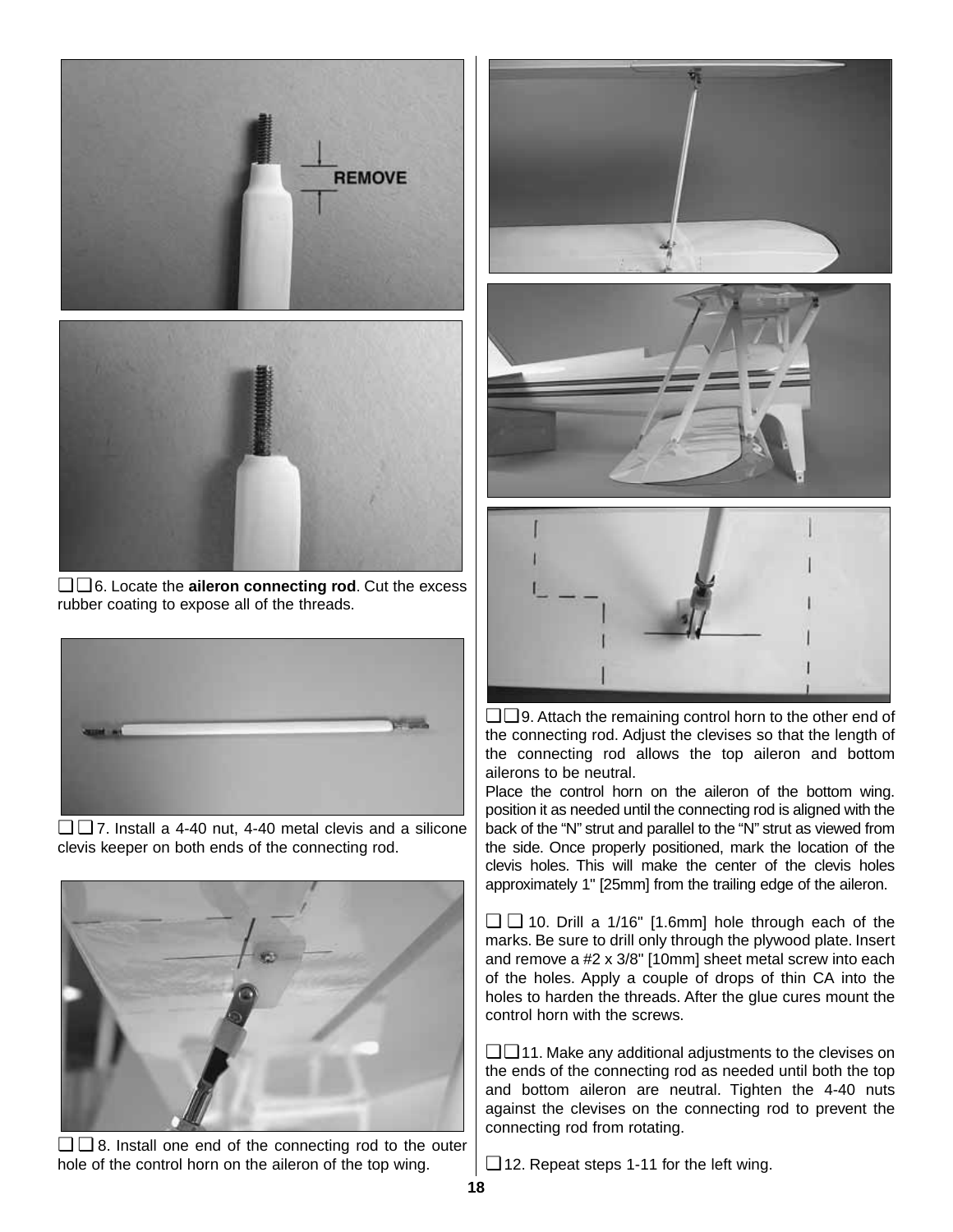# **Build the Carry Handle**

This kit comes with a convenient carrying handle for the fuselage and the struts. It is also useful during the remainder of the construction process because, when installed, it will allow you to turn the plane upside-down on the workbench without flexing or bending the center cabanes.

![](_page_18_Picture_2.jpeg)

❏ 1. Locate all of the 1/8" [3mm] plywood parts of the **handle**.

![](_page_18_Picture_4.jpeg)

❏ 2. Glue the three parts of each set together as shown to make a pair 3/8" [9mm] thick.

![](_page_18_Picture_6.jpeg)

❏ 3. Do the same with the remaining six parts, making two pairs of each.

![](_page_18_Picture_8.jpeg)

❏ 4. Glue the two parts shown onto one of the plywood handle parts.

![](_page_18_Picture_10.jpeg)

❏ 5. Place the "N" struts onto the handle leaving space between the struts in the center of the handle as shown. The remaining parts you glued together should be fit between the "N" struts. Once you are sure the struts and the remaining pieces fit properly, glue the plywood parts to the handle.

![](_page_18_Picture_12.jpeg)

❏ 6. On the remaining handle part, install a 4-40 blind nut into each of the corner holes.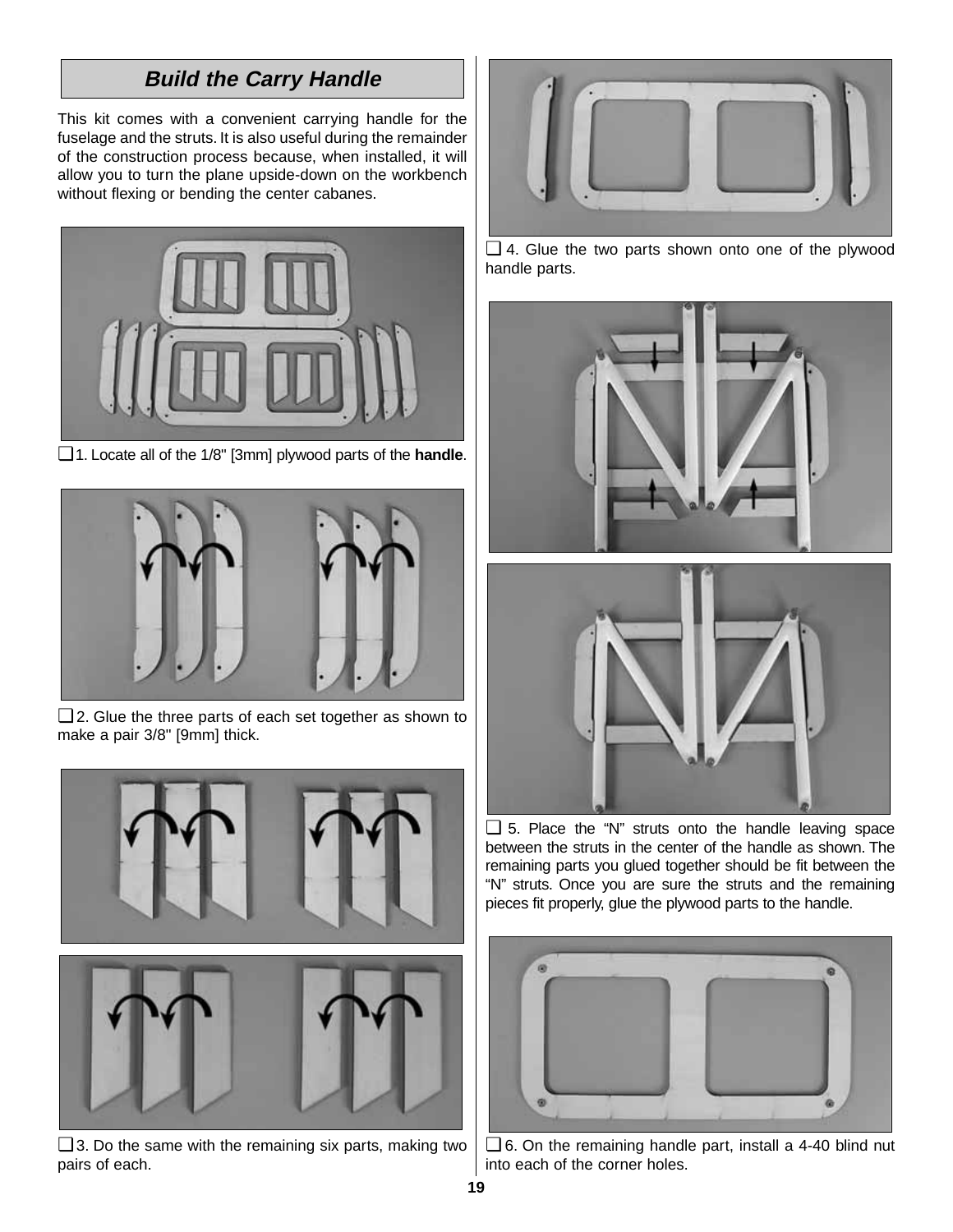![](_page_19_Picture_0.jpeg)

❏ 7. Place the two "N" struts into the handle and the two aileron connecting rods between the struts. Put the handle top onto the part of the handle holding the struts and place the completed handle on top of the cabanes. Secure the handle to the cabanes with four 4-40 x 3/4" [19mm] socket head cap screws and #4 flat washers. This is how the completed handle looks when you are storing the parts or taking the plane to the field.

![](_page_19_Picture_2.jpeg)

❏ 8. For the following building steps it will be better to remove everything from the handle. Do this now and secure the empty handle to the cabanes.

**Did you know?**...The primary differences between the "Super Stearman" and the original wartime Stearmans are the larger 450 horsepower Pratt and Whitney engine, additional flying and landing wires, the installation of two additional ailerons on the top wing, cowl and wheel pants!

## **Install the Engine & Throttle Servo**

![](_page_19_Picture_6.jpeg)

![](_page_19_Picture_7.jpeg)

❏ 1. Cut the tabs from the engine mount. Install the engine mount (inverted) to the firewall with four 8-32 x 1-1/4" [32mm] socket head cap screws, #8 flat washers and #8 lock washers.

❏ 2. Position the engine on the mount so the distance from the firewall to the front of the thrust washer measures 6-1/4" [159mm]. Mark the location of the engine on the mount. The Great Planes® Dead Center™ Hole Locator (GPMR8130) works well for this. Drill through the marks you have made on the engine mount with a #29 or 9/64" [3.6mm] drill bit.Tap each of the holes with an 8-32 tap.

![](_page_19_Picture_10.jpeg)

❏ 3. Install the engine onto the mount with four each, 8-32 x 1" [25mm] socket head cap screws, #8 flat washers and # 8 lock washers.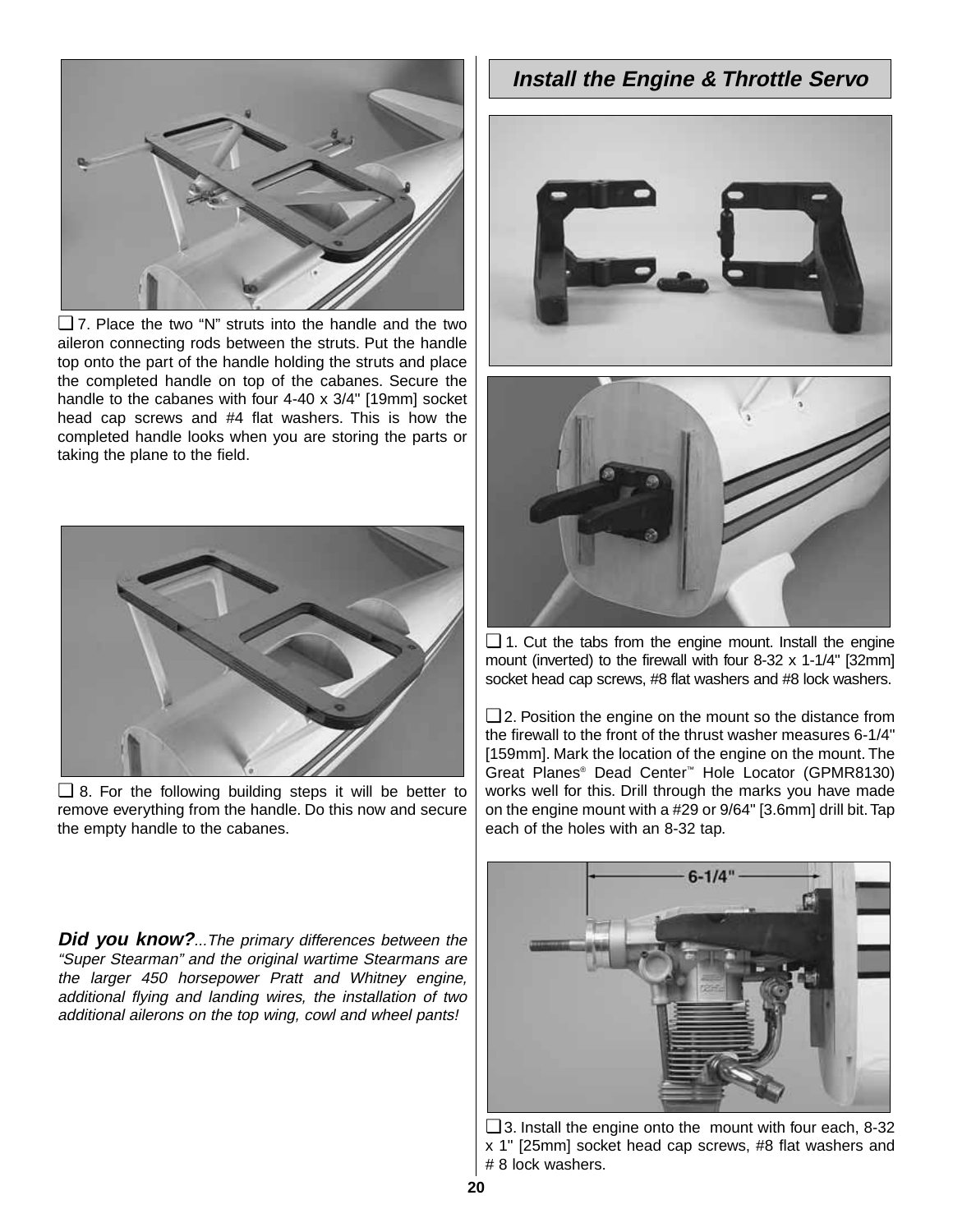![](_page_20_Picture_0.jpeg)

❏ 4. Drill a 3/16" [4.8mm] hole through the firewall in line with the throttle arm on the carburetor.

❏ 5. Locate the 24" [610mm] gray plastic pushrod tube and cut it 12-3/4" [324mm] in length. Sand one end of the tube with 220-grit sandpaper. Insert the tube into the firewall. Glue the roughened end of the tube flush to the firewall.

![](_page_20_Picture_3.jpeg)

❏ 6. Place your throttle servo into the servo tray as shown. Drill a 1/16" [1.6mm] hole through each of the mounting holes. Remove the servo. Then install and remove a servo mounting screw into each hole. Apply a couple drops of thin CA into the holes to harden the threads. When the glue has cured permanently, mount the servo to the servo tray.

![](_page_20_Picture_5.jpeg)

❏ 7. Cut the 1" [25mm] threaded end from the .074" x 17-1/2" [445mm] throttle pushrod wire. Install the wire into the tube and attach it to the servo horn arm with a Faslink. Use the same technique used for the ailerons.

![](_page_20_Picture_7.jpeg)

![](_page_20_Picture_8.jpeg)

❏ 8. Attach the pushrod wire to the throttle arm with a brass screw-lock connector, nylon retainer ring and a 4-40 x 1/4" [6mm] socket head cap screw.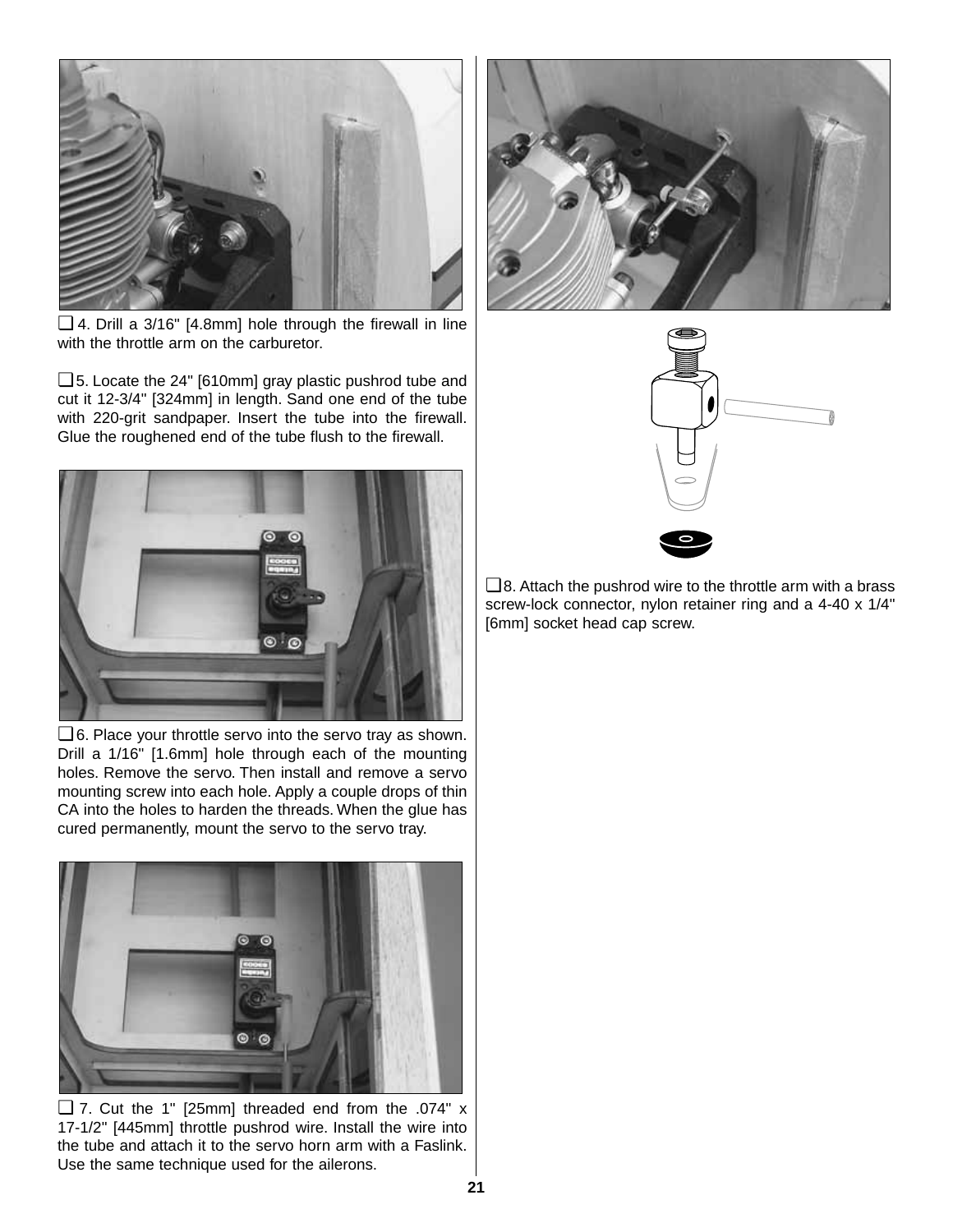# **Install the Cowl & Dummy Engine**

![](_page_21_Picture_1.jpeg)

❏ 1. Locate the plywood **cowl ring** and the four **cowl ring mounting tabs**. Note that the cowl ring has blind nuts preinstalled in one side.

![](_page_21_Picture_3.jpeg)

❏ 2. Screw the cowl mounting tabs to the cowl ring with four 4-40 x 1/2" [13mm] socket head cap screw and flat washers. Position the tabs as shown.

![](_page_21_Picture_5.jpeg)

❏ 3. Position the cowl ring and the tabs on the reference marks on the front of the firewall. When properly positioned the top of the cowl ring should be flush with the top of the fuselage and the sides should be positioned equally from the sides of the fuselage. When positioning the cowl ring **be sure** that the blind nuts on the cowl ring face forward and the heads of the screws face rearward. Apply CA to the back of the tabs, place the cowl ring and tabs in position on the firewall and hold it in position on the firewall until the glue has cured.

![](_page_21_Picture_7.jpeg)

❏ 4. Using a 1/16" [1.6mm] drill bit, drill through each of the four mounting tabs and the firewall. Thread a #2 x 3/8" [9mm] wood screw into each of the holes.

![](_page_21_Picture_9.jpeg)

❏ 5. Slide the cowl onto the front of the fuselage. You will probably not be able to slide the cowl into position completely due to the engine making contact with the bottom of the cowl. Slide the cowl on as far as you can,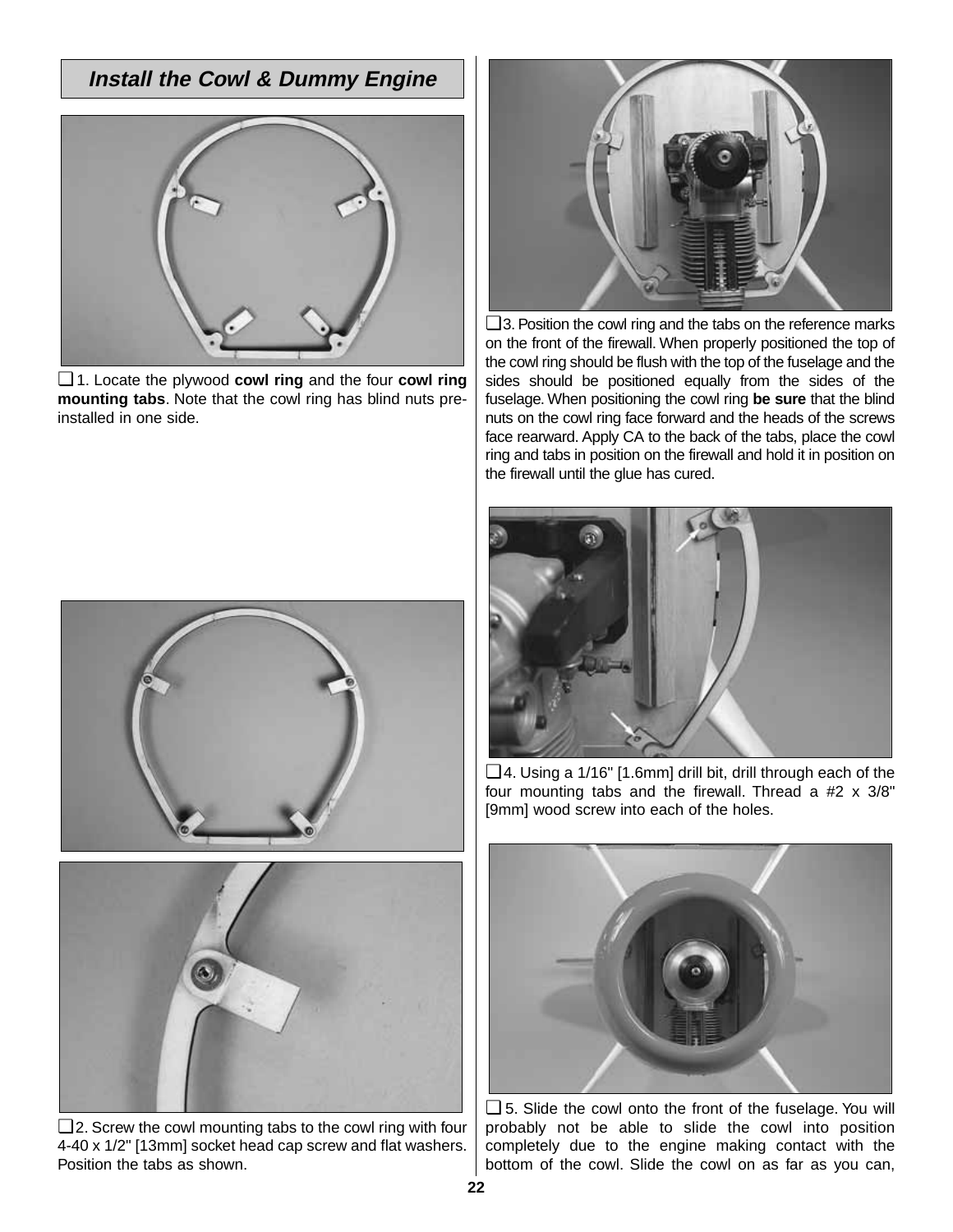centering it as much as possible. At the point where the engine begins to make contact with the cowl, mark the inside of the cowl with a felt-tip marker. Make small cut outs in the cowl where the engine contacts the fuselage until you can completely slide the cowl into position. Install the back plate of the spinner and the propeller onto the engine crankshaft. This will help you position the cowl. When centering the cowl, be sure to match the stripes on the side of the cowl with the stripes on the side of the fuselage.

![](_page_22_Picture_1.jpeg)

❏ 6. Once you are satisfied with the position of the cowl, tack glue the cowl ring to the cowl with medium CA using a CA applicator tip. Apply the glue on the back of the cowl ring and apply some CA accelerator to the glue to enable it to cure quickly. Do this on both sides of the cowl.

❏ 7. Remove the four screws from the cowl ring, and then remove the cowl from the fuselage.

![](_page_22_Picture_4.jpeg)

❏ 8. Sand the inside of the cowl, in front of the cowl ring with 220-grit sandpaper.Wipe the area clean with denatured alcohol and allow the area to dry. Mix one ounce of 6-minute epoxy and micro balloons. Apply a fillet of the glue to the cowl and the cowl ring. Set the cowl aside until the glue has cured.

![](_page_22_Picture_6.jpeg)

❏ 9. Cut out any areas in the cowl that will be required for the engine cylinder head, muffler, needle valve, remote glow driver, etc. for your particular engine installation.

**Note**: When positioning your muffler, angle it away from the fiberglass landing gear or plan on using an exhaust diverter. The heat from the muffler will discolor and possibly burn the surface of the gear. After all areas have been removed, reinstall the cowl one final time to be sure you are happy with the installation.

❏ 10. Mix 1/4 ounce of 6-minute epoxy with a few drops of denatured alcohol to thin the epoxy. Brush a coat of the mixture on the tabs and the cowl ring to fuelproof the bare wood. Allow the epoxy to fully cure before attaching the cowl to the fuselage. You may wish to rub some talcum powder onto the tabs where they contact the cowl ring to prevent the glue from sticking.

![](_page_22_Picture_10.jpeg)

❏ 11. Cut out the center of the **dummy engine**. Slide it over the engine crankshaft. Mark the area where the dummy engine covers the cylinder head of your engine. Remove the dummy engine and cut out the area you marked.

**Note**: When installing the dummy engine, one cylinder head should be at the top of the cowl. Trim the dummy engine as needed to get it to fit completely forward into the cowl.

❏ 12. Drill 1/8" [3mm] holes in each of the rocker covers and the center of the engine for the aluminum pushrod tubes. If you would like to add some additional detail you may wish to use wire (not included) as a spark plug lead. We used a 20-gauge red wire, then drilled 1/16" [1.6mm] holes in each cylinder for the wire.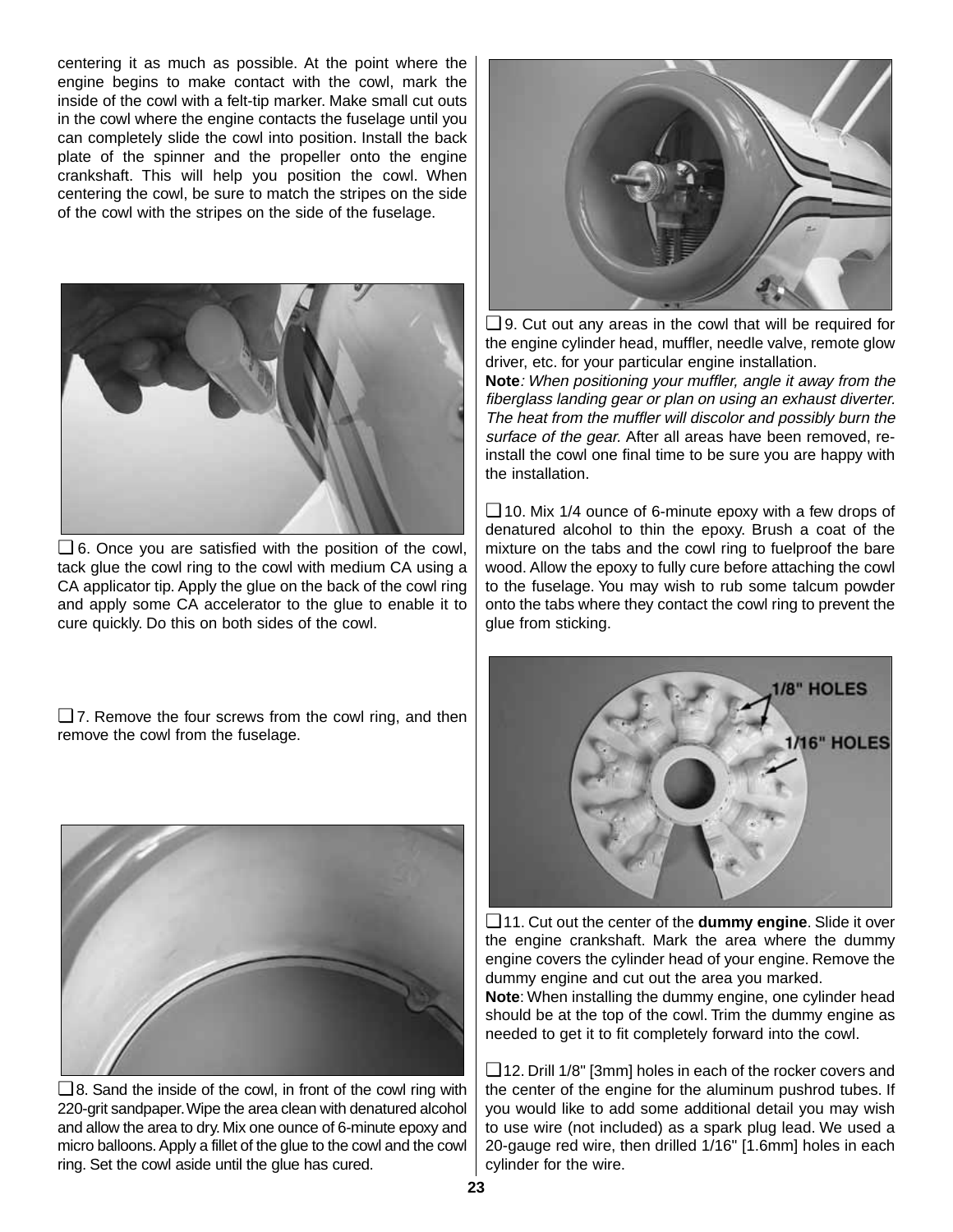![](_page_23_Picture_0.jpeg)

❏ 13. Paint the engine flat black. After the paint dries install the aluminum tubes and wire into the holes you drilled. On the back of the engine apply a small amount of glue to each wire and aluminum tube to hold them in place.

![](_page_23_Picture_2.jpeg)

❏ 14. Place the dummy engine over the engine, and then place the cowl over the dummy engine. Attach the cowl to the fuselage with the four socket head cap screws and washers. To position the dummy engine you will need two 9" [229mm] balsa sticks and two small rubber bands (not included). Loop a rubber band through a couple of the aluminum tubes on one side of engine crankshaft. Insert the stick through the rubber bands and place the stick onto the front of the cowl. This will pull the dummy engine into the front of the cowl. Repeat this with the second stick and rubber band on the other side of the engine crankshaft.

 $\Box$  15. Position the dummy engine so that the cut out is over the engine cylinder and the hole you cut in the center of the dummy engine is centered on the engine thrust washer. Be sure the center cylinder on the dummy engine is centered at the top of the fuselage. When you are satisfied with the positioning of the dummy engine, carefully remove the cowl from the fuselage, being careful not to disturb the dummy engine.

❏ 16. Using medium CA, tack-glue the dummy engine to the cowl from inside the cowl. Re-install the cowl to the fuselage to verify that the dummy engine is placed properly. When you are satisfied with the way it fits, remove the cowl from the fuselage. Permanently glue the dummy engine to the cowl from inside the cowl with 6-minute epoxy mixed with microballoons.

![](_page_23_Figure_6.jpeg)

❏ 1. Assemble the **fuel tank** as shown in the sketch. When tightening the center screw be sure not to over tighten it.You just want it snug enough to pull the rubber stopper tight against the tank.

❏ 2. Install the tank into the fuselage with the neck of the tank through the firewall. The tank should fit snug enough to stay in place during the construction process. The tank will be permanently held in place when the battery/receiver tray is installed later.

❏ 3. Install silicone fuel tubing onto the aluminum tubes from the fuel tank. The line with the fuel clunk will feed to the fuel inlet at the needle valve and the other will attach to the pressure tap on the muffler. If you choose to use some kind of an external fuel valve, follow the instructions with your particular brand of fuel valve.You can also install a third line to the tank and use it for filling the tank. The method you use is your choice.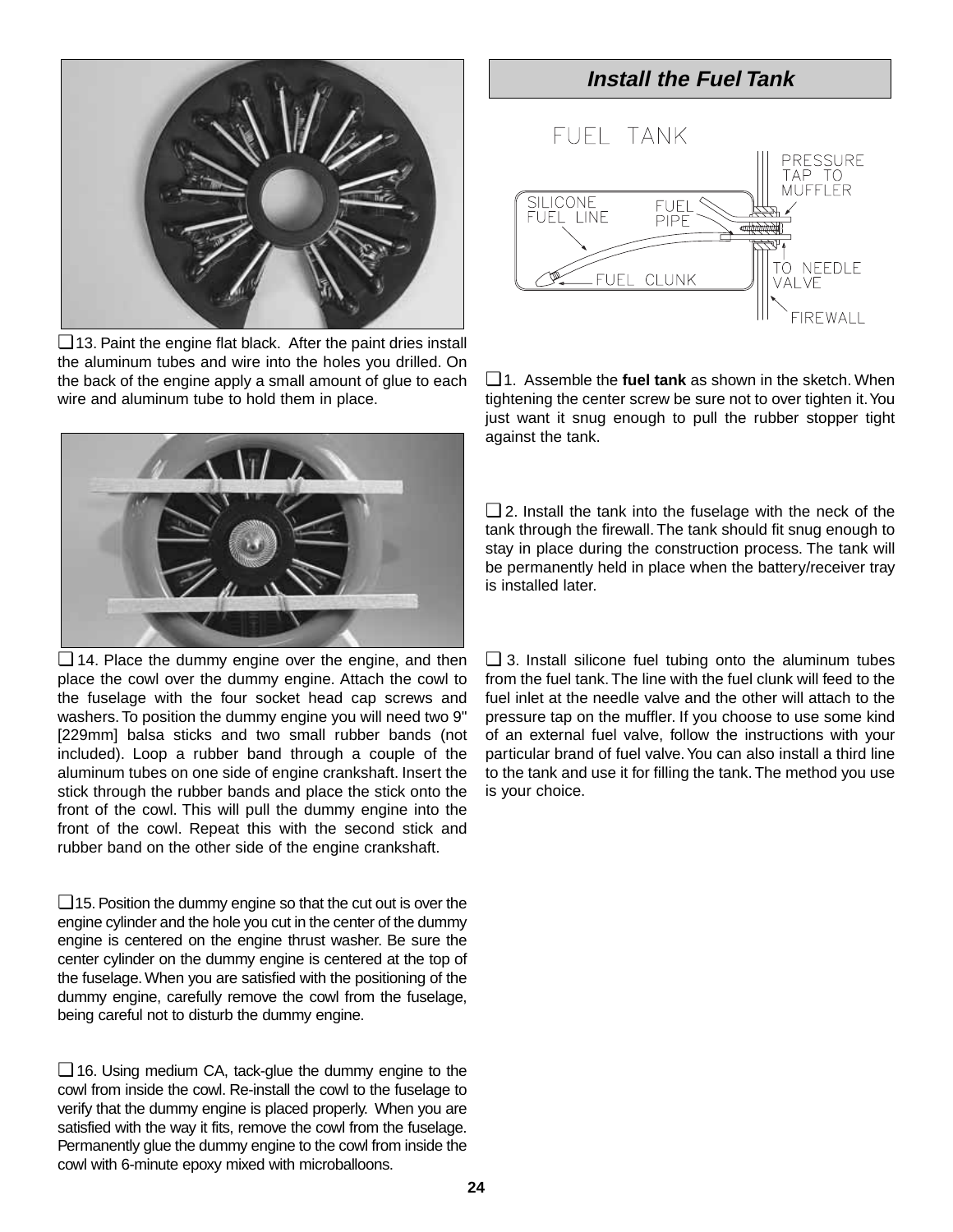# **Assemble Nose Weight Box**

Our prototype model required the addition of nose weight. This is not uncommon for short-coupled airplanes such as the Stearman. We have included a location for you to easily add the weight that most likely will be needed.

![](_page_24_Picture_2.jpeg)

❏ 1. Locate the plywood parts that make up the box. Glue the box together as shown. The box will be exposed to engine vibration so be sure you have good glue joints.

![](_page_24_Picture_4.jpeg)

 $\Box$  2. Glue the two 1/8" x 1/4" x 3-1/4" [3 x 6 x 83mm] plywood sticks together. Then glue them to the front of the box.

![](_page_24_Picture_6.jpeg)

 $\Box$  3. Fit the box cover to the box. Drill a 1/16" [1.6mm] hole at the locations shown. Install and then remove a #2 x 3/8" [10mm] sheet metal screw into each hole. Remove the cover, and then apply a couple of drops of thin CA into the holes in the box to harden the threads.

❏4. Refering to the photo on the following page, locate two 1/2" x 11/16" x 2-1/2" [13 x 18 x 64mm] hardwood blocks. Position one of the blocks on the bottom of the engine mount.The block should be resting against the engine mount rail and the socket head cap screw that holds the engine mount to the firewall. You will see that the block cannot sit on the rail because one of the engine mount bolts is extending through the rail. Mark the location of this screw on the block. Where you have marked the block, cut away enough of the wood to provide clearance for the screw, allowing the block to rest against the rail. Repeat this for the remaining block.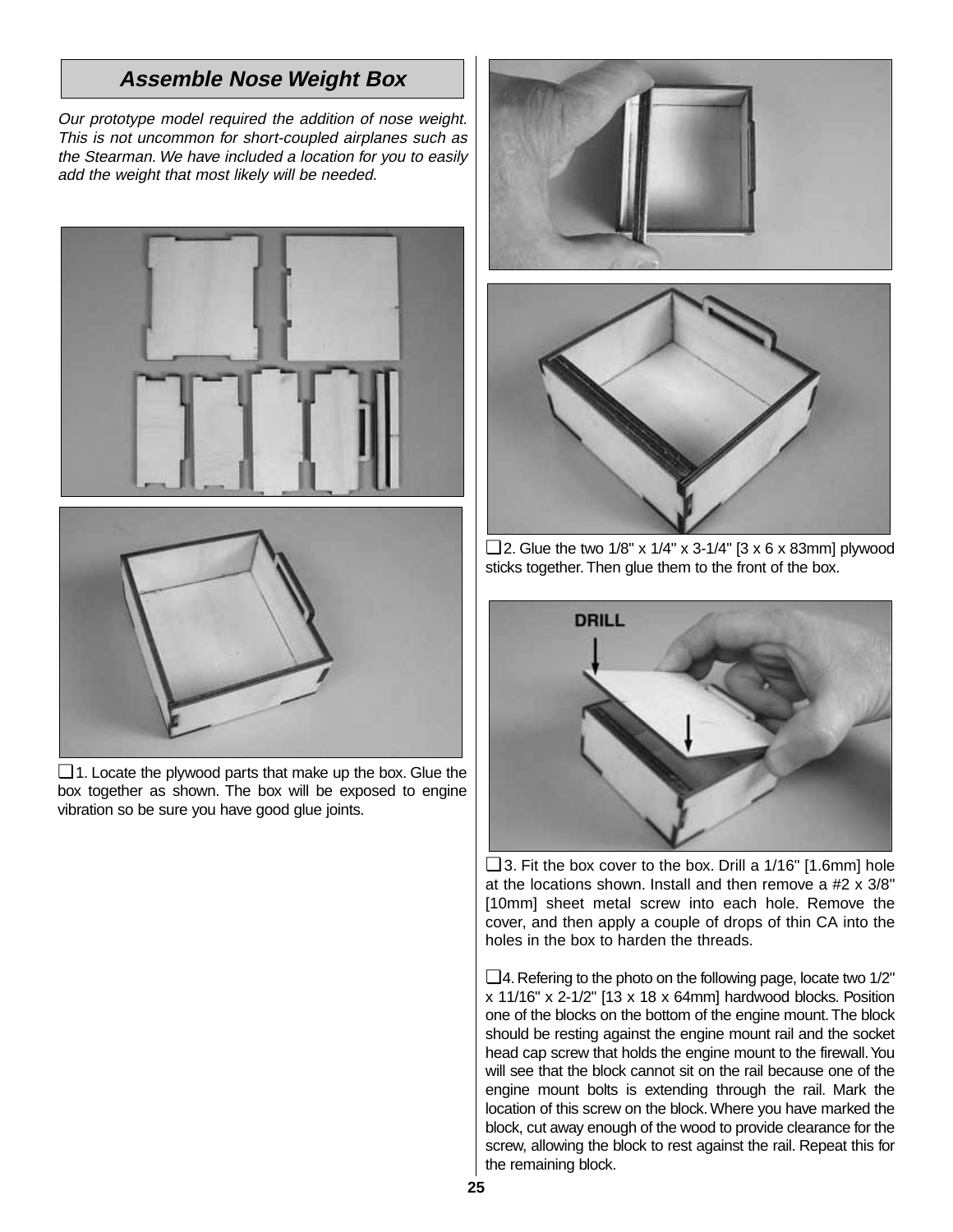![](_page_25_Picture_0.jpeg)

 $\Box$  5. Glue the blocks to the engine mount rails with CA. Drill two 3/32" [2.5mm] holes through each of the blocks and the engine mount. Drill a 1/8" [3mm] clearance hole through the **block only**! **Do not** drill into the engine mount with the 1/8" [3mm] bit! Countersink the top of each of the holes you have drilled so that the screw heads will sit flush with the top of the hardwood blocks.Install a #4 x 1" [25mm] screw into each of the four holes making sure that the head of the screw is flush or slightly below the top of the wood block.

6. Place the box on top of the rails and between the triangle stock located on the firewall. Drill four 1/16" [1.6mm] holes through the inside of the box and into the hardwood rails. Install and then remove a #2 x 3/8" [9mm] wood screw into each of the holes. Remove the box. Apply a couple of drops of thin CA into each of the holes to harden the threads. Allow the glue to cure.

![](_page_25_Picture_3.jpeg)

❏ 7. Attach the box to the hardwood blocks. Secure the top of the box with two #2 x 3/8" [10mm] screws and a two #2 washers. Fuelproof the box and rails.

That's it for now for our box for lead. When you get the plane ready for flight you will install the appropriate amount of ballast to balance the plane.

**Did you know?** Over the years the Stearman has seen duty as a primary trainer, a reconnaissance plane, a crop duster, and an air show performer. In 1934 Argentina, Brazil and the Philippines used Stearmans featuring wingmounted .30 caliber machine guns, a bomb rack between the landing struts and a single machine gun for the rear!

# **Install the Wheels & Wheel Pants**

❏ 1. Install the **tail wheel** onto the tail wheel wire, securing it with a 3/32" [2.4mm] wheel collar and a 4-40 set screw.

![](_page_25_Picture_9.jpeg)

![](_page_25_Picture_10.jpeg)

❏ ❏ 2.You are going to be doing a left and right **wheel pant**. Be sure you do not make two wheel pants for the same side. Do the **right** side wheel pant first so that your pant matches the pictures. Place a piece of masking tape on the left side of the wheel pant. Make a mark at the center of the wheel opening. Measure up 1/2" [13mm], then make a crossing mark. On this mark make a 1/2" [13mm] diameter hole, using progressively larger drill bits or a rotary tool with a cutting burr.

![](_page_25_Picture_12.jpeg)

❏ ❏ 3. Sand the inside of the wheel pant on the side with the hole. Wipe the area clean with denatured alcohol. Mix a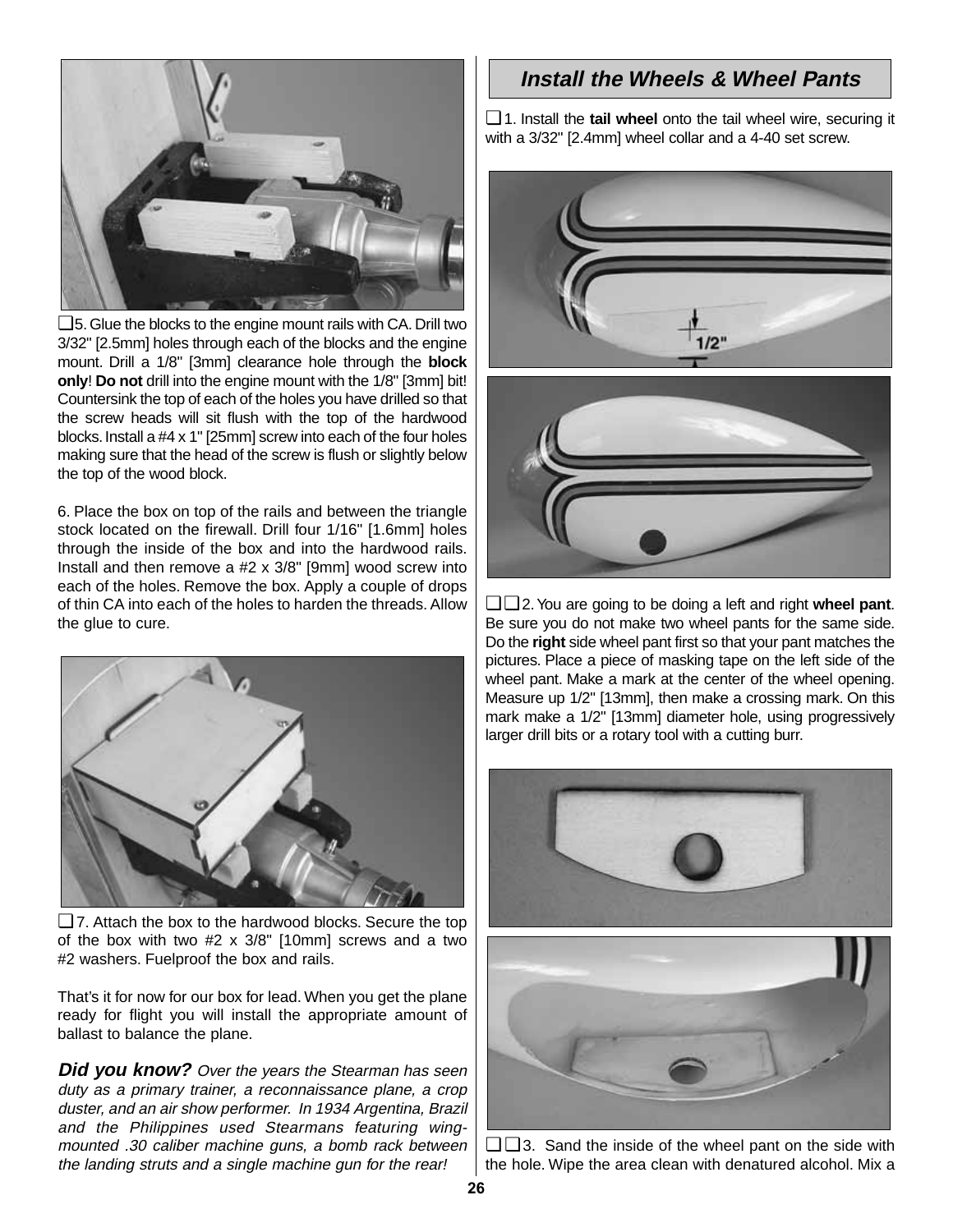1/4 ounce [2cc] of 6-minute epoxy and a small amount of microballoon filler. Locate one of the plywood **wheel pant plates** and glue it inside the pant, aligning the hole in the plate with the hole you made in the side of the pant. Clamp the plate to the pant and allow the glue to fully cure.

❏ ❏ 4. Install the axle and axle nut onto both sides of the landing gear. Slide onto the right axle: the wheel pant, 3/16" [5mm] wheel collar and 6-32 x 1/4" [6mm] socket head cap screw followed by the wheel and another wheel collar and socket head cap screw. Slide the other wheel onto the left axle. Both wheels must be on the axles to assure accuracy of the measurement of the wheel pant in the next step.

![](_page_26_Picture_2.jpeg)

 $\Box$  5. Adjust the wheel pant until the center of the trailing edge of the wheel pant measures 2-1/8" [54mm] from the workbench.

![](_page_26_Picture_4.jpeg)

❏ ❏ 7. Center the wheel in the wheel pant with the two wheel collars. Hold the collars in place with the screws. Mark the location where the screw contacts the axle. Remove the wheel pants, wheel and wheel collars from the axle. Apply a couple of drops of thin CA into the two holes you drilled in the wheel pant.

![](_page_26_Picture_6.jpeg)

❏ ❏ 8. File a flat spot on the axle on the mark you made. Re-install the wheel pant, wheel and wheel collars onto the axle. Center the wheel and tighten the screws against the axle.

❏ 9. Repeat steps 1-8 for the left wheel pant.

![](_page_26_Picture_9.jpeg)

 $\Box$   $\Box$  6. Holding the wheel pant in that position, drill a 1/16" [1.6mm] hole through each of the mounting holes in the landing gear and into the wheel pant. Secure the pant to the landing gear with two #2 x 1/2" [13mm] screws and #2 washers.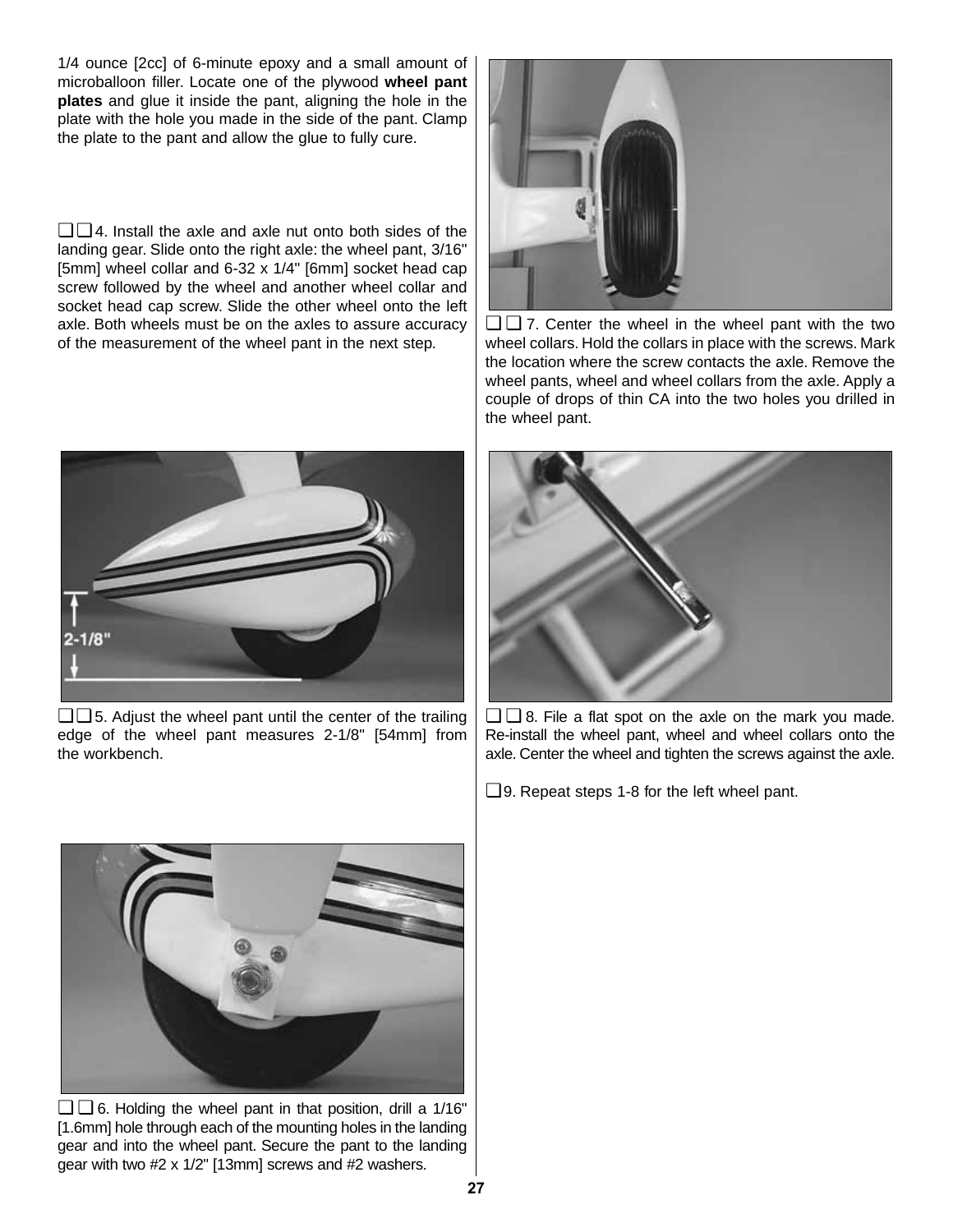# **Install the Radio System**

❏ 1. Cut the covering from the pushrod tube openings at the rear of the fuselage. There are two located on the right side and one located on the left. If you have trouble finding the openings, slide a .074" x 36" [1.9 x 915mm] **pushrod wire** into the tubes from inside of the fuselage, sliding it into the tube until it pushes the covering away from the fuselage slightly. This is where you should cut the covering away from the tubes.

❏ 2. Locate three .074" x 36" [1.9 x 915mm] **pushrod wires** threaded on one end. Thread a nylon clevis onto the threaded end of each wire 20 full turns. Install a silicone clevis keeper onto the clevis.

![](_page_27_Picture_3.jpeg)

❏ 3. On the right side of the fuselage, slide one wire into the opening closest to the back of the fuselage. Install a nylon control horn onto the clevis. Position the control horn on the rudder, positioning it the same way you did with the ailerons. Mark the location for the screw holes. Drill through the marks you made with a 1/16" [1.6mm] drill bit, drilling only into the plywood plate. **Do not** drill through the rudder! Install and then remove two 2-56 x 5/8" [16mm] machine screws. Apply a couple drops of thin CA into the holes. Once the glue has cured, mount the horn and the nylon mounting plate to the rudder with the screws.

![](_page_27_Picture_5.jpeg)

 $\Box$  4. Install the two elevator pushrods using the same procedure used for the rudder. Be sure when installing the control horn on the right elevator that you install it so it does not conflict with the rudder control horn.

![](_page_27_Picture_7.jpeg)

❏ 5. Place your rudder servo into the servo tray as shown, positioning the last hole of the servo arm over the pushrod wire. Drill a 1/16" [1.6mm] hole through each of the mounting holes. Remove the servo, then install and remove a servo mounting screw into each hole. Apply a couple drops of thin CA into the holes to harden the threads. When the glue has cured, permanently mount the servo to the servo tray.

![](_page_27_Picture_9.jpeg)

❏ 6. Center the rudder and the rudder servo, then install the servo arm. At the point the pushrod wire intersects the last hole in the servo arm make a mark. Bend the wire 90 degrees on that mark. Install a nylon Faslink and cut off the excess wire the same as was done with the throttle servo.

![](_page_27_Picture_11.jpeg)

❏ 7. Place your elevator servo into the servo tray as shown, positioning the last hole of the servo arm over the inside pushrod wire. Drill a 1/16" [1.6mm] hole through each of the mounting holes. Remove the servo, then install and remove a servo mounting screw into each hole. Apply a couple drops of thin CA into the holes to harden the threads.When the glue has cured permanently, mount the servo to the servo tray.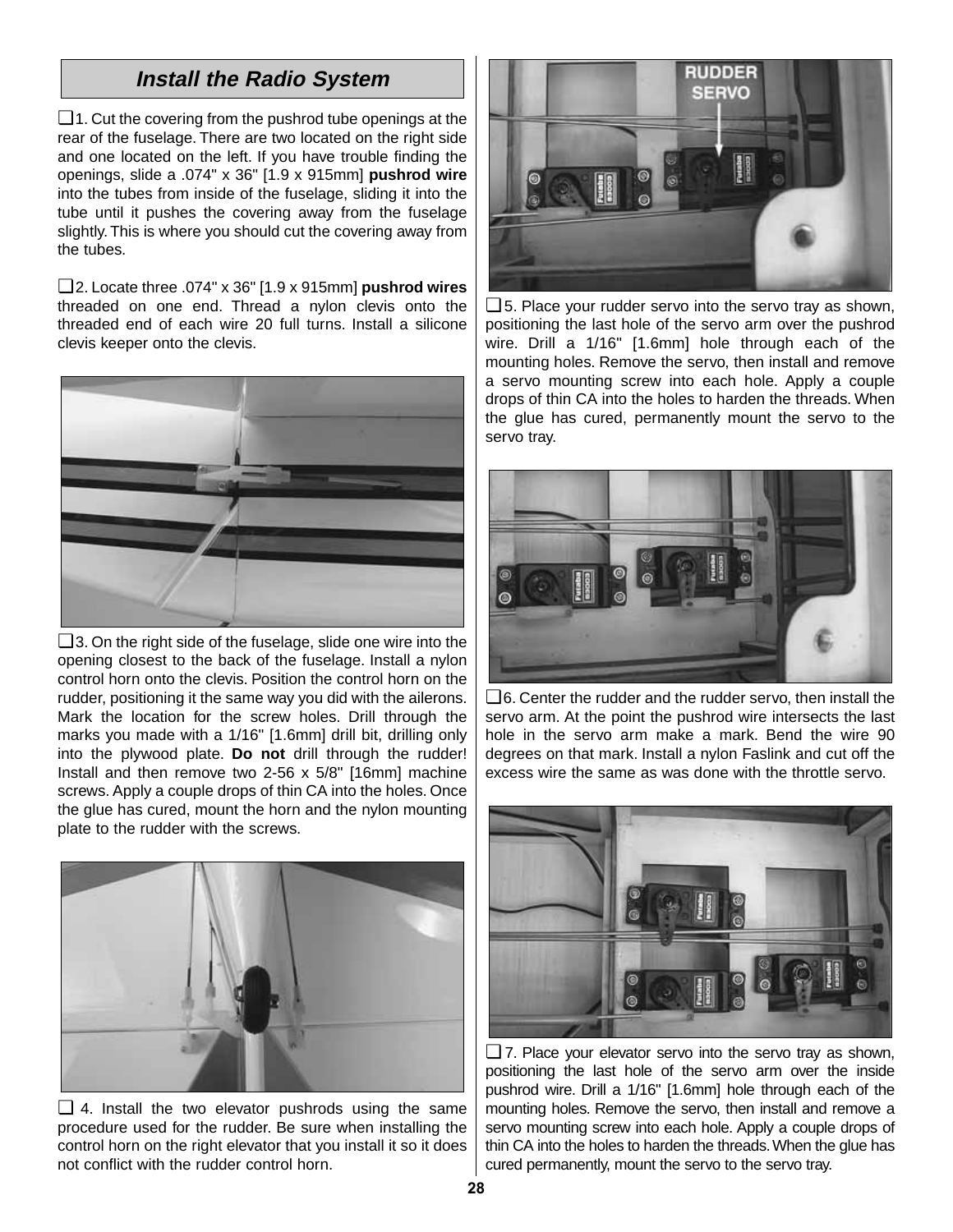![](_page_28_Picture_0.jpeg)

❏ 8. Bend the outer elevator pushrod as shown. Cut off the excess wire. Center both of the elevators, then center the elevator servo. Secure the two pushrod wires with two 5/32" [4mm] wheel collars and 6-32 x 1/4" [6mm] socket head cap screws. Attach the elevator pushrod to the servo arm with a nylon Faslink using the same technique used on the rudder and throttle.

![](_page_28_Picture_2.jpeg)

❏ 10. Locate the 1/8" [3mm] plywood **receiver/battery tray**. Place it on top of the hardwood sticks you glued in and place the tray against the fuel tank to keep the fuel tank in position. Drill a 1/16" [1.6mm] hole through the mounting holes in the tray and into the hardwood sticks. Insert and then remove a #2 x 3/8" [9mm] screw into each of the holes. Then apply a couple of drops of thin CA into the holes to harden the threads. Once the glue has cured the tray can be mounted with four #2 x 3/8" [9mm] sheet metal screws and #2 washers. Do not install the tray at this time.

![](_page_28_Picture_4.jpeg)

❏ 9. Measure down 2-1/4" [57mm] from the top of the fuselage former and make a line on the former. Do this on both sides of the fuselage. Locate two 1/4" x 1/4" x 6" [6 x 6 x 154mm] hardwood sticks. Securely glue them to the former aligning the top of the stick with the lines you marked on the formers.

![](_page_28_Picture_6.jpeg)

![](_page_28_Picture_7.jpeg)

❏ 11. On one side of the tray, place 1/4" [6mm] foam between the receiver and the tray. On the other side place 1/4" [6mm] foam between the tray and the battery pack. Use #64 rubber bands to hold the receiver and battery to the tray.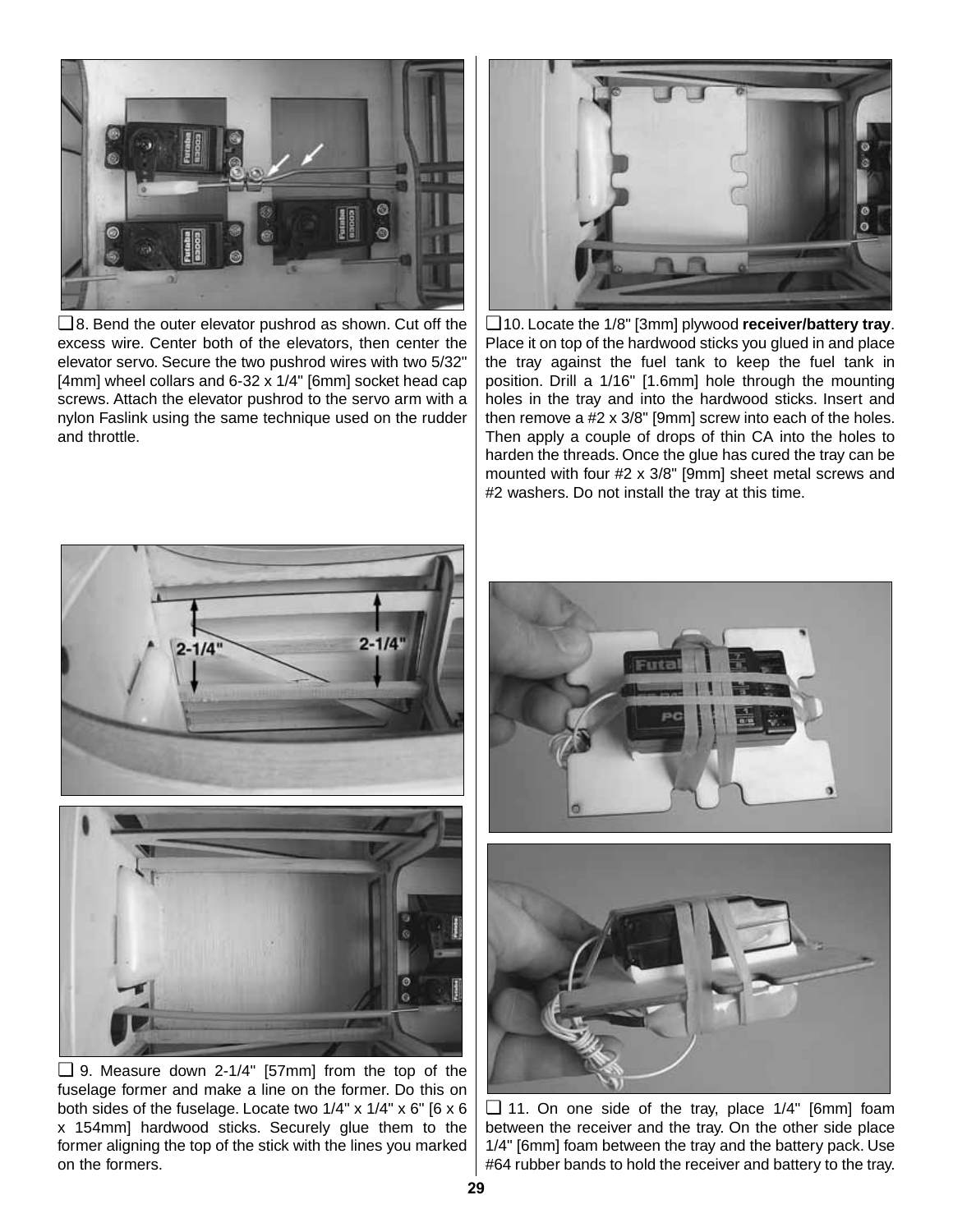![](_page_29_Picture_0.jpeg)

❏ 12. We installed the radio switch and the battery charge jack inside the front cockpit. Place a pilot in the cockpit as your guide for positioning the switch and charge jack.

❏ 13. Connect the battery to the switch and secure the ends of the leads with heat shrink tubing, tape or some other method for securing the leads.

![](_page_29_Picture_3.jpeg)

❏ 14. Install the tray as shown and secure it to the rails with the #2 x 3/8" [9mm] sheet metal screws and #2 washers. Plug your servos and battery into the receiver. Route the receiver antenna into the antenna tube located under the servo tray. Slide the antenna completely into the tube. The fuselage and antenna tube are long enough that the antenna will not exit the fuselage.

# **Finishing Touches**

❏ 1. Paint the cockpits flat black.

![](_page_29_Picture_7.jpeg)

❏ 2. Locate two pieces of black **cockpit coaming**. Look closely and you will see that there is a slit in it. Slide the coaming onto the edge of the cockpits. Glue it in place with R/C 56 canopy glue. This glue sticks well to MonoKote eliminating the need to cut any covering, exposing wood in order to get a good bond.

![](_page_29_Picture_9.jpeg)

❏ 3. Cut the windscreens on the cut lines. Glue them in place with R/C 56 canopy glue.

![](_page_29_Picture_11.jpeg)

❏ 4. Glue the turtle deck in place with R/C 56 canopy glue.

❏ 5. Your kit includes two pilots. Glue one in each cockpit with 6-minute epoxy.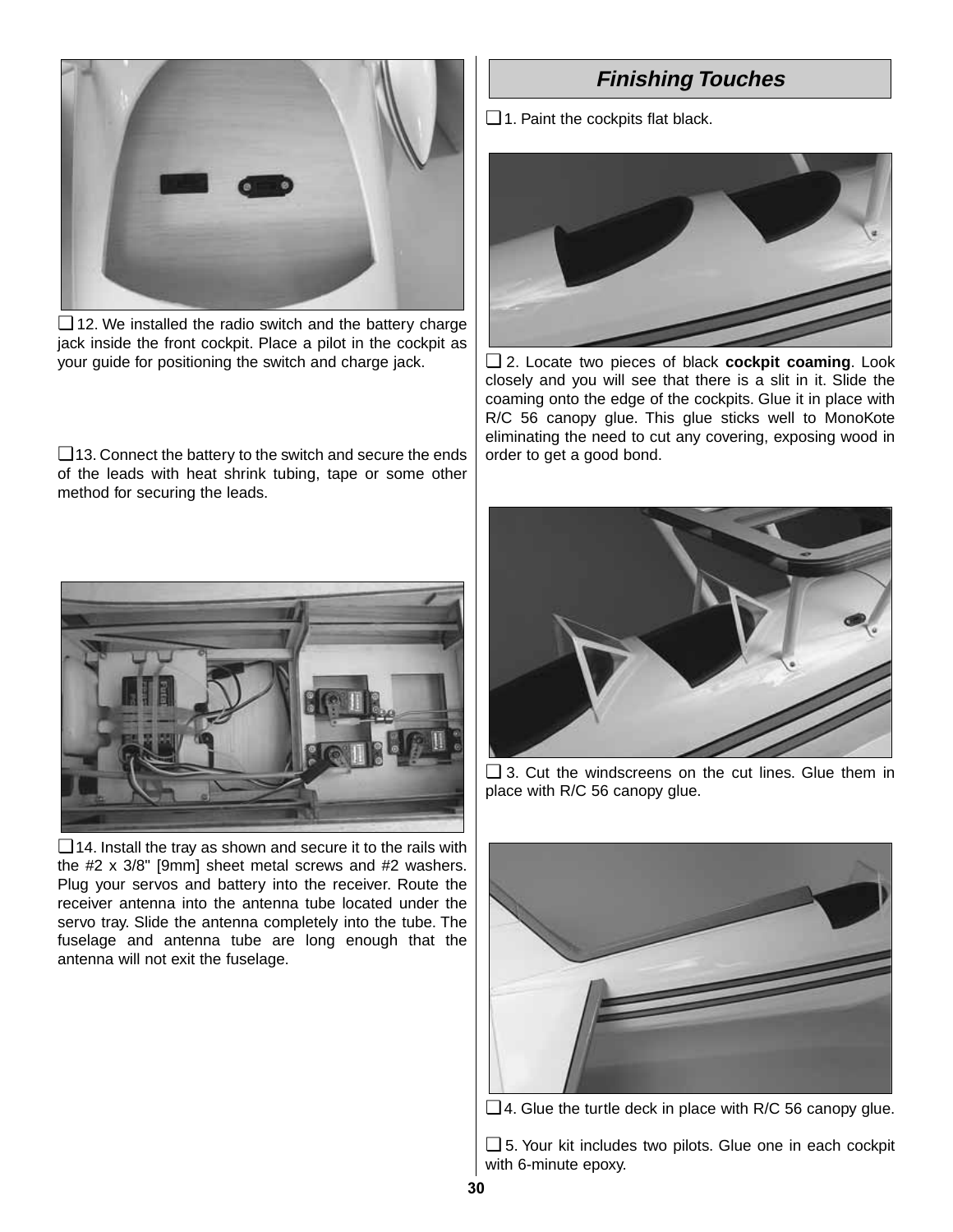![](_page_30_Picture_0.jpeg)

❏ 6. Install the spinner with the prop appropriate to your engine. The spinner includes a spinner nut that will fit the O.S.® .91 two-stroke and the 1.20 four-stroke engines. The spinner bolt may be too long for some installations. Cut the bolt as needed to fit your particular application. Spinner nuts for other engines are available from Great Planes, CB Associates and True Turn.

![](_page_30_Figure_2.jpeg)

❏ ❏ 1. Measure from the fillet at the trailing edge of the stab out toward the tip of the stab 6-1/2" [165mm] and make a mark with a felt-tip pen. Measure in from the trailing edge of the stab 1/4" [6mm] and make a crossing mark. Do the same on the leading edge of the stab. Do this on both sides of the stab.

## **Optional Flying Wire Installation**

The photos on the box show optional flying wires installed on the plane. The materials we used for this are not included in the kit but are readily available at any fabric store for less than \$10.00. The wires are made from an elastic cord typically used for sewing an elastic cuff in a sleeve. The material is commonly called, "Beading Cord Elastic".

![](_page_30_Picture_6.jpeg)

You will need approximately seven yards, two small packages. The method described here will provide a reasonably scale appearance without the hassles typically associated with flying wires. Because they are made from elastic there is no need to tension them each time you put the plane together. These wires will add approximately two minutes to the overall assembly time of the plane at the flying field.

![](_page_30_Figure_8.jpeg)

❏ ❏ 2. At the rear corner of the fin, measure down and in 1/8" [3mm]. From the intersection of those lines make a mark on the front of the fin 3-1/8" [79mm]. On the marks, drill a hole through the fin with a 5/64" [2mm] drill.

![](_page_30_Picture_10.jpeg)

❏ ❏ 3. Drill a 5/64" [2mm] hole through the block at the back of the fuselage.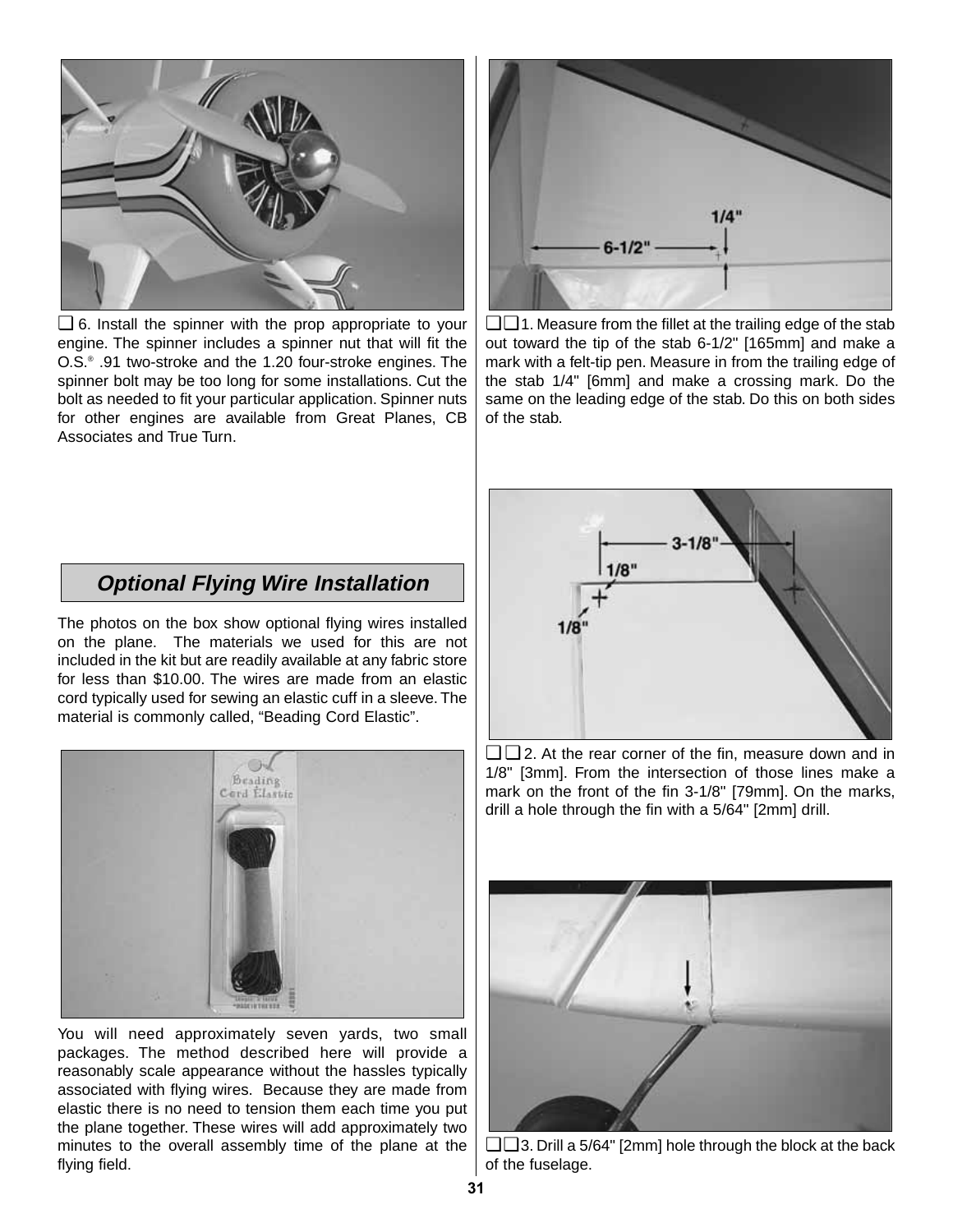![](_page_31_Picture_0.jpeg)

❏ ❏ 4. Cut a piece of the elastic cord 50" [1270mm] long. This length should be relaxed, not stretched. In order to feed the elastic cord through the holes you have drilled, apply a few drops of thin CA to one end of the elastic cord, covering approximately 1" [25mm] of the cord. On the opposite end of the cord put a small drop of CA, just enough to make the end of the cord hard. On this end of the cord, apply a small drop of CA to the end and insert it into the hole in the block. Hold the cord in place until the glue cures. Thread the opposite end of the cord through the hole in the leading edge of the stab as shown.

![](_page_31_Picture_2.jpeg)

❏ ❏ 5. Thread the cord through the hole in the leading edge of the fin.

![](_page_31_Picture_4.jpeg)

![](_page_31_Picture_5.jpeg)

 $\Box$   $\Box$  7. At this point you will have to start stretching the elastic to complete the positioning of the elastic cord. Pull the cord around the tail wheel wire, then thread the cord through the trailing edge of the stab and fin back to the hole you drilled through in the block at the back of the fuselage.

![](_page_31_Picture_7.jpeg)

❏ ❏ 6. Continue threading the cord through the hole in the leading edge of the stab on the opposite side of the fuselage.

![](_page_31_Picture_9.jpeg)

 $\Box$  3. Make two marks 1/2" [13mm] apart 1/4" [6mm] above the landing gear. Drill partially into the fuselage on each of the four marks 5/64" [2mm].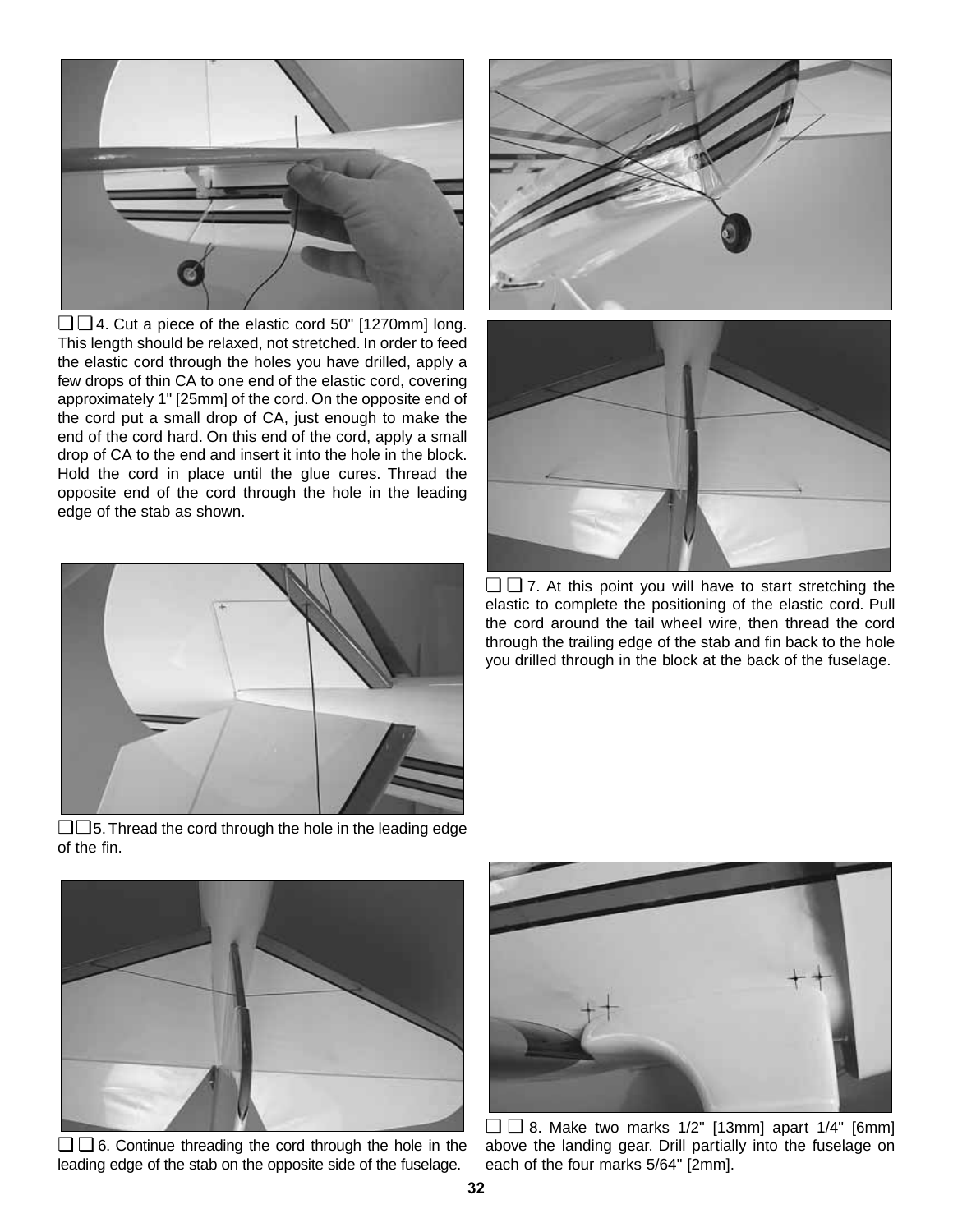![](_page_32_Picture_0.jpeg)

❏ ❏ 9. Put a small drop of CA on the cord, then insert it into the hole shown.

![](_page_32_Picture_2.jpeg)

❏ ❏ 10. Bring the elastic cord around the top of the forward strut and pull it back toward the fuselage. Glue the cord into the hole next to the hole you started with

![](_page_32_Picture_4.jpeg)

❏ 11. Repeat this process for the rear strut.

![](_page_32_Picture_6.jpeg)

❏ ❏ 12. Cut two elastic cords 25" [635mm] long. Use CA to glue the ends together forming a loop. When gluing the ends together, overlap the cord approximately 1/2" [13mm].

![](_page_32_Picture_8.jpeg)

❏ ❏ 13. Remove the screws from the top cabanes, install the cord around the cabane and then re-install the screws. Do this on the bottom of the wing struts as well.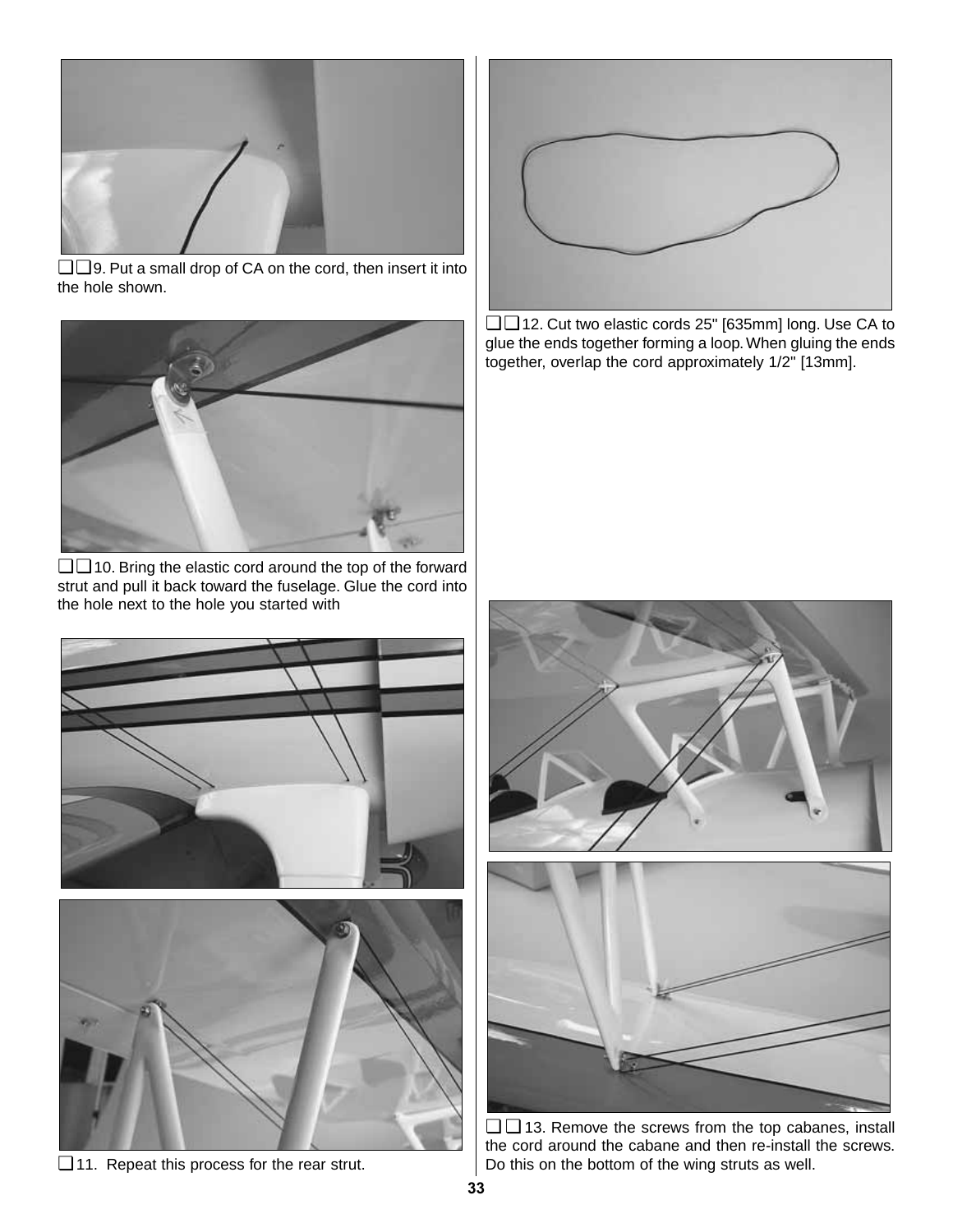![](_page_33_Picture_0.jpeg)

❏ 14. This completes the wires for the right side. Repeat steps 1-13 for the opposite side.

![](_page_33_Figure_2.jpeg)

❏ 15. Make a mark identifying the top center of the fuselage. Mark four holes as shown. Drill partially into the fuselage with a 5/64" [2mm] drill on each of the four marks.

![](_page_33_Picture_4.jpeg)

❏ 16. Cut four pieces of elastic cord 4" [100mm] long. Glue a cord into each of the four holes. Stretch the cord to the top of the cabane and glue the cord to the cabane with a small drop of CA.

# **Apply the Decals**

The Stearman was primarily a fabric-covered aircraft, but there were some panel lines along the top of the fuselage. In addition to the photographs on the box the following pictures should help you in the placement of the decals.

![](_page_33_Picture_8.jpeg)

 $\Box$  1. Use scissors or a sharp hobby knife to cut the decals from the sheet.

❏ 2. Be certain the model is clean and free from oily fingerprints and dust. Prepare a dishpan or small bucket with a mixture of liquid dish soap and warm water—about one teaspoon of soap per gallon of water. Submerse the decal in the soap and water and peel off the paper backing.

**Note:** Even though the decals have a "sticky-back" and are not the water transfer type, submersing them in soap & water allows accurate positioning and reduces air bubbles underneath.

❏ 3. Position decals on the model as shown on the box cover. Holding the decal down, use a paper towel to wipe most of the water away.

❏ 4. Use a piece of soft balsa or something similar to squeegee remaining water from under the decal. Apply the rest of the decals the same way.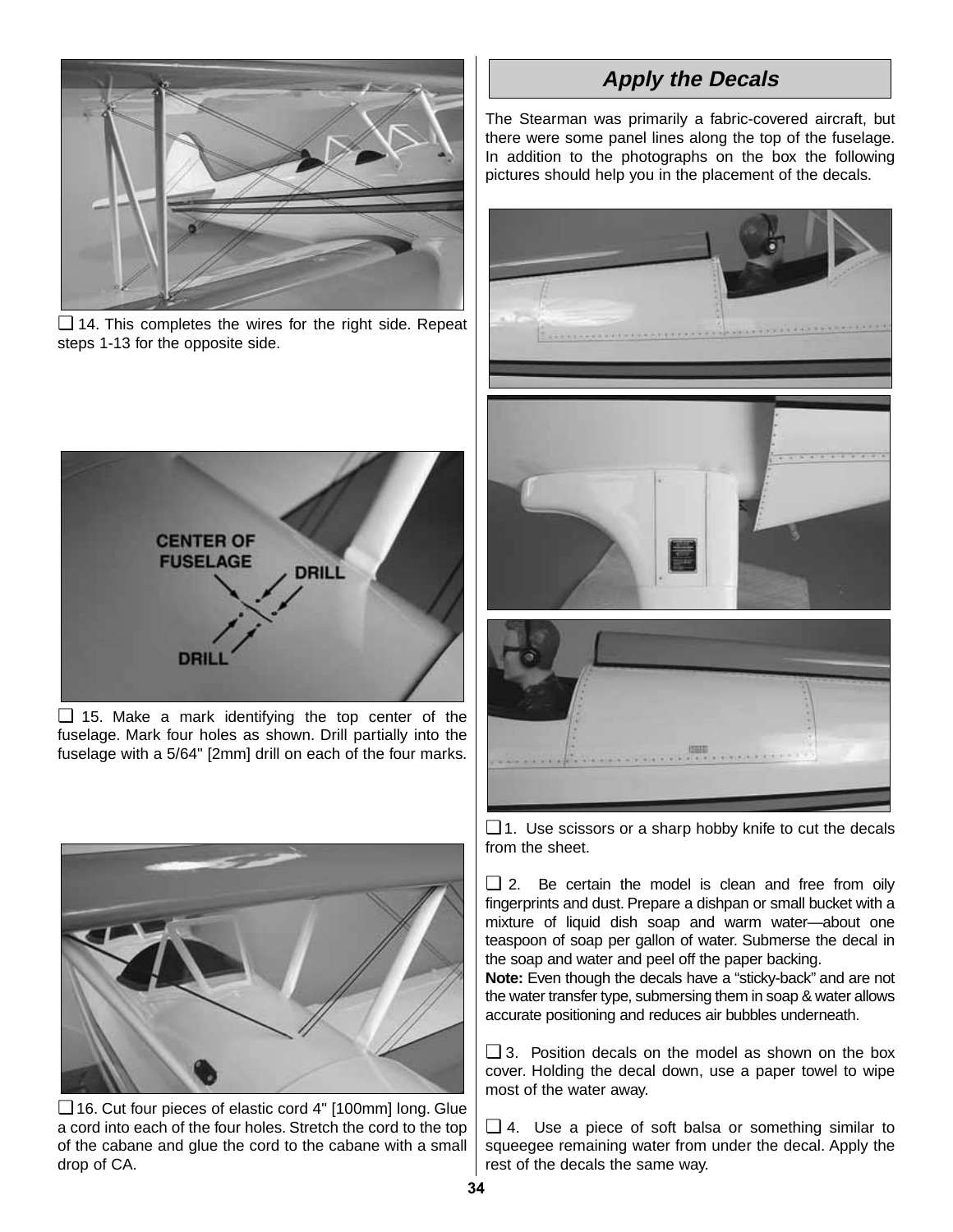# **GET THE MODEL READY TO FLY**

# **Check the Control Directions**

❏ 1. Turn on the transmitter and receiver and center the trims. If necessary, remove the servo arms from the servos and reposition them so they are centered. Reinstall the screws that hold on the servo arms.

❏ 2. With the transmitter and receiver still on, check all the control surfaces to see if they are centered. If necessary, adjust the clevises on the pushrods to center the control surfaces.

![](_page_34_Figure_4.jpeg)

❏ 3. Make certain that the control surfaces and the carburetor respond in the correct direction as shown in the diagram. If any of the controls respond in the wrong direction, use the servo reversing in the transmitter to reverse the servos connected to those controls. Be certain the control surfaces have remained centered. Adjust if necessary.

# **Set the Control Throws**

![](_page_34_Picture_7.jpeg)

Use a Great Planes AccuThrow (or a ruler) to accurately measure and set the control throw of each control surface as indicated in the chart that follows. If your radio does not have dual rates, we recommend setting the throws at the **low** rate setting.

**NOTE**: The throws are measured at the **widest part** of the elevators, rudder and ailerons.

#### **These are the recommended control surface throws:**

|                    | <b>High Rate</b>                                        | <b>Low Rate</b>                      |
|--------------------|---------------------------------------------------------|--------------------------------------|
| <b>ELEVATOR</b>    | 1" [25mm] up<br>1" [25mm] down                          | 7/8" [22mm] up<br>7/8" [22mm] down   |
| <b>RUDDER</b>      | 1-1/2" [38mm] right<br>1-1/2" [38mm] left               | $1"$ [25mm] right<br>1" [25mm] left  |
| <b>AILERONS</b>    |                                                         |                                      |
| <b>Bottom Wing</b> | 1" [25mm] up<br>1" [25mm] down                          | 9/16" [14mm] up<br>9/16" [14mm] down |
| Top Wing           | 1-1/4" [32mm] up<br>1-1/2" [38mm] down 7/8" [22mm] down | 3/4" [19mm] up                       |

NOTE: The aileron throws shown for the top wing represents the differential created by using the aileron connecting rod. If you are using four servos instead of two you do not necessarily need to create the differential in movement shown here. The control throws up and down can be the same. Use the greater of the two throws when setting up the servos on the top wing.

**IMPORTANT:** The Stearman has been **extensively** flown and tested to arrive at the throws at which it flies best. Flying your model at these throws will provide you with the greatest chance for successful first flights. If, after you have become accustomed to the way the Stearman flies, you would like to change the throws to suit your taste, that is fine. However, too much control throw could make the model difficult to control, so remember, "more is not always better."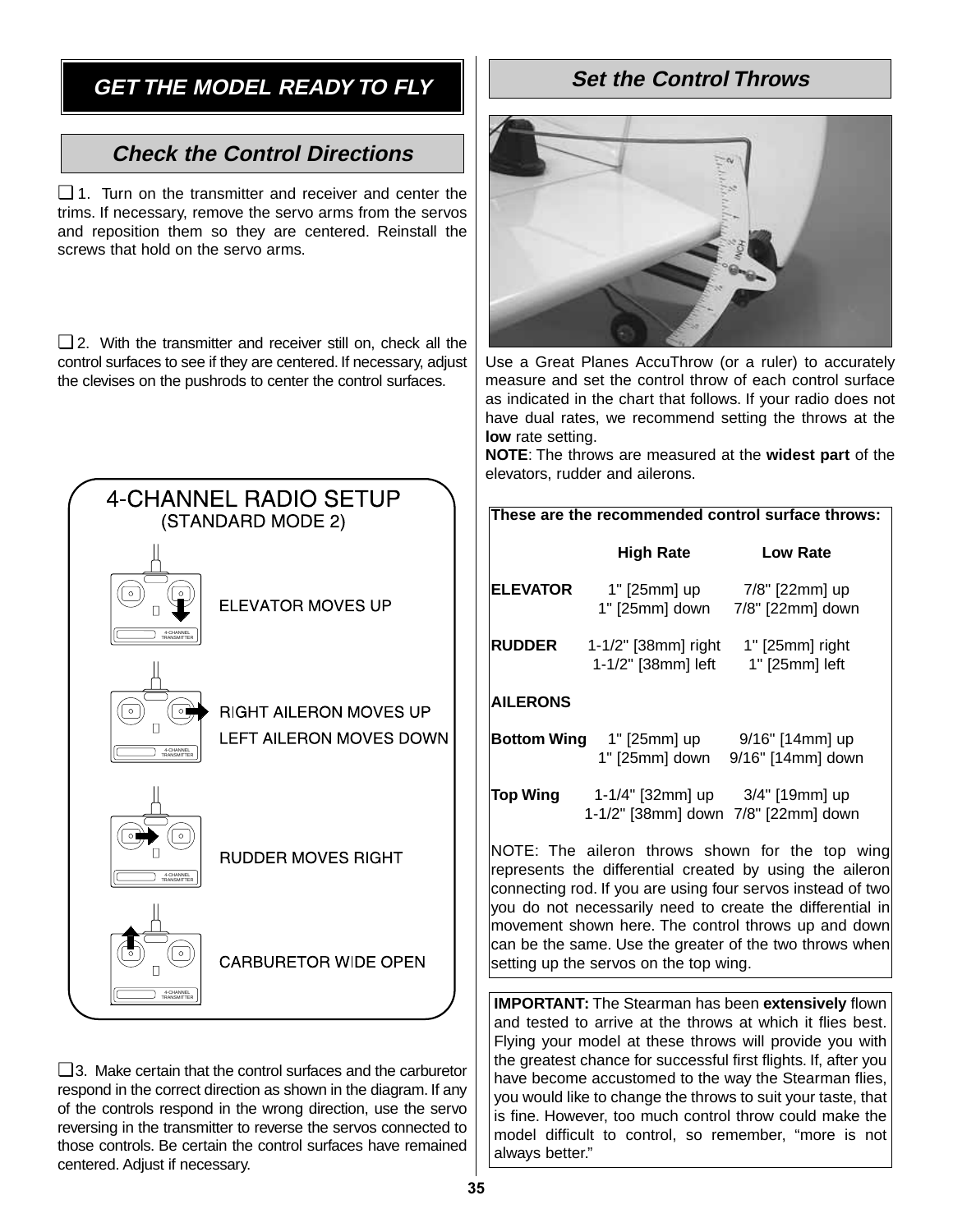# **Balance the Model (C.G.)**

More than any other factor, the **C.G.** (balance point) can have the **greatest** effect on how a model flies, and may determine whether or not your first flight will be successful. If you value this model and wish to enjoy it for many flights, **DO NOT OVERLOOK THIS IMPORTANT PROCEDURE.** A model that is not properly balanced will be unstable and possibly unflyable.

At this stage the model should be in ready-to-fly condition with all of the systems in place including the engine, landing gear, covering, and the radio system. The Stearman is a short-coupled airplane making it nearly impossible to balance without the addition of some nose weight. Earlier you installed a box to hold lead. Remove the spinner and cowl. Remove the cover from the box and install lead. Great Planes (GPMQ4485) "stick-on" lead works well. All of our prototypes had an O.S. 120 four-stroke engine and required approximately 18 oz. of lead. This should be a good starting point for balancing your plane too. After putting the lead in the box be sure to re-install the cowl, spinner and propeller. After you install nose weight, pack the inside of the box tight with foam rubber to prevent any lead from coming loose and rattling around inside the box

![](_page_35_Figure_3.jpeg)

❏ 1. Use a felt-tip pen or 1/8" [2mm] wide tape to accurately mark the C.G. on the bottom of the top wing (on both sides of the fuselage.) The C.G. is located 5-1/2" [140mm] back from the leading edge of the top wing.

This is where your model should balance for the first flights. Later, you may wish to experiment by shifting the C.G. up to 3/8" [9mm] forward or 3/8" [9mm] back to change the flying characteristics. Moving the C.G. forward may improve the smoothness and stability, but the model may then require more speed for take off and make it more difficult to slow for landing. Moving the C.G. aft makes the model more maneuverable, but could also cause it to become too difficult to control. In any case, **start at the recommended balance point** and do not at any time balance the model outside the specified range.

 $\Box$  2. With the wing attached to the fuselage, all parts of the model installed (ready to fly) and an empty fuel tank, lift it at the balance point you marked.

❏ 3. If the tail drops, the model is "tail heavy" and the battery pack and/or receiver must be shifted forward or weight must be added to the nose to balance. If the nose drops, the model is "nose heavy" and the battery pack and/or receiver must be shifted aft or weight must be added to the tail (or removed from the weight box) to balance.

❏ 4. **IMPORTANT:** If you found it necessary to add any weight, recheck the C.G. after the weight has been installed.

## **Balance the Model Laterally**

 $\Box$  1. With the wings level, have an assistant help you lift the model by the engine propeller shaft and the bottom of the fuse under the TE of the fin. Do this several times.

 $\Box$  2. If one wing always drops when you lift the model, it means that side is heavy. Balance the airplane by adding weight to the other wing tip. **An airplane that has been laterally balanced will track better in loops and other maneuvers.**

# **PREFLIGHT**

# **Identify Your Model**

No matter if you fly at an AMA sanctioned R/C club site or if you fly somewhere on your own, you should always have your name, address, telephone number and AMA number on or inside your model. It is **required** at all AMA R/C club flying sites and AMA sanctioned flying events. Fill out the identification tag on the decal sheet and place it on or inside your model.

# **Charge the Batteries**

Follow the battery charging instructions that came with your radio control system to charge the batteries. You should always charge your transmitter and receiver batteries the night before you go flying, and at other times as recommended by the radio manufacturer.

**NOTE:** Checking the condition of your receiver battery pack is **highly recommended**. All battery packs, whether it's a trusty pack you've just taken out of another model, or a new battery pack you just purchased, should be cycled, noting the discharge capacity. Oftentimes, a weak battery pack can be identified (and a valuable model saved!) by comparing its actual capacity to its rated capacity. Refer to the instructions and recommendations that come with your cycler. If you don't own a battery cycler, perhaps you can have a friend cycle your pack and note the capacity for you.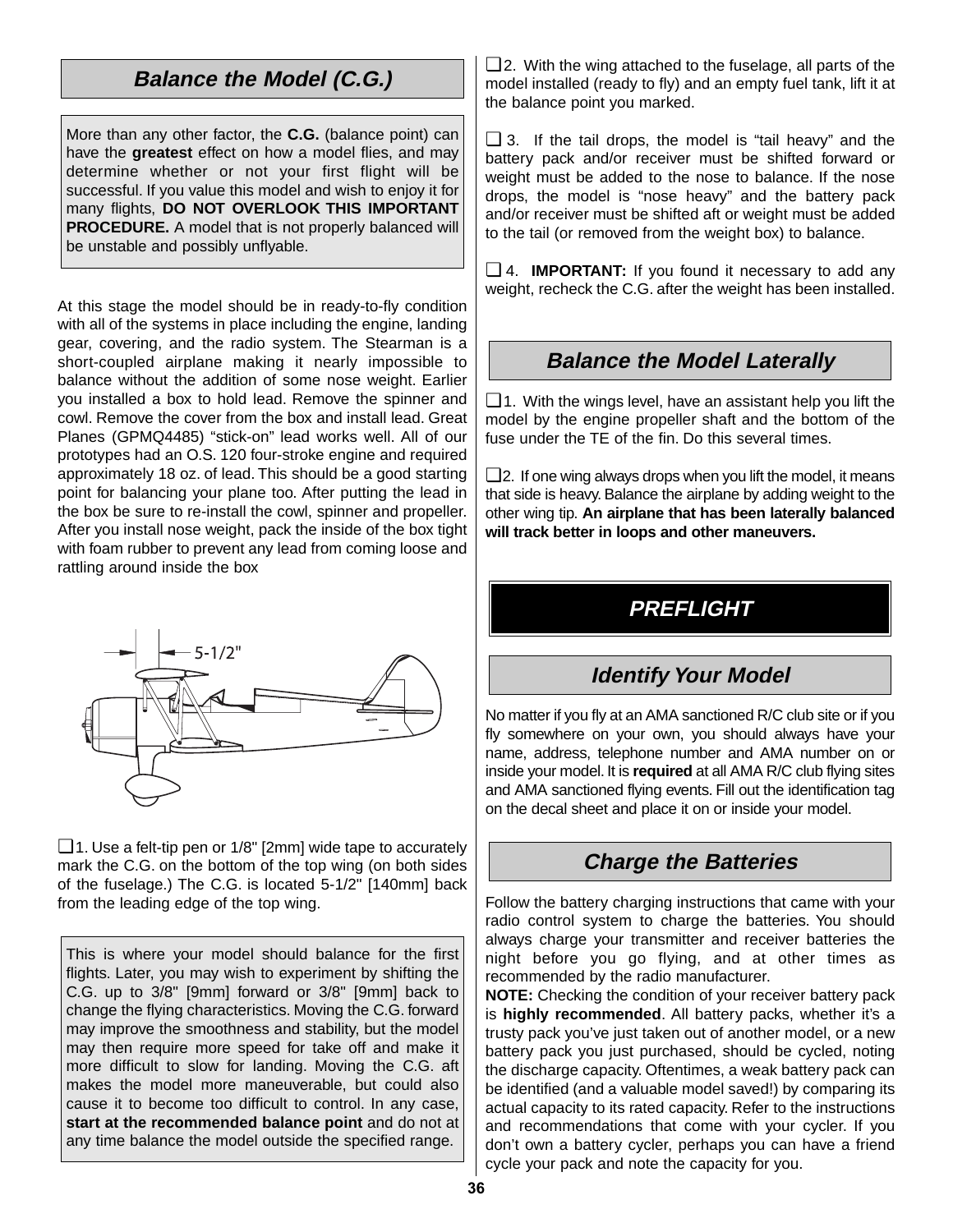## **Balance the Propellers**

![](_page_36_Picture_1.jpeg)

Carefully balance your propeller and spare propellers before you fly. An unbalanced prop can be the single most significant cause of vibration that can damage your model. Not only will engine mounting screws and bolts loosen, possibly with disastrous effect, but vibration may also damage your radio receiver and battery. Vibration can also cause your fuel to foam, which will, in turn, cause your engine to run hot or quit.

We use a Top Flite Precision Magnetic Prop Balancer<sup>™</sup> (TOPQ5700) in the workshop and keep a Great Planes Fingertip Prop Balancer (GPMQ5000) in our flight box.

## **Ground Check**

**If the engine is new, follow the engine manufacturer's instructions to break-in the engine.** After break-in, confirm that the engine idles reliably, transitions smoothly and rapidly to full power and maintains full power indefinitely. After you run the engine on the model, inspect the model closely to make sure all screws remained tight, the hinges are secure, the prop is secure and all pushrods and connectors are secure.

# **Range Check**

Ground check the operational range of your radio before the first flight of the day. With the transmitter antenna collapsed and the receiver and transmitter on, you should be able to walk at least 100 feet away from the model and still have control. Have an assistant stand by your model and, while you work the controls, tell you what the control surfaces are doing. Repeat this test **with the engine running** at various speeds with an assistant holding the model, using hand signals to show you what is happening. If the control surfaces do not respond correctly, **do not fly!** Find and correct the problem first. Look for loose servo connections or broken wires, corroded wires on old servo connectors, poor solder joints in your battery pack or a defective cell, or a damaged receiver crystal from a previous crash.

# **ENGINE SAFETY PRECAUTIONS**

**Failure to follow these safety precautions may result in severe injury to yourself and others.**

Keep all engine fuel in a safe place, away from high heat, sparks or flames, as fuel is very flammable. Do not smoke near the engine or fuel; and remember that engine exhaust gives off a great deal of deadly carbon monoxide. Therefore **do not run the engine in a closed room or garage**.

Get help from an experienced pilot when learning to operate engines.

Use safety glasses when starting or running engines.

Do not run the engine in an area of loose gravel or sand; the propeller may throw such material in your face or eyes.

Keep your face and body as well as all spectators away from the plane of rotation of the propeller as you start and run the engine.

Keep these items away from the prop: loose clothing, shirt sleeves, ties, scarfs, long hair or loose objects such as pencils or screwdrivers that may fall out of shirt or jacket pockets into the prop.

Use a "chicken stick" or electric starter to start the engine. Do not use your fingers to flip the propeller. Make certain the glow plug clip or connector is secure so that it will not pop off or otherwise get into the running propeller.

Make all engine adjustments from behind the rotating propeller.

The engine gets hot! Do not touch it during or right after operation. Make sure fuel lines are in good condition so fuel will not leak onto a hot engine, causing a fire.

To stop a glow engine, cut off the fuel supply by closing off the fuel line or following the engine manufacturer's recommendations. Do not use hands, fingers or any other body part to try to stop the engine. To stop a gasoline powered engine an on/off switch should be connected to the engine coil. Do not throw anything into the propeller of a running engine.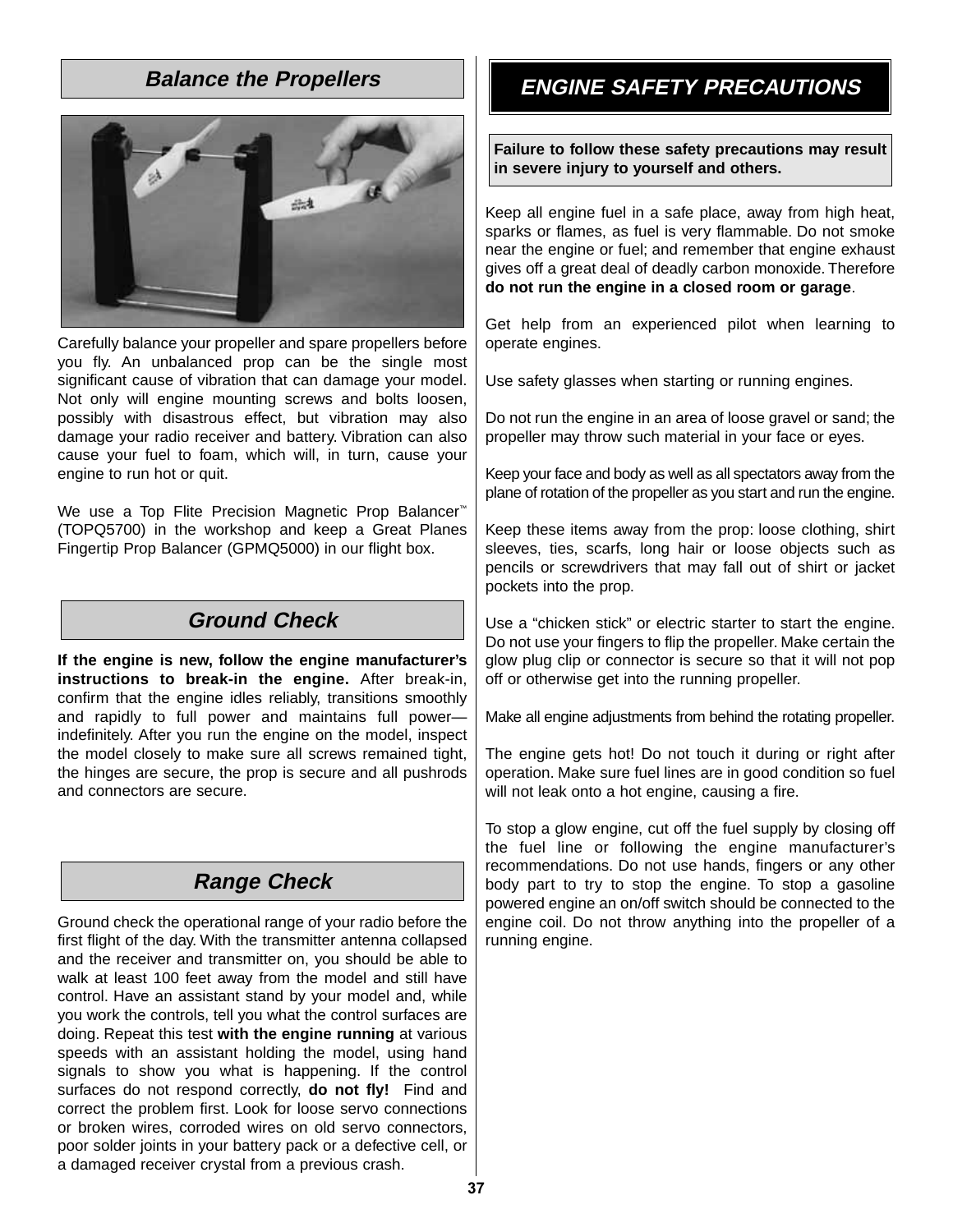Read and abide by the following Academy of Model Aeronautics Official Safety Code:

### **GENERAL**

1. I will not fly my model aircraft in sanctioned events, air shows, or model flying demonstrations until it has been proven to be airworthy by having been previously successfully flight tested.

2. I will not fly my model aircraft higher than approximately 400 feet within 3 miles of an airport without notifying the airport operator. I will give right of way to, and avoid flying in the proximity of full scale aircraft. Where necessary an observer shall be used to supervise flying to avoid having models fly in the proximity of full scale aircraft.

3. Where established, I will abide by the safety rules for the flying site I use, and I will not willfully and deliberately fly my models in a careless, reckless and/or dangerous manner.

7. I will not fly my model unless it is identified with my name and address or AMA number, on or in the model.

9. I will not operate models with pyrotechnics (any device that explodes, burns, or propels a projectile of any kind).

#### **RADIO CONTROL**

1. I will have completed a successful radio equipment ground check before the first flight of a new or repaired model.

2. I will not fly my model aircraft in the presence of spectators until I become a qualified flier, unless assisted by an experienced helper.

3. I will perform my initial turn after takeoff away from the pit or spectator areas, and I will not thereafter fly over pit or spectator areas, unless beyond my control.

4. I will operate my model using only radio control frequencies currently allowed by the Federal Communications Commission...

# **AMA SAFETY CODE (**excerpts**) IMAA SAFETY CODE (**excerpts**)**

**Since the Stearman qualifies as a "giant scale" model and is therefore eligible to fly in IMAA events, we've included excerpts from the IMAA Safety Code.**

**Definition:** For the purpose of the following IMAA Safety Code, the term Giant Scale shall refer to radio controlled model aircraft, either scale or non-scale, which have a wingspan of 80 inches or more for monoplanes and 60 inches or more for multi-winged model aircraft and have a ramp weight (fueled and ready to fly) of 55 lbs. or less.

### **Section 1.0: SAFETY STANDARD**

1.1 Adherence to Code:This safety code is to be strictly followed

1.2 The most current AMA Safety Code in effect is to be observed. However, the competition sections of the code may be disregarded.

#### **Section 3.0: Safety Check**

3.4 Flight Testing: All Giant Scale R/C aircraft are to have been flight tested and flight trimmed with a minimum of six flights before the model is allowed to fly at an IMAA Sanctioned event.

3.5 Proof of Flight: The completing and signing of the Declaration section of the Safety Inspection form by the pilot (or owner) shall document as fact that each aircraft has been successfully flight-tested and proven airworthy prior to an IMAA event.

#### **Section 5.0: EMERGENCY ENGINE SHUT OFF (kill switch)**

5.1 All magneto spark ignition engines must have a coil grounding switch on the aircraft to stop the engine.This will also prevent accidental starting of the engine. This switch shall be readily available to both pilot and helper. This switch is to be operated manually and without the use of the radio system.

5.2 Engines with battery power ignition systems must have a switch to turn off the power from the battery pack to disable the engine from firing.This will also prevent accidental starting of the engine. This switch shall be readily available to both pilot and helper. This switch shall be operated manually and without the use of the Radio System.

5.3 There must also be a means to stop the engine from the transmitter. The most common method is to close the carburetor throat completely using throttle trim, however, other methods are acceptable. This requirement applies to all glow/gas ignition engines regardless of size.

#### **Section 6.0: RADIO REQUIREMENTS**

6.1 All transmitters must be FCC type certified.

6.2 FCC Technician or higher-class license required for 6 meter band operation only.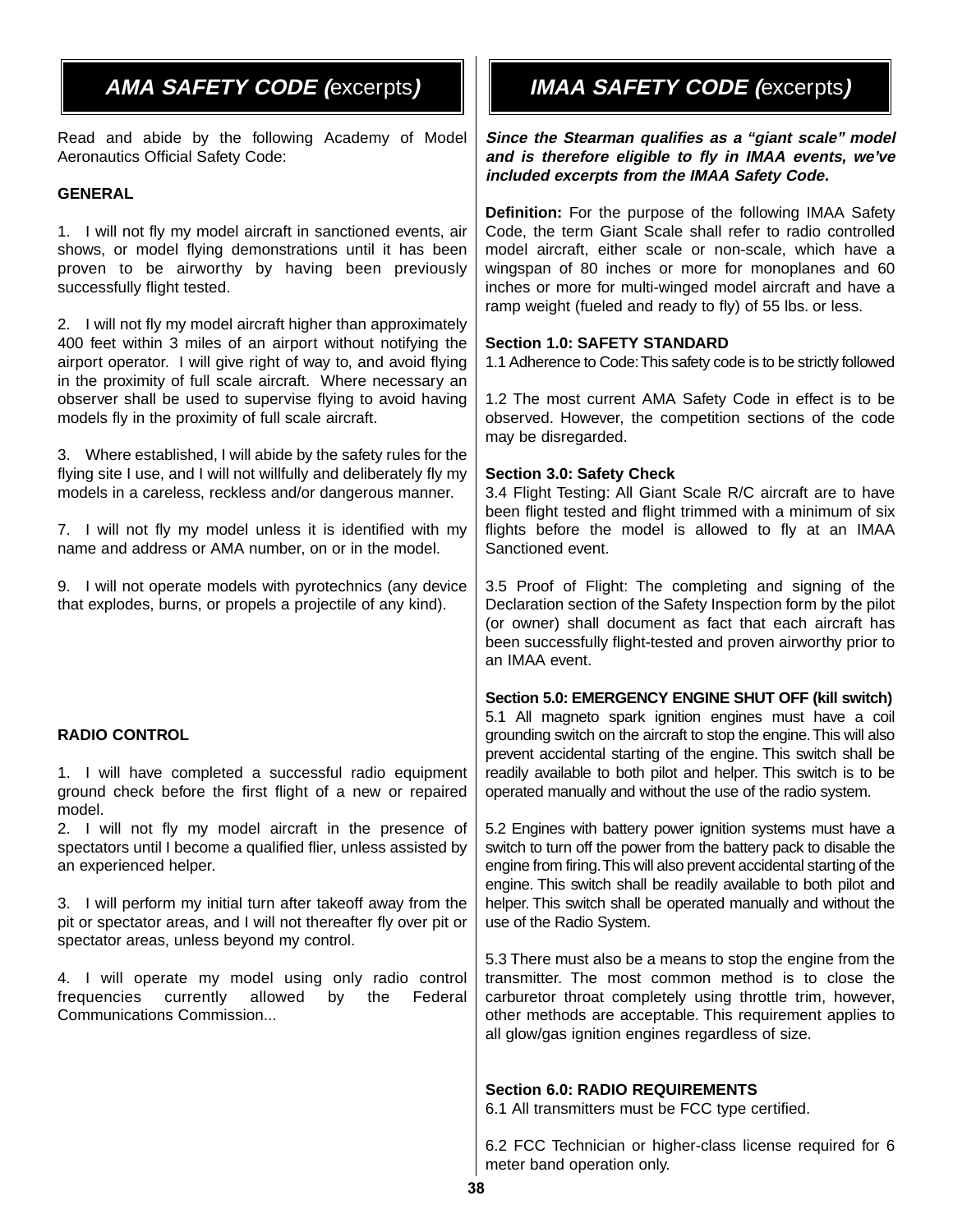**CHECK LIST**<br>
During the last few moments of preparation your mind may be elsewhere anticipating the excitement of the first flight. Because of this, you may be more likely to overlook certain checks and procedures that should be performed before the model is flown. To help avoid this, a checklist is provided to make sure these important areas are not overlooked. Many are covered in the instruction manual, so where appropriate, refer to the manual for complete instructions. Be sure to check the items off as they are completed.

- ❏ 1. Fuelproof all areas exposed to fuel or exhaust residue such as the cowl ring, cowl mounting blocks, wing saddle area, etc.
- ❏ 2. Check the C.G. according to the measurements provided in the manual.
- ❏ 3. Be certain the battery and receiver are securely mounted in the fuse. Simply stuffing them into place with foam rubber is not sufficient.
- ❏ 4. Extend your receiver antenna and make sure is in the antenna tube..
- ❏ 5. Balance your model laterally.
- ❏ 6. Use threadlocking compound to secure critical fasteners such as the set screws that hold the wheel axles to the struts, screws that hold the carburetor arm (if applicable), screw-lock pushrod connectors, etc.
- ❏ 7. Add a drop of oil to the wheel axles.
- ❏ 8. Make sure all hinges are **securely** glued in place.
- ❏ 9. Reinforce holes for wood screws with thin CA where appropriate (servo mounting screws, cowl mounting screws, etc.).
- ❏ 10. Confirm that all controls operate in the correct direction and the throws are set up according to the manual.
- ❏ 11. Make sure there are silicone retainers on all the clevises and that all servo arms are secured to the servos with the screws included with your radio.
- ❏ 12. Secure connections between servo wires and Y-connectors or servo extensions, and the connection between your battery pack and the on/off switch with vinyl tape, heat shrink tubing or special clips suitable for that purpose.
- ❏ 13. Make sure any servo extension cords you may have used do not interfere with other systems (servo arms, pushrods, etc.).
- ❏ 14. Secure the pressure tap (if used) to the muffler with high temp RTV silicone, thread locking compound or J.B. Weld.
- ❏ 15. Make sure the fuel lines are connected and not kinked.
- ❏ 16. Balance your propeller (and spare propellers).
- ❏ 17. Tighten the propeller nut and spinner.
- ❏ 18. Place your name, address, AMA number and telephone number on or inside your model.
- ❏ 19. Cycle your receiver battery pack (if necessary) and make sure it is fully charged.
- ❏ 20. If you wish to photograph your model, do so before your first flight.
- ❏ 21. Range check your radio when you get to the flying field.
- ❏ 22. Make sure all wing attachment bolts and screws are securely tightened.

# **Fuel Mixture Adjustments**

A fully cowled engine may run at a higher temperature than an un-cowled engine. For this reason, the fuel mixture should be richened so the engine runs at about 200 rpm below peak speed. By running the engine slightly rich, you will help prevent dead-stick landings caused by overheating.

**CAUTION** (THIS APPLIES TO ALL R/C AIRPLANES): If, while flying, you notice an alarming or unusual sound such as a low-pitched "buzz," this may indicate control surface flutter. Flutter occurs when a control surface (such as an aileron or elevator) or a flying surface (such as a wing or stab) rapidly vibrates up and down (thus causing the noise). In extreme cases, if not detected immediately, flutter can actually cause the control surface to detach or the flying surface to fail, thus causing loss of control followed by an impending crash. The best thing to do when flutter is detected is to slow the model **immediately** by reducing power, then land as soon as safely possible. Identify which surface fluttered (so the problem may be resolved) by checking all the servo grommets for deterioration or signs of vibration. Make certain all pushrod linkages are secure and free of play. If it fluttered once, under similar circumstances it will probably flutter again unless the problem is fixed. Some things which can cause flutter are; Excessive hinge gap; Not mounting control horns solidly; Poor fit of clevis pin in horn; Side-play of wire pushrods caused by large bends; Excessive free play in servo gears; Insecure servo mounting; and one of the most prevalent causes of flutter; Flying an over-powered model at excessive speeds.

# **Take Off**

Before you get ready to take off, see how the model handles on the ground by doing a few practice runs at **low speeds** on the runway. Hold "up" elevator to keep the tail wheel on the ground. If necessary, adjust the tail wheel so the model will roll straight down the runway. If you need to calm your nerves before the maiden flight, shut the engine down and bring the model back into the pits. Top off the fuel, then check all fasteners and control linkages for peace of mind.

Remember to take off into the wind. When you're ready, point the model straight down the runway, hold a bit of up elevator to keep the tail on the ground to maintain tail wheel steering, and then gradually advance the throttle. As the